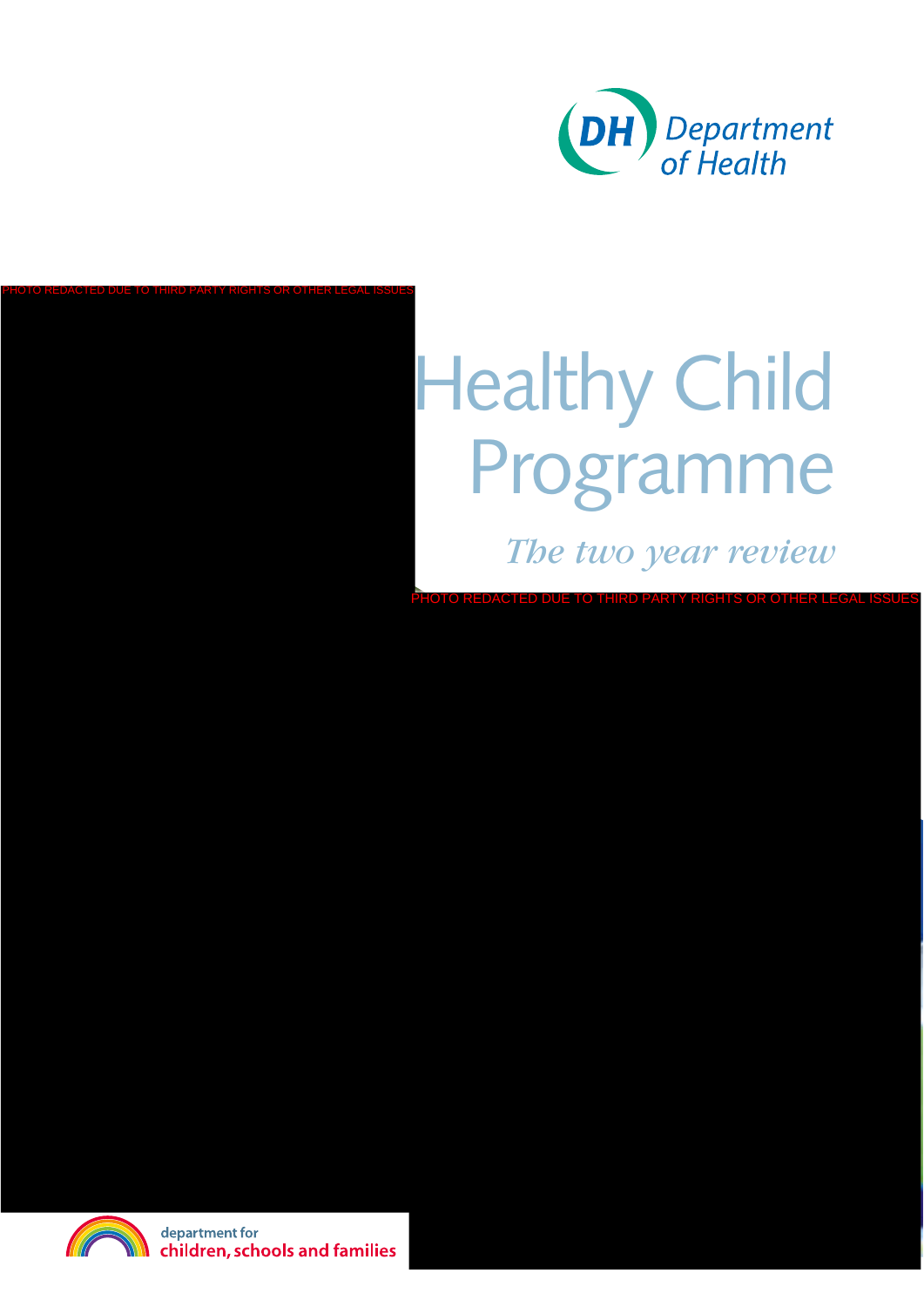#### **DH InformatIon reaDer BoX**

| Policy<br>HR/Workforce<br>Management<br>Planning | Estates<br>Commissioning<br>IM & T<br>Finance                                                                                                                                                                                                                                                                                                                                           |
|--------------------------------------------------|-----------------------------------------------------------------------------------------------------------------------------------------------------------------------------------------------------------------------------------------------------------------------------------------------------------------------------------------------------------------------------------------|
| Clinical                                         | Social Care/Partnership Working                                                                                                                                                                                                                                                                                                                                                         |
| Document purpose                                 | <b>Best Practice Guidance</b>                                                                                                                                                                                                                                                                                                                                                           |
| Gateway reference                                | 12450                                                                                                                                                                                                                                                                                                                                                                                   |
| Title                                            | Healthy Child Programme - The two year review                                                                                                                                                                                                                                                                                                                                           |
| Author                                           | DН                                                                                                                                                                                                                                                                                                                                                                                      |
| <b>Publication date</b>                          | 27 Oct 2009                                                                                                                                                                                                                                                                                                                                                                             |
| <b>Target audience</b>                           | PCT CEs, Directors of PH, Directors of Nursing, PCT<br>Chairs, Allied Health Professionals, GPs, Directors<br>of Children's SSs, Health Visitors and Sure Start<br><b>Children Centres</b>                                                                                                                                                                                              |
| <b>Circulation list</b>                          | Directors of Children's SSs, Voluntary Organisations/<br><b>NDPRs</b>                                                                                                                                                                                                                                                                                                                   |
| Description                                      | This publication sets out the evidence based<br>content and process for the 2 to $2\frac{1}{2}$ yr review and<br>emphasises preventing obesity, promoting emotional<br>wellbeing, language and learning development. It also<br>recommends closer working with Early Years Services<br>to reduce duplication and ensure a smooth transition<br>between health and Early Years settings. |
| <b>Cross reference</b>                           | Healthy Child Programme - the two year review 12450                                                                                                                                                                                                                                                                                                                                     |
| <b>Superseded documents</b>                      |                                                                                                                                                                                                                                                                                                                                                                                         |
| <b>Action required</b>                           |                                                                                                                                                                                                                                                                                                                                                                                         |
| Timing                                           | N/A                                                                                                                                                                                                                                                                                                                                                                                     |
| <b>Contact details</b>                           | Kate Billingham<br>Department of Health<br>Area G17, Wellington House<br>133-155 Waterloo Road<br>London SE1 8UG                                                                                                                                                                                                                                                                        |
| For recipient use                                |                                                                                                                                                                                                                                                                                                                                                                                         |

© Crown copyright 2009

First published October 2009

Produced by COI for the Department of Health

The text of this document may be reproduced without formal permission or charge for personal or in-house use.

www.dh.gov.uk/publications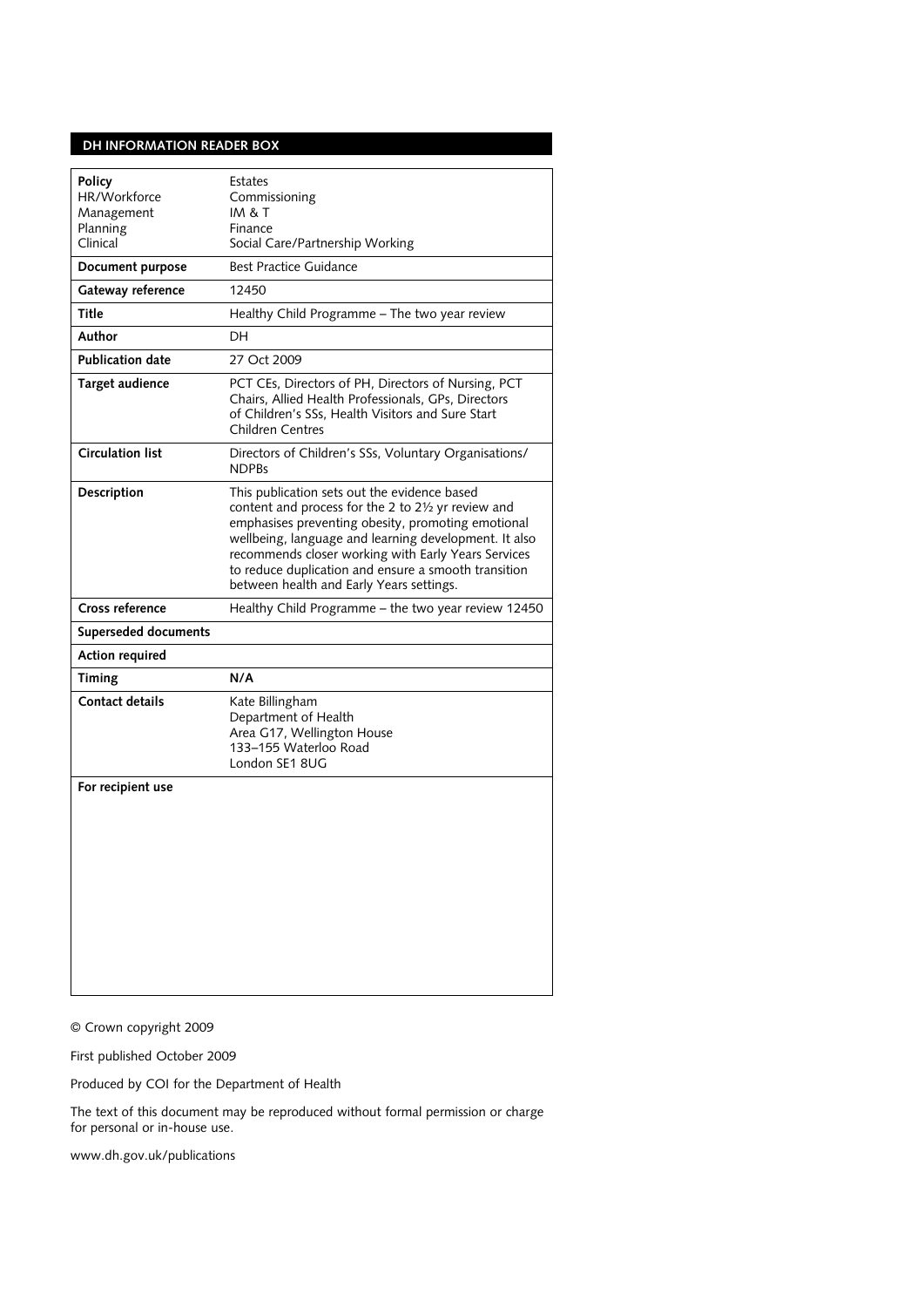# Healthy Child Programme

*The two year review*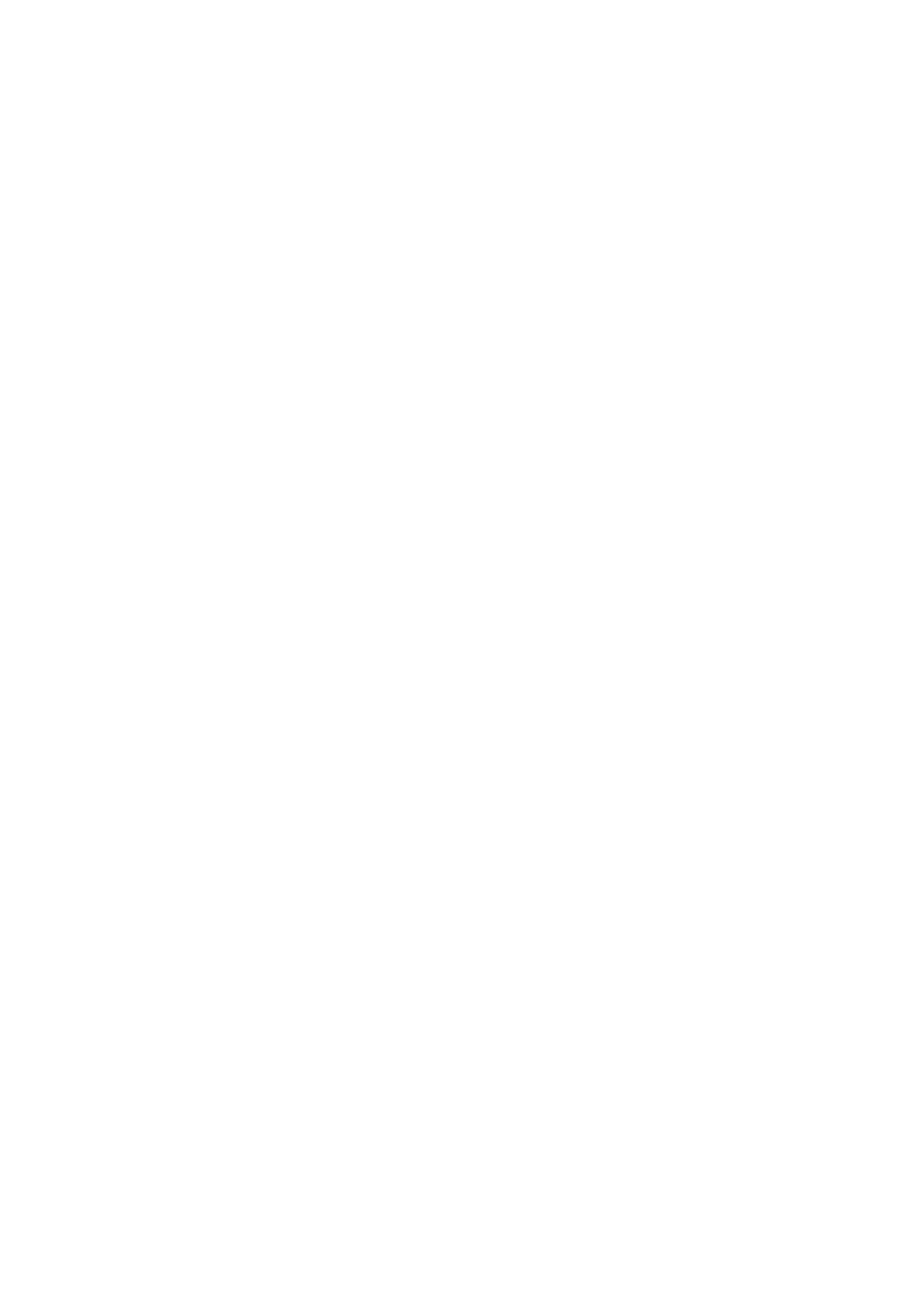# Contents

| Foreword by Dr Sheila Shribman                 | 6                       |
|------------------------------------------------|-------------------------|
| Introduction                                   | $\overline{\mathbf{z}}$ |
| Key messages for the two year review           | 8                       |
| The content and process of the two year review | 11                      |
| Priority topics at two years                   | 17                      |
| System and infrastructure requirements         | 28                      |
| <b>Appendices</b>                              | 33                      |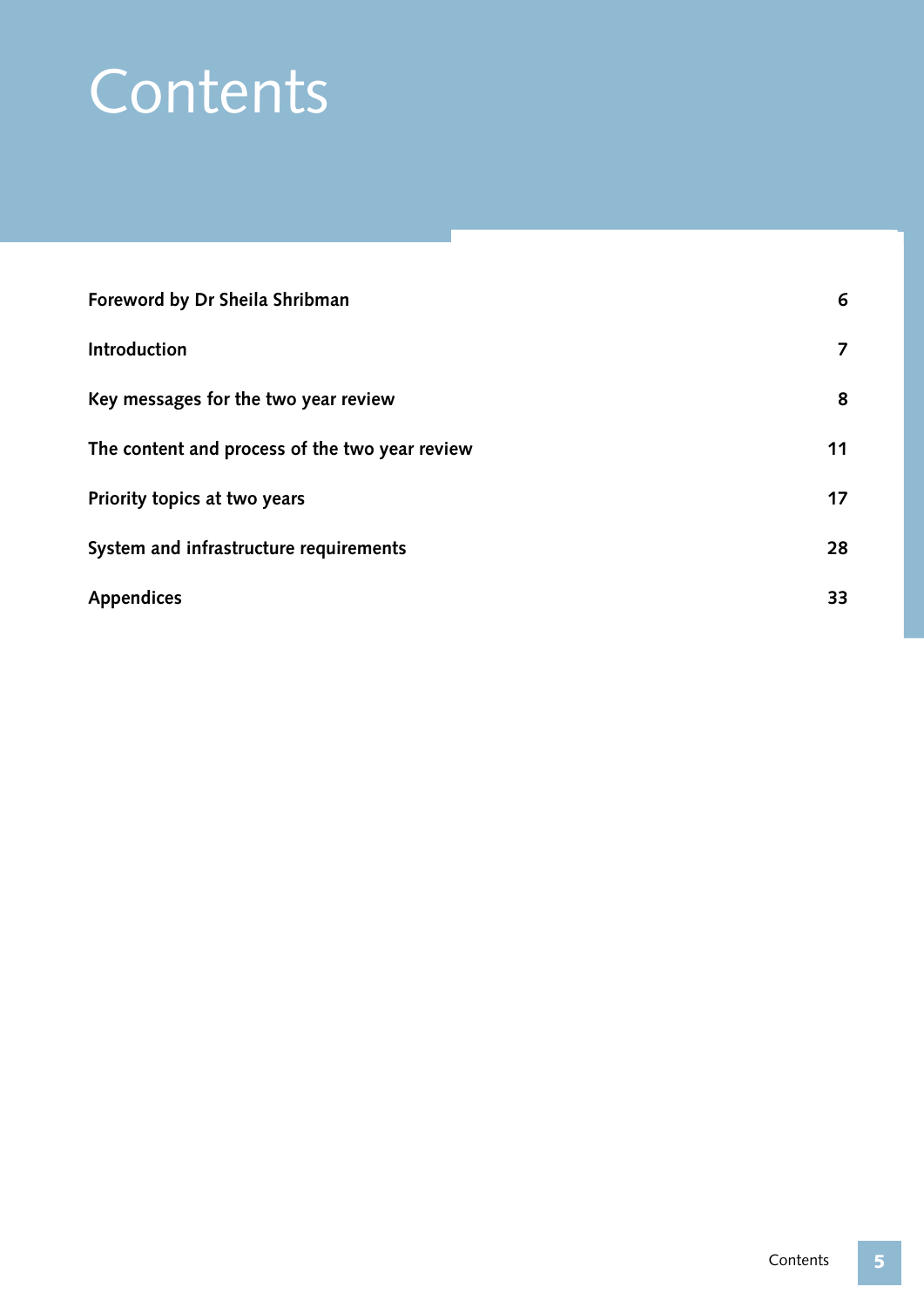# Foreword by Dr Sheila Shribman

**When we published the Child Health Promotion Programme, now known as the Healthy Child Programme (HCP), in 2008 it was clear that this was only the beginning and that more needed to be done to support the service in order to ensure that all children benefit from the updated programme. the two year review was singled out as a priority for further work because it is an important time for children and parents. In addition, practitioners told us that they were unclear about what should be included in the review and some places were finding it hard to offer the review to all children within limited resources.** 

The world has changed since 2008. Faced with an increasing population and an economic recession, we still need to find ways of delivering a quality service to all children that makes the most of the expansion we have seen in children's early years services in recent years and that reflects the valuable support provided by new social networking sites for parents. Responsibility for the HCP remains with health services, albeit jointly commissioned and delivered through increasingly integrated services. The HCP depends on health visitors and general practice teams working closely together with Sure Start Children's Centres and other early years settings, including childminders, preschools and day nurseries. This is especially true at two years of age when children are gaining independence and often moving into early years provision.

This guide on the two year review is primarily aimed at HCP leads including health visitors



and community paediatricians but contains relevant information for general practice, children's centres, commissioners and managers. We have assumed a core professional knowledge of the HCP as a whole and that the two year review has been commissioned as part of the HCP.

 of the future. I would like to thank the many individuals who have contributed to this guide and are supporting the ongoing development of the HCP in England. The health of our children must remain at the heart of the NHS

Richard Starten

**Dr Sheila Shribman**  National Clinical Director for Children, Young People and Maternity Services Department of Health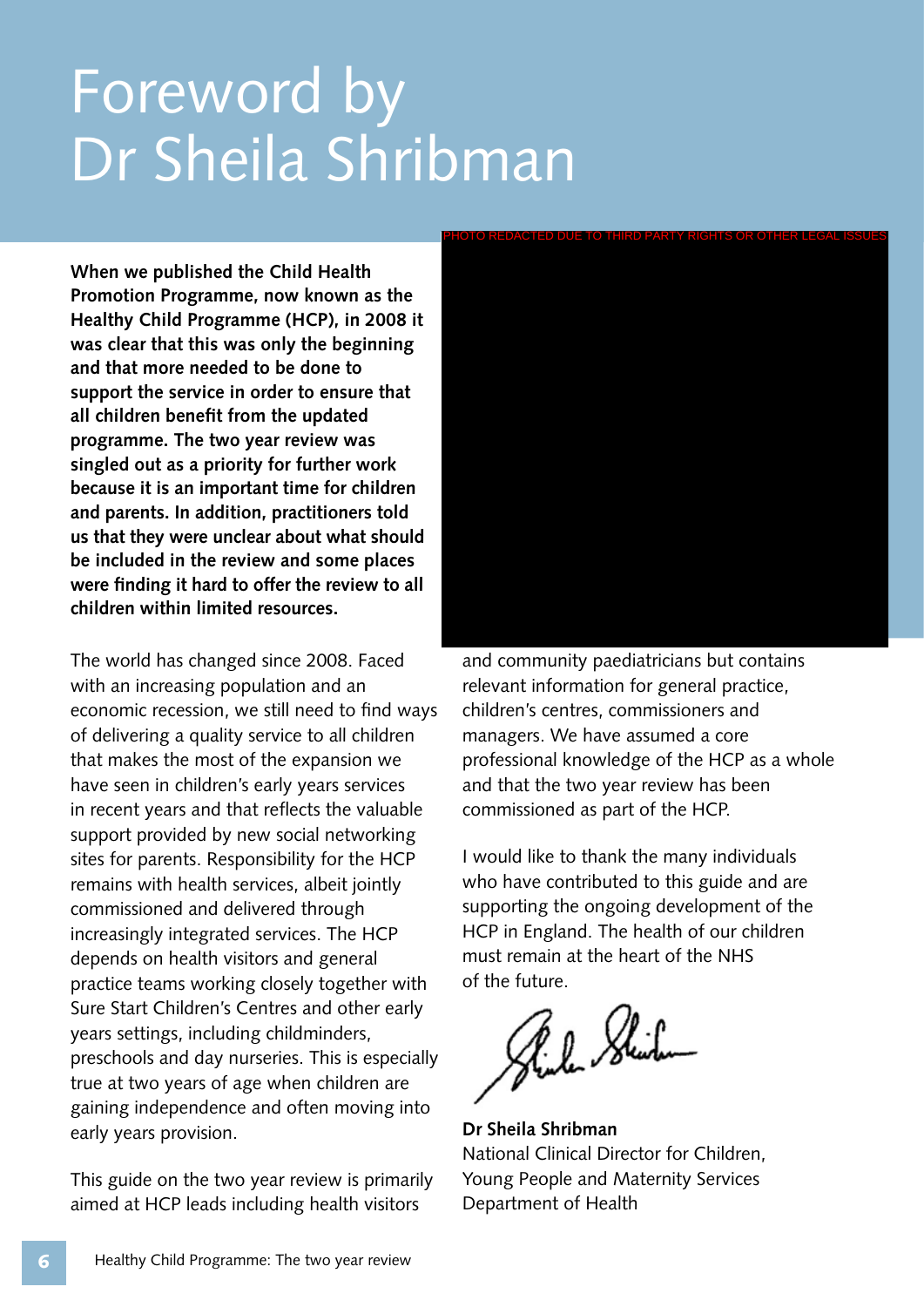# Introduction

The Healthy Child Programme<sup>1</sup> (formerly known as the Child Health Promotion Programme) is the universal public health programme for all children and families. It consists of a schedule of reviews, immunisations, health promotion, parenting support and screening tests that promote and protect the health and wellbeing of children from pregnancy through to adulthood. The review at two years of age<sup>2</sup> is one of the key reviews recommended in the Healthy Child Programme (HCP) and this guide provides additional information on the content and process of the two year review. It is designed to be read as a supplement to the updated guidance on the whole programme which was published in 2008.

There is strong evidence for the whole of the HCP which is based on *Health for All Children*, 3 the recommendations of the National Screening Committee, guidance from the National Institute for Health and Clinical Excellence (NICE) and a review of health-led parenting programmes by the University of Warwick.4 The success of the whole programme depends on attaining equity of outcomes for all groups in our community.

3 � Hall D and Elliman D (2006), *Health for All Children*, Oxford University Press



 much to gain from working closely with This publication draws together the latest evidence on the health and development of two year olds and the views of parents and practitioners, and reflects wider developments in services for children and families such as Sure Start Children's Centres and the Family Nurse Partnership programme. The purpose is to update practitioners, recommend tools to support the review and suggest ways of delivering a progressive universal review that maximises quality, productivity and costeffectiveness. Key to achieving the latter is the effective use of the knowledge and contact that all services have with a child of this age whether it be with the health visiting team (HVT), general practice, Sure Start Children's Centres and other early years settings. While it's for the health visitor to co-ordinate and lead the review this is a time of transition for children and families and HVTs have these colleagues.

<sup>1</sup> � Department of Health (2009) *Healthy Child Programme: Pregnancy and the first five years of life*. London: DH

<sup>2</sup> The review is best carried out between two years and two years six months but for ease of reference is referred to as the 'two year review' throughout this document

<sup>4</sup> Barlow J, Schrader McMillan A, Kirkpatrick S, Ghate D, Smith M and Barnes J (2008), *Health-led Parenting Interventions in Pregnancy and Early Years*, Research Report DCSF-RWO70, London: DCSF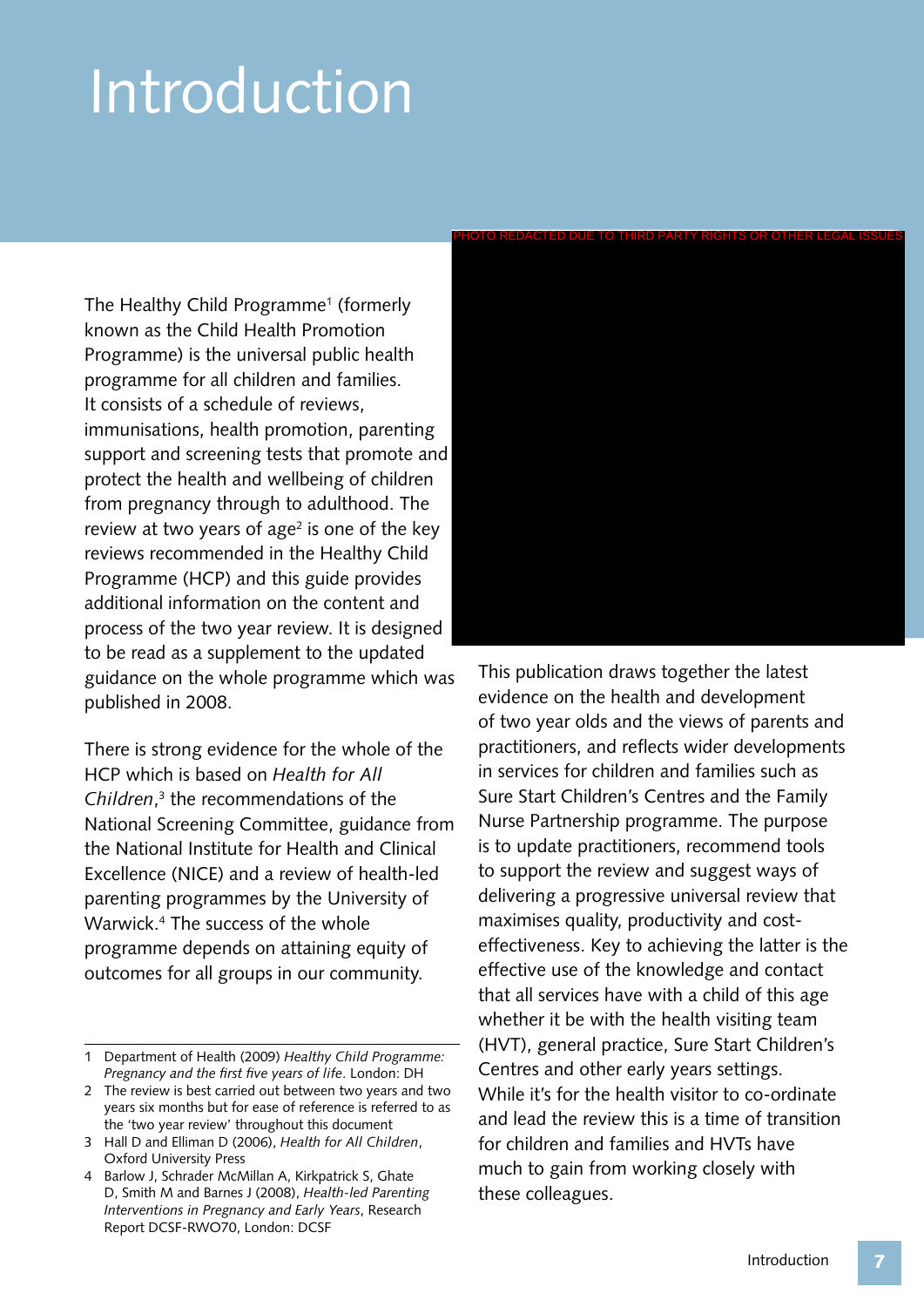# Key messages for the two year review

- **Priorities at this age are the promotion of emotional development and communication skills, support of positive relationships in families and obesity prevention.**
- **Work effectively with mothers and fathers to develop self-efficacy and support change.**
- **Universal coverage is the goal. achieving this can be challenging and needs integrated working across all children's services and general practice and outreach for disadvantaged groups.**
- **Reduce unequal outcomes for children.**
- **Promote the health of two year olds through community and public health actions.**
- **Integrated working with Sure Start Children's Centres and general practice and use of new media tools is the key to effective delivery and productivity.**
- **We need to get the infrastructure right to support delivery at two years.**
- **the two year review will need to be delivered in innovative and efficient ways that result in improved outcomes for all children and their families.**

### **outcomes of the two year review**

The two year review aims to optimise child development and emotional wellbeing and reduce inequalities in outcome.



#### **Specific outcomes include:**

- improved emotional and social wellbeing through strong parent–child attachment, positive parenting and supportive family relationships;
- improved learning and speech and language development through the home learning environment and access to early years learning;
- the early detection of and action to address developmental delay or abnormalities, ill health and growth impairments;
- maximised protection against communicable disease through high immunisation rate and reduced cases of vaccine-preventable diseases;
- prevention of obesity and the promotion of health-enhancing behaviours for every child such as eating a well balanced diet, playing actively, and having an appropriate weight and height for their age and general health; and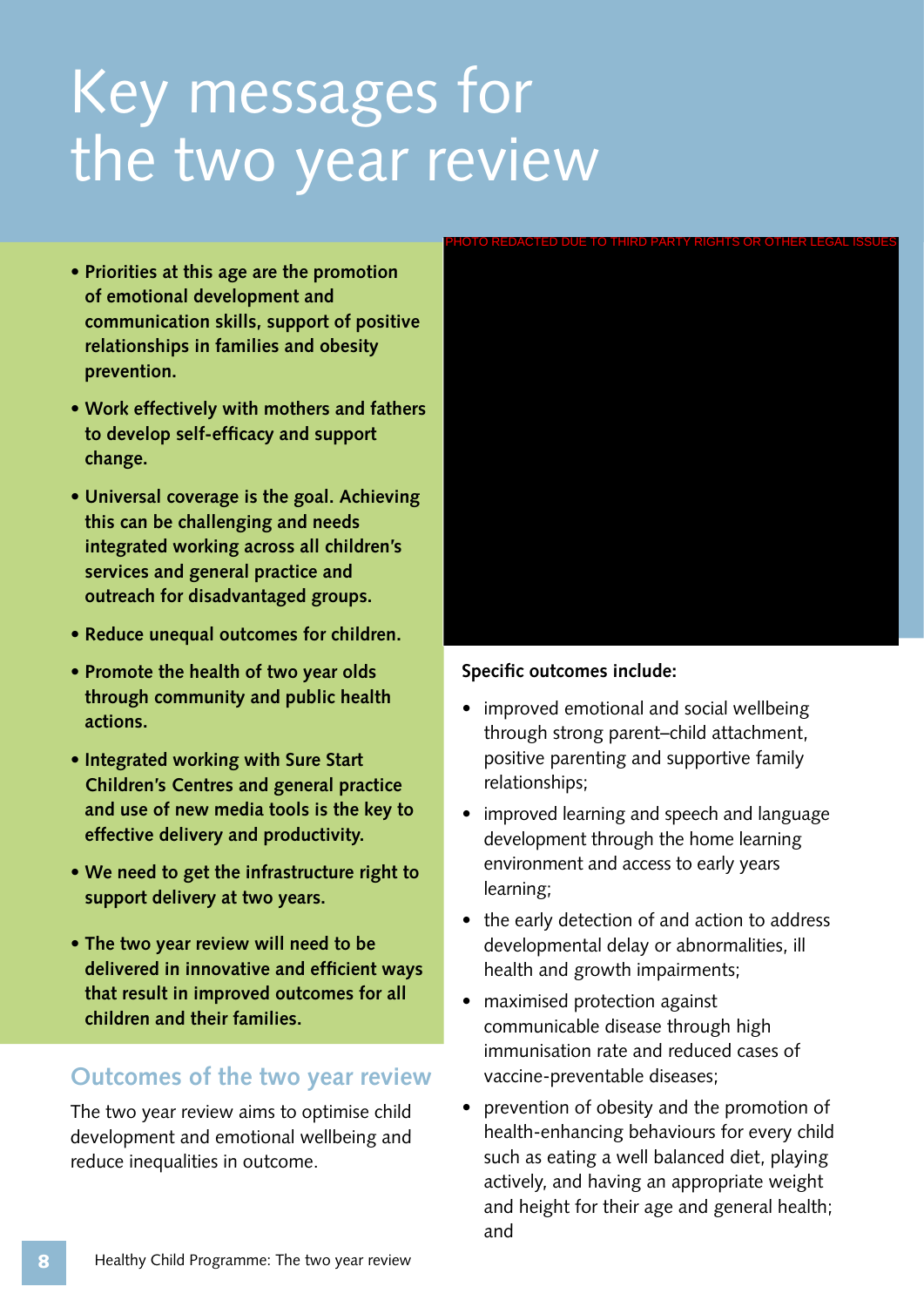• the early detection of and action to reduce the adverse impact on the child of psychosocial issues such as poor parenting, disruptive family relationships, domestic violence, mental health issues and substance misuse through effective safeguarding.5

# **Guiding principles for the two year review**

For the review to be effective in achieving these outcomes it needs to:

- $\bullet$  be seen as useful by mothers, fathers<sup>6</sup> and other carers;<sup>7</sup>
- be a relevant, positive and supportive experience in which parents feel listened to and their concerns are acted upon;
- offer fathers and mothers information about the expected developments at this age and opportunities to learn through practical activities and reflection;
- focus on issues that are known to be relevant and common at this age;
- be informed by the best evidence available in terms of preventive and treatment interventions, and use evidence-based tools and not locally developed checklists or schedules;
- recognise the many and various influences on a child's health and development;
- offer continuity with previous and future reviews in its approach;
- 5 � Department of Health (2008), *Community NHS Contract Integrated Guidance*, Appendix 1, p87–99
- 6 � Throughout this document the word 'father' refers to biological fathers, and to other men who play a significant fatherly role in the life of a child
- 7 'Carers' in the context of this document refers to any family or non-family members who look after the child at this age
- focus on neurodevelopmental and emotional health as well as early detection of impairments;
- take a strengths-based approach using guiding skills that support and effect change in parent and child outcomes; and
- be adapted according to the needs of the local population, individual child and family.

The world is changing – 57% of mothers of under-fives are at work (40% of two year olds are in early years settings), fathers want to be involved, many use the internet to communicate and obtain information, mobiles are used to keep in touch and families lead increasingly busy lives.

# **the reasons for a review at 2–2.5 years**

The time points for the Healthy Child Programme (HCP) were selected as 'best buys' from the existing evidence. Two years is a key time for:

- the development of speech and language, social, emotional and cognitive development;
- supporting parents as children gain independence and learn new skills and behaviours;
- transition as increasing numbers of children are gaining from early years learning with the Early Years Foundation Stage assessment offering continuity with the HCP; and
- taking stock of current health status and plan future health promotion matching services to need.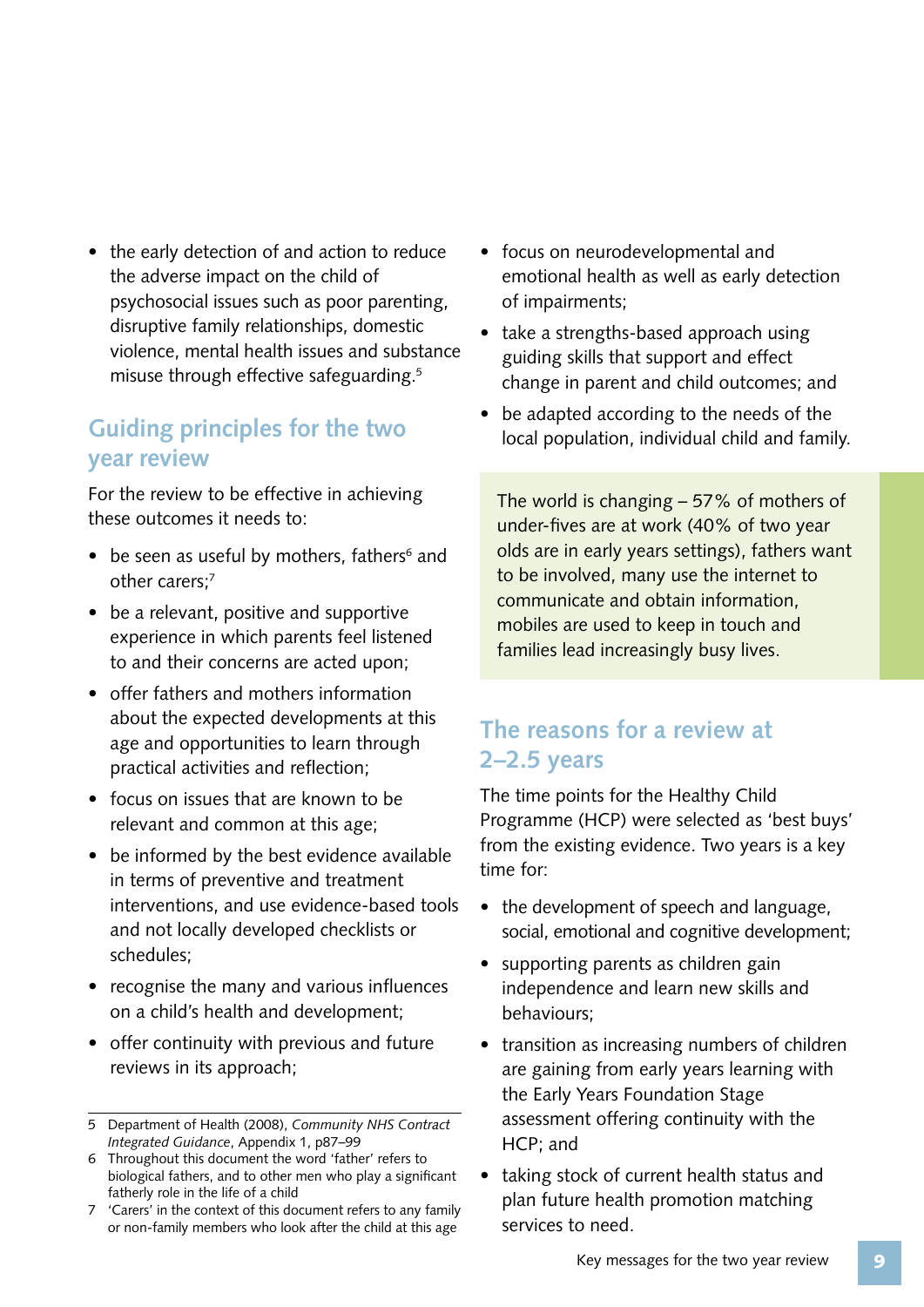# **What parents say they want at the two year review**

Feedback from parents suggests that:

- they want to know how well their child is progressing;
- they want to be able to seek advice from a wide variety of sources;
- fathers wish to be more involved:
- Sure Start Children's Centres are seen as a friendly and supportive environment where the HCP could be offered;
- GPs are seen as an important and accessible point of contact for children's health issues;
- many mothers and fathers welcome a faceto-face contact for this review with both parents present if possible;
- services need to be flexible to accommodate parental working patterns and wider family member involvement, especially for fathers; and
- group sessions are popular with parents.

The value of the two year review will be judged against competing priorities for time within a family and local services will need to design a system to reflect this, thinking about communication methods, timing and location for each family.



#### Disabled children

Research with parents of disabled children has highlighted that this group needs to be offered tailored preventive services, in particular the HCP. Disabled children are at greater risk of incomplete immunisation, poor dental care and higher obesity rates. It is essential that disabled children are not excluded from the two year review and that invitations are tailored to take into account existing service involvement. It is important that their fathers and other carers are fully involved.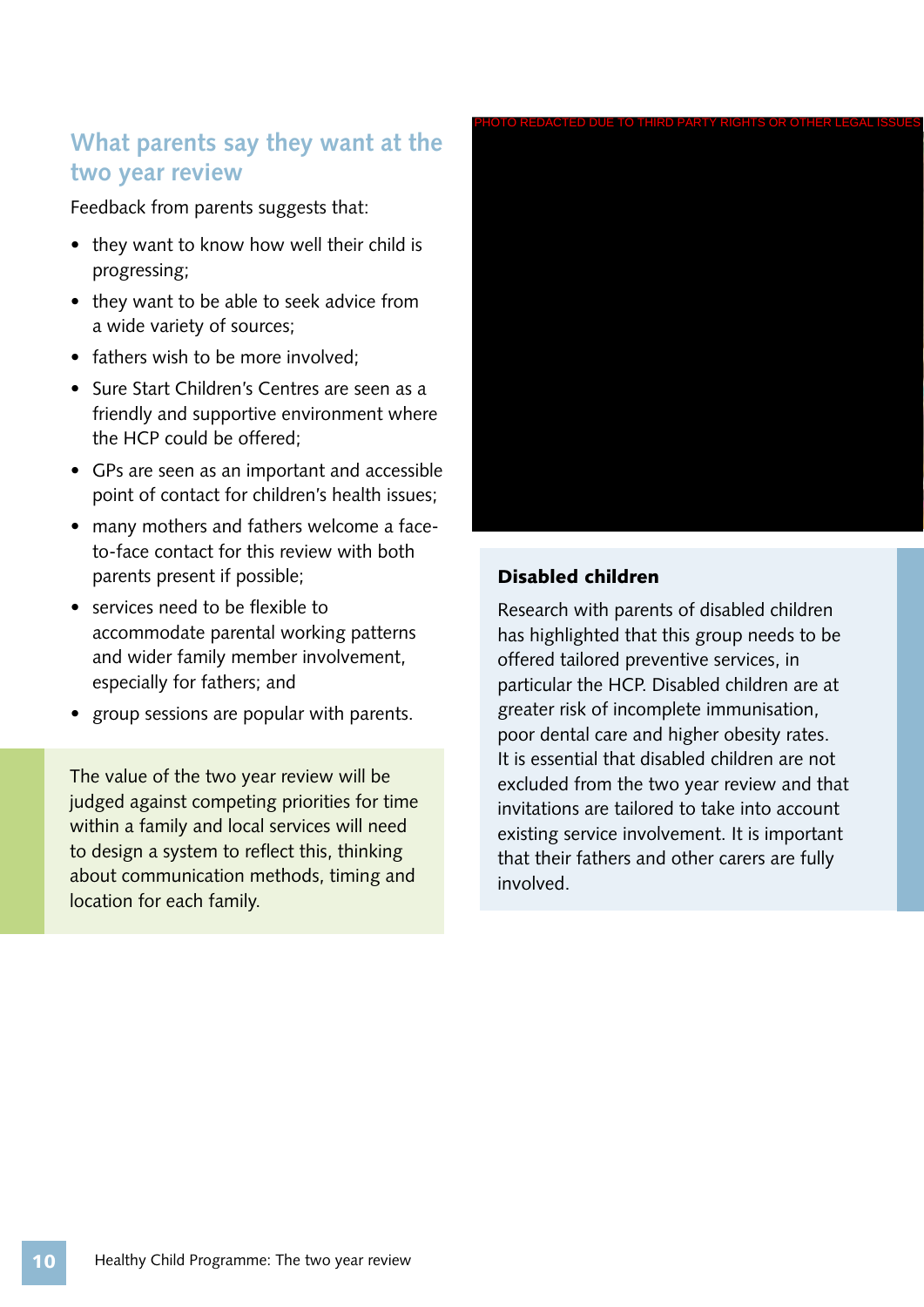# The content and process of the two year review

### Summary of HCP at this age

#### Universal

- Review **with parents the child's social, emotional, behavioural and language development and uptake of immunisations to date.**
- Respond **to parental concerns about physical development, growth, hearing and vision.**
- Offer guidance **on behavioural management. Highlight that this is an opportunity to share concerns and information to address worries. Provide advice on nutrition and physical exercise and the promotion of language development.**
- Provide **information (including useful telephone numbers and websites) and signposting to relevant services.**
- Raise awareness **around dental care, accident prevention, sleep management, toilet training and sources of parenting advice and family information.**

#### **Progressive**

- **In addition, for those with increased risk factors (development, obesity, smoking, safety), use interviewing skills to support, help or refer on to those who can help most.**
- **Use local, high-risk, evidence-based prevention and early intervention programmes.**
- **The Family Nurse Partnership programme continues until age two.**

**refer to page 54 of the HCP guidance**  document (October 2009).



# **1. engaging and preparing mothers and fathers**

 Parental engagement is key to the success of the two year review, especially those who may be ambivalent about preventive services or for children who experience psychological, social or economic disadvantage. It can be harder to connect with parents at this age as they may have had little contact with services since their child was a baby and may not know the health visitor and their team. The following suggestions may help to engage effectively with mothers and fathers of children at this age:

- building a high level of community awareness of the HCP as a whole so all parents know what to expect and when;
- linking with facilities used by parents of children of this age such as Sure Start Children's Centres and other early years settings, general practice, websites, community groups and childcare facilities;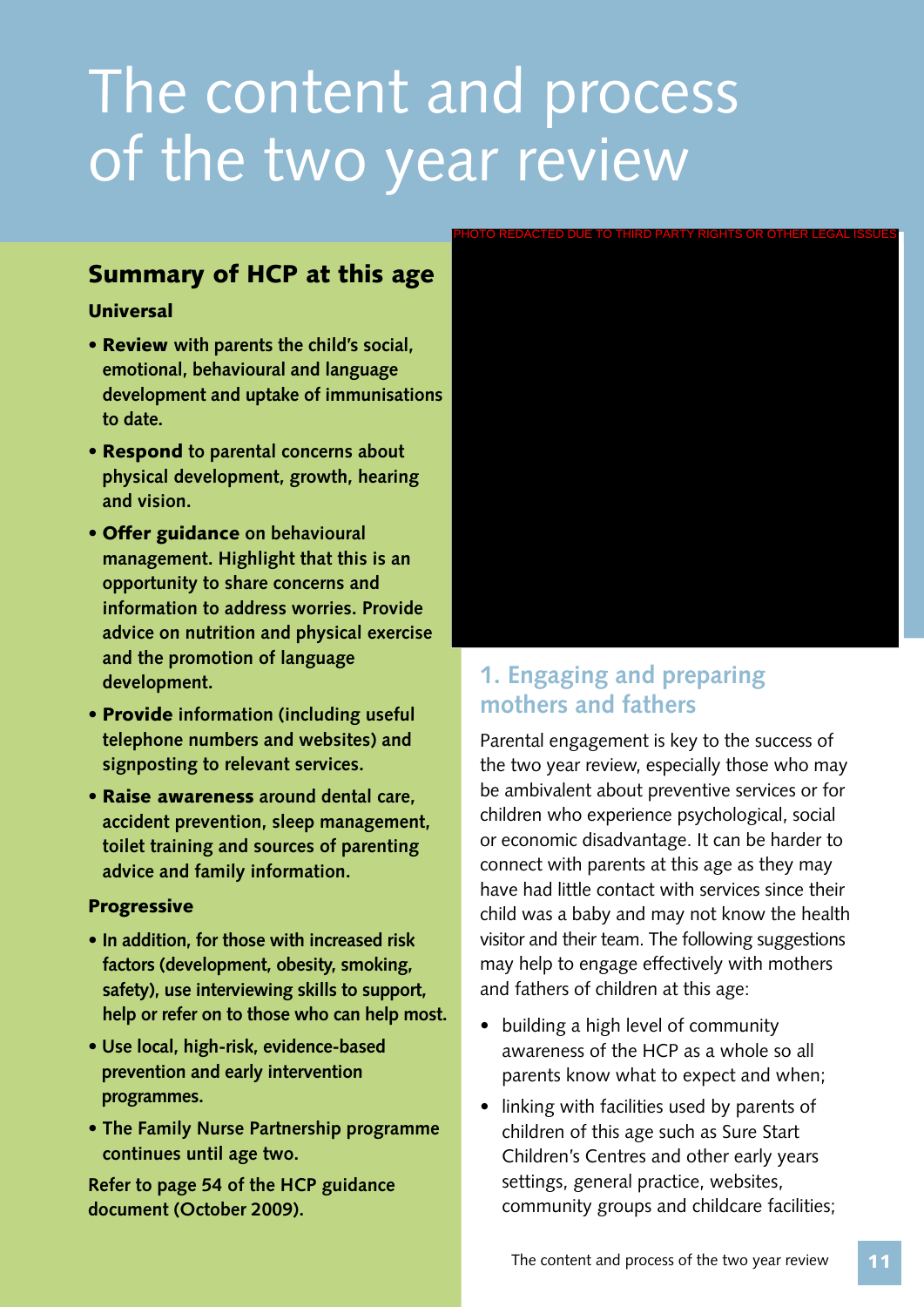#### Example of invitation birthday card or letter

Dear (personal letter to mum and dad)

 Now […] (insert child's name) is two years old it is time for their 'two year review'. This is a check-up that is offered to every family when their child gets to two. It gives you a chance to ask about anything you want to know more about, find out how your child is doing, catch up with other mums and dads of two year olds and think about […] (insert child's name) next stage.

I would like to invite you to come to […] (insert name of local health or children's centre) at one of the times below. Please come to whichever you prefer.

I look forward to seeing you and finding out how […] is getting on. At this review I will also give you your Bookstart pack which I hope that […] will enjoy. There are lots of websites and places to find out more about two year olds. You may like to explore these, and prepare for the review before we meet (insert links and attach information sheets etc).

Please let me know if these times aren't suitable and I will try to find a better time for you.

Best wishes

(from the person who will be doing the review)

PS: Dads, grandparents and others welcome!

- using communication methods preferred by review will take place which could be at a local parents to invite them for their review invitation needs to be sensitive to the literacy home. Timing of the review needs to be levels and languages in the community;
- 
- 
- inequalities in access and ensure adequate being made of movement, hand function,  $\bullet$  having a clear local policy for dealing with

#### Making the two year review accessible

Local teams will decide with parents and other children's services where, when and how the

 such as texting, email and birthday cards. The Centre, general practice, other premises or at child health clinic, in a Sure Start Children's flexible to allow for parents' working routines.

Sure Start Children's Centres provide a good setting with opportunities to link the review with play-based learning, parenting and social support. Group sessions for the two year review work well and are popular. In groups, mothers and fathers can learn from each other, observe their own and other's children's development and carry out their own child's review. Child observation can be arranged in groups of non-response which needs to reduce similar aged children with careful observation safeguarding. visual behaviour, language and communication skills and behavioural and social skills. Some parents may have issues they wish to discuss on an individual basis and provision should be made for this. • inviting both fathers and mothers and<br>
encouraging their participation, and linking<br>
the invitation with other opportunities such<br>
as Bookstart or Every Child a Talker;<br>
• communicating in a way that is culturally<br>
sensi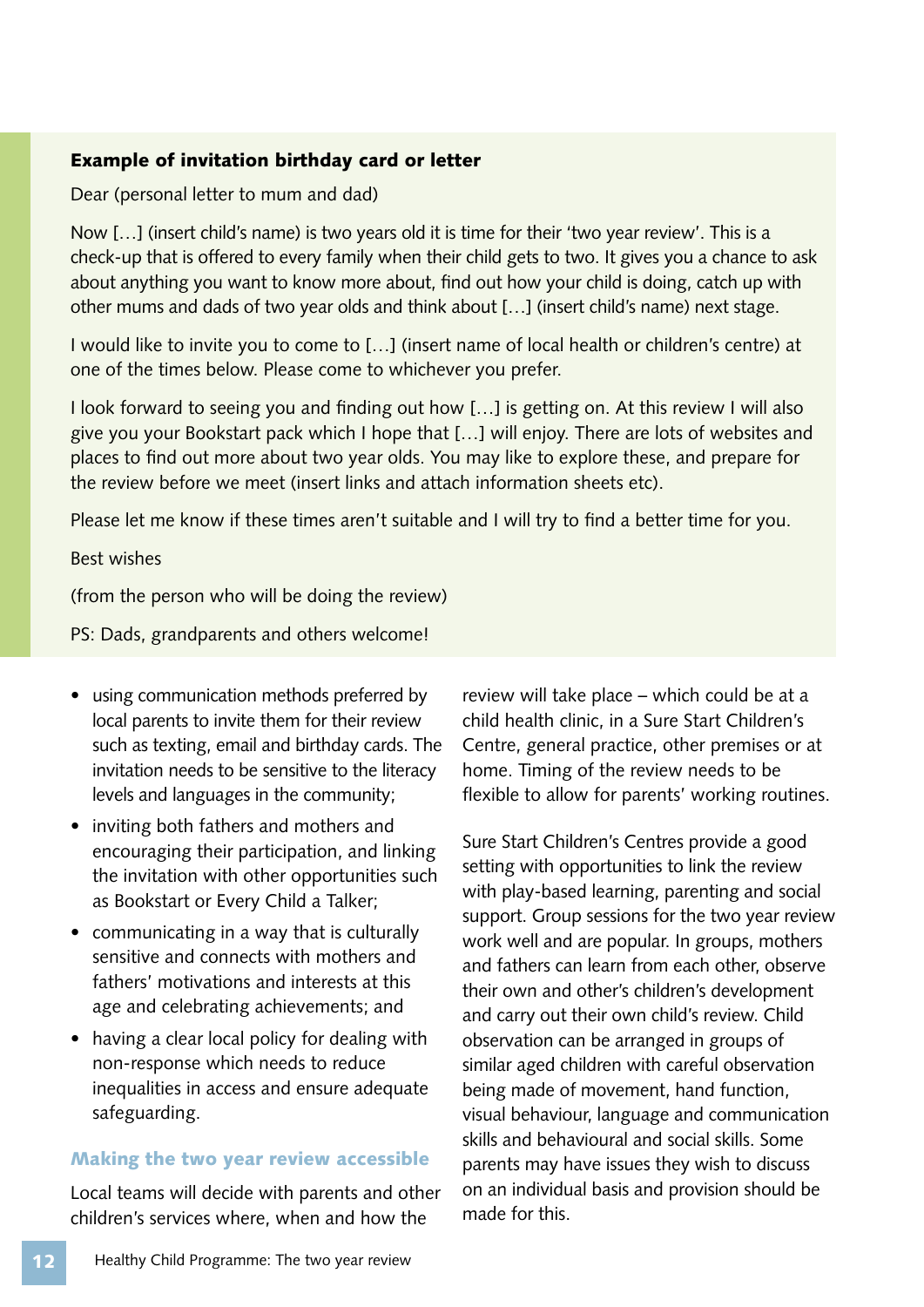#### Preparation for parents

 Mothers and fathers may want to prepare for the review, which can be done by the following:

- They can be signposted to materials and online sources of information such as *Birth to five*, the Personal Child Health Record (PCHR) and other materials such as Early Years Foundation Stage (Ages and Stages) for children of this age.
- There are a number of high-quality websites on child development for parents that are increasingly used by a wide range of social groups. Many mothers use Netmums (www.netmums.com), Mumsnet (www.mumsnet.com) and other social networking sites (fathers may use [www.dad.info](http://www.dad.info)) and these sources of support need to be encouraged.
- There is good research evidence that parental concerns can be elicited accurately with the use of a brief validated questionnaire, the Parental Evaluation of Developmental Status (PEDS)8 or Ages and Stages questionnaire (ASQ) – see Appendices.

#### Preparation for practitioners

The content and detail of each review will vary according to how well the family is known to the HVT, early years staff and GPs.

If little is known about the family the HVT will need to review the case records and other information sources available (including child health and GP information systems and Contactpoint or equivalent) for important health events such as accident and emergency attendances, screening and immunisation uptake and whether the family is known to other statutory services.

Every child who attends an early years setting has an identified key person whose role is to establish close links with the child and family, building a consistent trusting relationship and facilitating sharing information with parents and carers.

A number of families will be receiving services such as Portage and sensory support and these are a good source of information on the children's needs.

This will bring the team up to date with the current status of the child and family in terms of recent health or social care contacts.

# **2. Relationship building and joint agenda setting between parent and practitioner**

For any review to be effective it needs to meet the agenda of both the practitioner and the parent and will depend on a positive relationship being established where the parent feels listened to and valued as the expert in their child's life. The practitioner will use their communication skills to demonstrate a respectful, authoritative (not authoritarian), empathic and strengths-based approach that is directed to optimising health and wellbeing. A challenge for both parents and practitioners at the two year review is that they may not know each other and have to build a relationship based on one encounter. Ideas that can help include:

- a parent-led opening and joint appraisal of issues most relevant to themselves guided by the PCHR or other records;
- agreeing on the agenda together and reflecting on what has happened since the last review; and
- using open-ended questions such as:
	- – � What do you enjoy doing with your child?
	- What are your pre-school plans?

13

<sup>8</sup> � Glascoe FP (2002), *Collaborating with Parents: Using Parents' Evaluation of Developmental Status (PEDS) to Detect and Address Developmental and Behavioral Problems*, Nashville, TN: Ellsworth & Vandermeer Press (www.pedstest.com)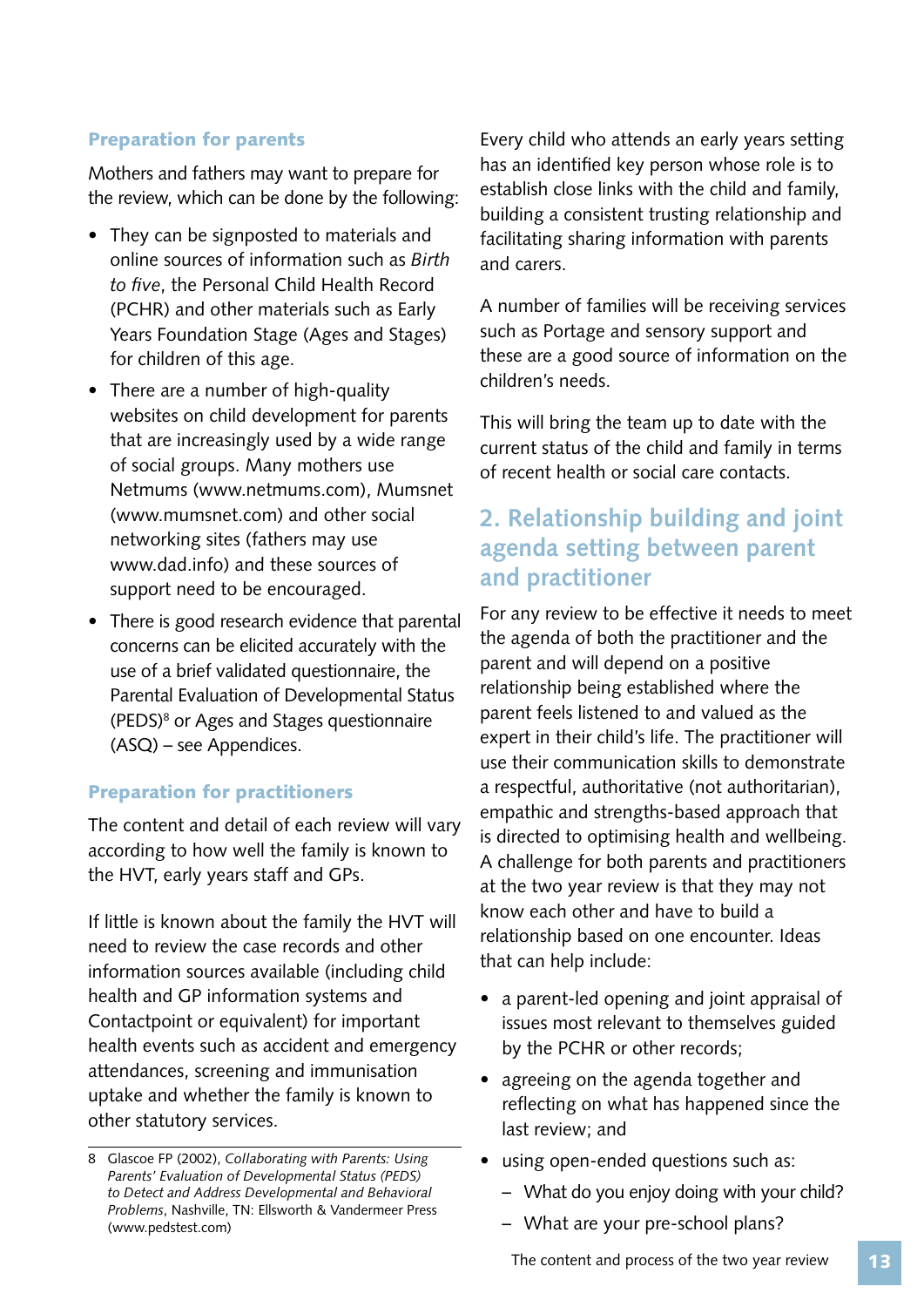– � Are there any issues in the family that you are concerned are affecting your child? If so, would you like some help with that? $9$ 

 Promotional interviewing techniques will help to identify issues and guide parents in promoting their child's health and wellbeing through appropriate goal setting and linking with suitable resources for the family.

Many parents will be happy with their child's progress and require little further assistance other than contact information so that if needs arise, the family can make contact with the team at the appropriate time.

Those families with higher needs will require a more comprehensive assessment involving a wider range of statutory and non-statutory services. Practitioners will use the Common Assessment Framework (CAF) according to local protocols.

 Where the professional has concerns about a child's progress or environment which are not understood by the parents they will need careful negotiation skills and support from other services in contact with the family. Safeguarding the interests of the child is always paramount and team members should be given supervision so that concerns are acted on.

# **3. assessment of the child's development**

Children's developmental progress varies considerably depending on a range of biological and psychosocial factors. Mothers and fathers are keen to know if their child's growth and development are normal and how

#### Areas of developmental assessment

- Speech and language
- Emotional development, attachment and wider family relationships
- Learning
- Social skills
- Locomotor and fine movement
- Physical health
- Growth
- Hearing
- Vision
- Dental

they can optimise their child's progress. In making an assessment practitioners will draw on their direct observations, parents' and carers' accounts and information from other services and usually held by parents. Mothers and fathers should be encouraged to share the child's developmental journal or equivalent from early years settings at this review as it contains useful observations made as well as suggestions for promoting abilities.

 Early years practitioners are encouraged to monitor children's progress linked to the developmental bands in the Early Years Foundation Stage (EYFS) as outlined in *Progress Matters.*10 Early years practitioners will go on to complete the statutory EYFS profile at the end of the academic year in which a child turns five. This regular monitoring and assessment of children's progress across the six areas of learning and development listed below offers the health visitor and parents an important information source on which to base the two year HCP review as it provides a holistic picture of the child's early learning and abilities.

<sup>9</sup> A study to examine the feasibility of developing a national tool to check child health and development during the childhood period 18 months to 3 years of age: final report submission by the Centre for Community Child Health and Murdoch Childrens Research Institute for the Victorian Department of Education and Early Childhood Development, Australia, March 2009

<sup>10</sup> http://publications.everychildmatters.gov.uk/default.aspx ?PageFunction=productdetails&PageMode=publications& ProductId=DCSF-00217-2009&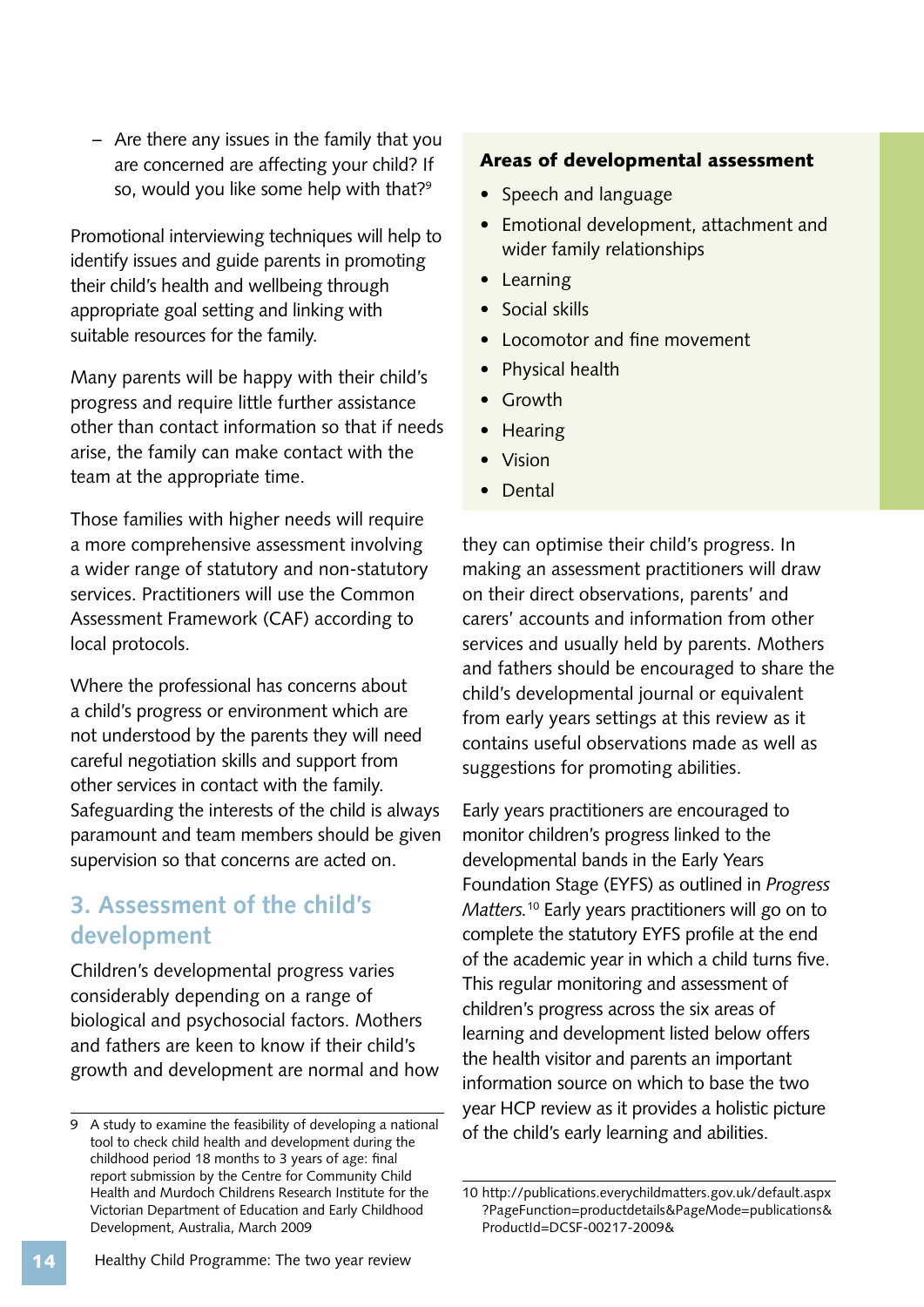The EYFS covers six areas of learning encompassing children's physical, intellectual, emotional and social development:

- personal, social and emotional development;
- communication, language and literacy;
- problem solving, reasoning and numeracy;
- knowledge and understanding of the world;
- physical development; and
- creative development.

 For those children with a disability, there will also be useful information held in early support, Down's syndrome, visual impairment and hearing impairment developmental journals.

One of the key objectives of the HCP is the early detection of significant impairments. If a parent/carer or practitioner is concerned about a child's progress, a more formal assessment will need to be carried out using validated tools (see Appendix A for the list of recommended tools).

The local community paediatrician overseeing the HCP will need to work with the health visitors to decide which tools are suitable locally and to ensure consistency of approach across the district. Regular audit of processes and outcomes is important in order to ensure continuous improvement in quality and to refine existing pathways of care.

### **4. Guidance on health promotion, parenting and goal setting**

 At two years, around half of parents report no concerns about their child's health and development and the other half report concerns mainly about speech, language and communication or behavioural problems such

#### Using validated tools

Validated instruments are a resource to support professional judgement and provide a more formal way to assess development and behaviour where there is a concern. On the advice of the National Screening Committee and the HCP Expert Group, they should not be used as part of routine population screening. The instruments need to be agreed locally depending on training and experience of staff. They should all be evidence based. 'Home-made' checklists or local materials adapted from copyrighted materials which have not been rigorously evaluated for UK use should not be used. If the health visitor is unable to make a clear clinical judgement about the health and development of a child then more expert opinion needs to be sought.

 as sleep, feeding or tantrums. An important part of this review is to offer guidance to parents and to help them to find the choices that are best for them and their child. This can be the most complex part of the review, requiring up-to-date and accurate information, skills in effective behaviour change methods and the ability to explore emotional issues when necessary. Mothers and fathers make decisions about their child's health and behaviour in the context of their lives, weighing up the economic, social and emotional benefits and drawbacks of choices. Health professionals share their knowledge, and guide parents to find the best way forward for their child and themselves and to set positive and realistic goals for the future. Sometimes they may also need to enable parents/carers to see that a child's progress, which they view as acceptable, is of concern.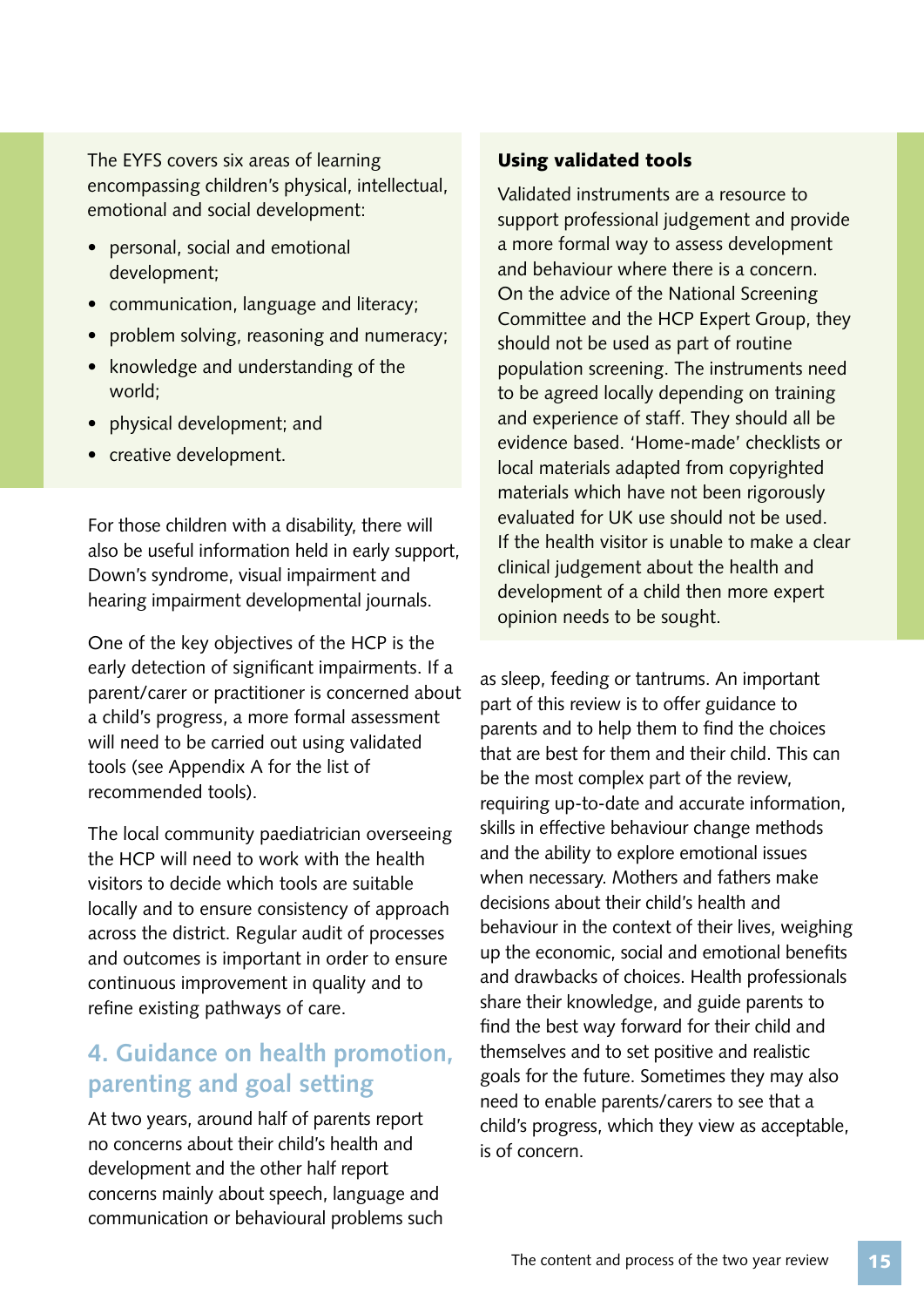#### Information sharing, behaviour change and parenting support

Mothers' and fathers' preferred ways of obtaining information will vary. There is a multitude of media options available including text, telephone advice lines, web information, discussion forums, email prompts, and printed leaflets, brochures and guidebooks. Oral messages are more effective when standardised and accompanied by written information, e.g. pamphlets, single-page handouts or age-paced newsletters (see the *Toddler Express* example on this page), the PCHR and *Birth to five*. Consistency in healthpromoting messages should be achieved across children's centres, nurseries, general practice and childcare providers.

The way in which information is shared in face-to-face contacts will depend on a number of factors:

- whether this is future oriented general information or information focused on a particular issue;
- the sensitivity of the information and the parent/carer's attitude to it; and
- the parent/carer's age, socio-economic status, ethnicity, literacy level and familiarity with the English language.

Practitioners often find it helpful to elicit the parent's own understanding of the topic in hand before providing information to complement or expand this understanding.

However, information and advice giving are often insufficient to bring about behaviour change, especially in areas which already have established patterns in family life, e.g. diet and eating behaviours and parenting approaches.

 Learning from evidence-based programmes, such as the Family Nurse Partnership (FNP) programme, highlights some key methods that can be used in the two year review.

A number of clinical trials using motivational interviewing (MI) have shown improved rates of behaviour change in a wide range of complex clinical areas. MI works by eliciting and activating someone's innate desire to do things differently, through a combination of an empathic and collaborative style with a distinct set of skills. Most parents are profoundly motivated by the desire to do the best they can for their children and skilled practitioners can use MI to encourage and support health behaviour change.11

 Parenting support within the review may take a number of forms, from affirming a parent's progress with their child to enabling a parent to access further support for presenting challenges. Practitioners undertaking the review should be knowledgeable about the range of parenting support services in their area and help families to access these as appropriate.



11 Rollnick S, Miller W and Butler C (2008), *Motivational Interviewing in Health Care: Helping Patients Change Behavior,* New York: Guilford Press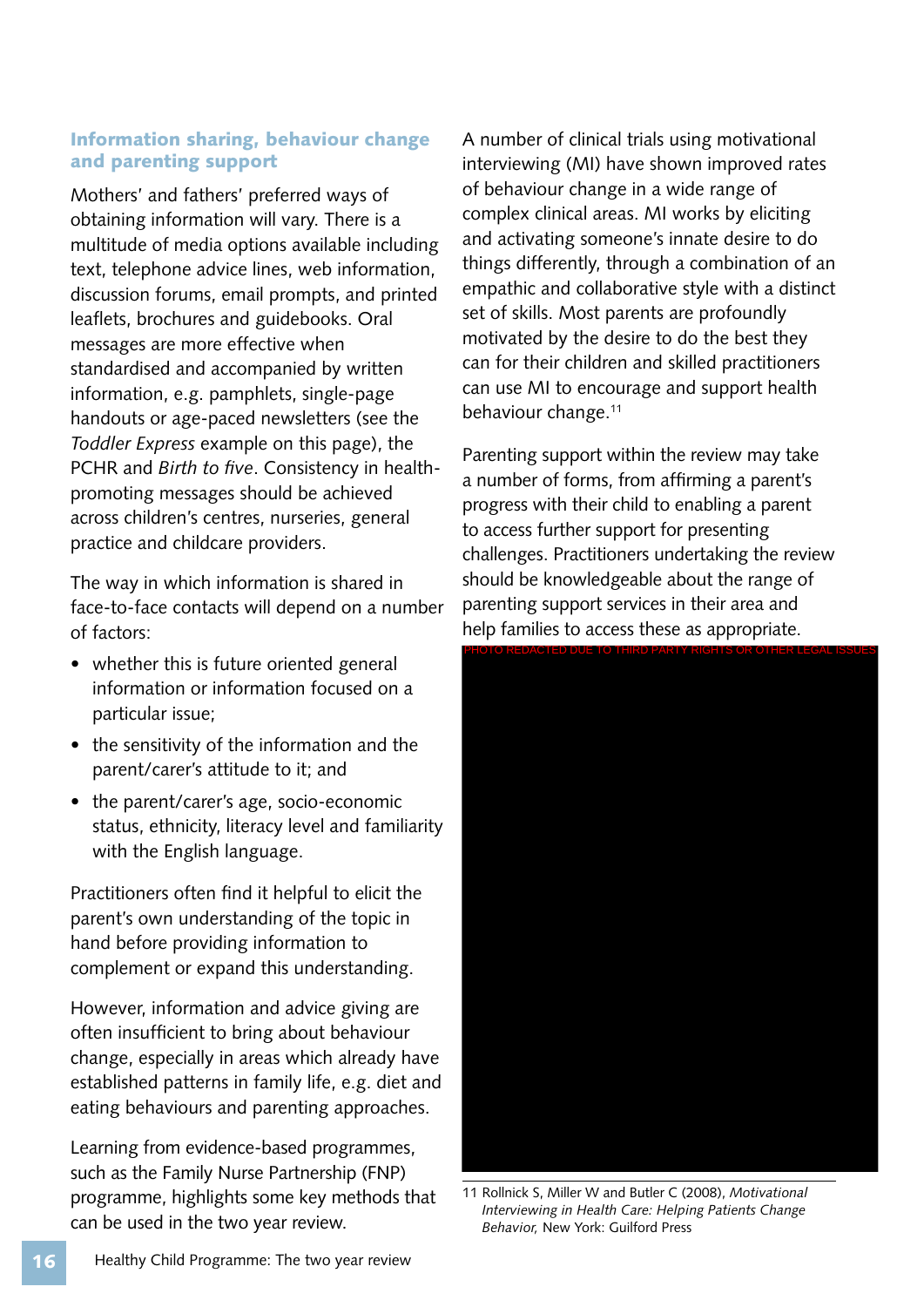# Priority topics at two years

**nutrition, active play and obesity prevention** 

**Immunisation** 

**Personal, social and emotional development** 

**Speech, language and communication** 

**Injury prevention** 

# **nutrition, active play and obesity prevention**

The increase in the number of children who are overweight or obese presents a major public health challenge and is a priority for the HCP. Two years is the key age for identifying children who are overweight and for establishing life-long healthy eating and physical activity habits and must be the focus of the two year review. This section provides the key messages for all children at this age and recommends specific actions to reduce the risk of obesity at this age.

Factors influencing a child's weight include:

- parental attitudes to food (e.g. a dependence on convenience food, portion size);
- family eating behaviours children at this age model their eating on parental eating practices;
- poor sleeping patterns;



- food choices (e.g. frequent eating of food high in fat, sugar and salt and sugary drinks, rather than fresh food, vegetables and fruit and water);
- the cultural context of food (e.g. importance of food in celebrations and as treats/rewards);
- disincentives to physical activity (e.g. car use rather than walking);
- ease of home entertainment which leads to individuals being sedentary for long periods (e.g. TV watching, which is often also a snack opportunity, and computer games); and
- rarely, the presence of a medical condition (e.g. Prader–Willi syndrome) or a hereditary predisposition to overweight.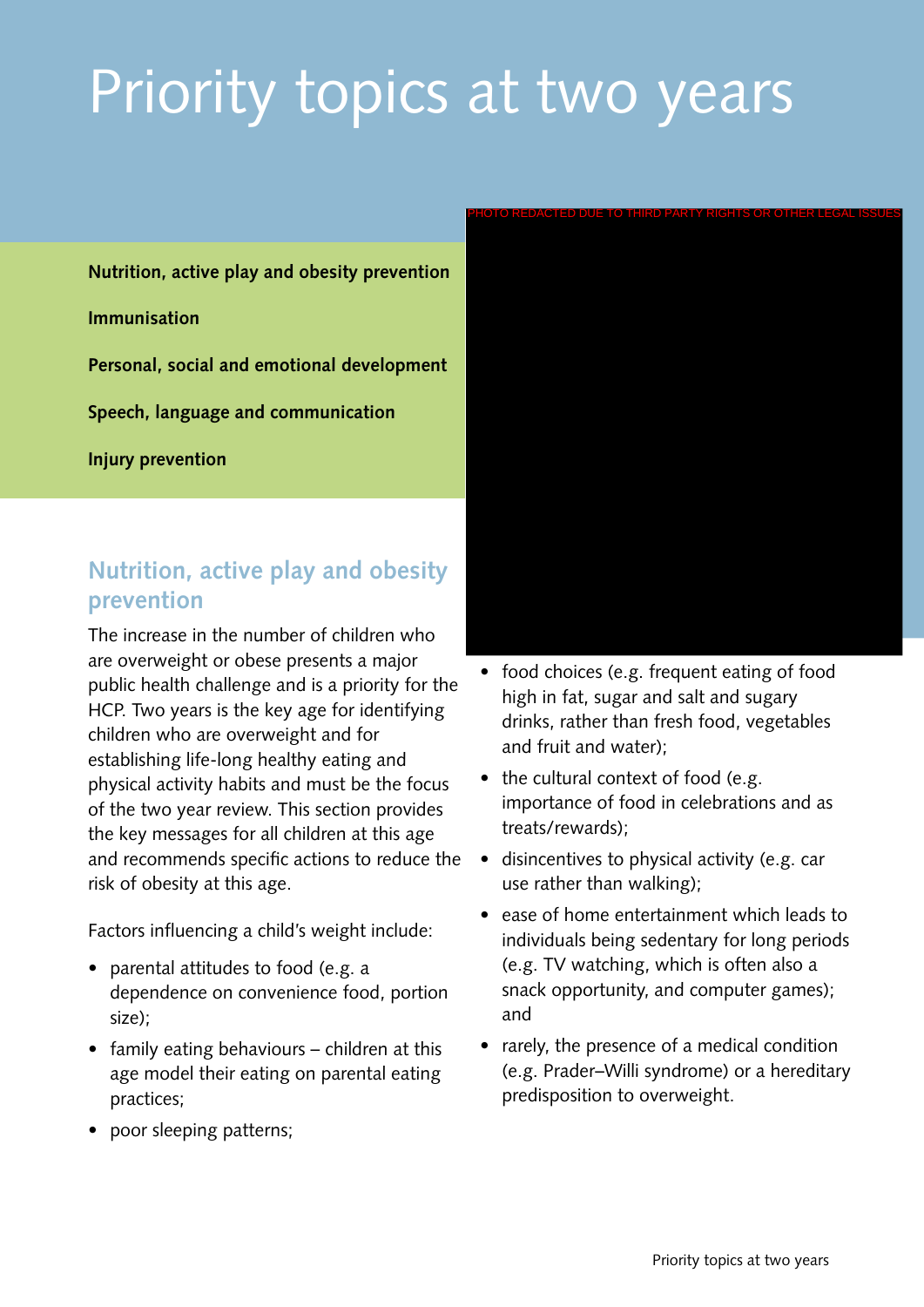#### Key messages for all families with young children

Children aged two to four are more likely to thrive and have a healthy weight for their age if the following messages are clearly communicated:

- Like the rest of the family, a toddler needs a variety of foods from the four main food groups:
	- milk and dairy products (3 portions a day)
	- $-$  meat, eggs, fish, beans and pulses such as lentils (2–3 portions a day)
	- bread and other cereals and potatoes (3–5 portions a day)
	- $-$  fruit and vegetables (5 portions a day).
- Like adults, children should not eat many foods containing a lot of fat and added sugar, such as biscuits, cakes, puddings and ice cream.
- Foods to avoid are salty foods, sugary and acidic drinks, raw eggs, raw shellfish, some large fish (e.g. swordfish) and whole nuts. (See *Birth to five* pp 44–5.)
- Six to eight drinks per day are needed to ensure adequate hydration. Water and milk are the most appropriate drinks and any squashes or cordials must be well diluted.
- All children under five should be given vitamin drops containing vitamins A, C and D. It's especially important to give vitamin drops to children who are fussy about what they eat, children living in northern areas of the UK and those of Asian, African and Middle Eastern origin. (See *Birth to five*  p 48.)
- Three meals of toddler-sized portions and two to three nutritious snacks per day should provide all the nutrients and energy toddlers need. (See *Birth to five* pp 49 and 55.)
- Toddlers benefit from a daily routine of meals and snacks based around their sleeping pattern.
- Meals should be in social groups with the child sharing enjoyment with the adults as a positive experience.
- There should be regular meals with their family as often as possible in a pleasant, sociable environment with no distractions (such as television).
- They should have only short periods of being sedentary unless they are asleep. Support the family to reduce the time they are sitting in front of a screen to less than two hours in total per day. Some experts say that there should be no screen time at all for children under two years old.
- Frequent, active, child-led play is fundamental to the healthy development of children in so many ways:
	- – � motor skills of jumping, hopping, climbing, skipping, balance, throwing, kicking
	- – �social interaction
	- happiness and wellbeing
	- – � creative learning and cognitive function
	- not playing may mean poor development.
- Parents are very important role models for encouraging healthy eating and active play at this age through the right emphases, attitudes, environment and opportunities.
- Support families with smoking cessation services at this age as food will often be used as a substitute.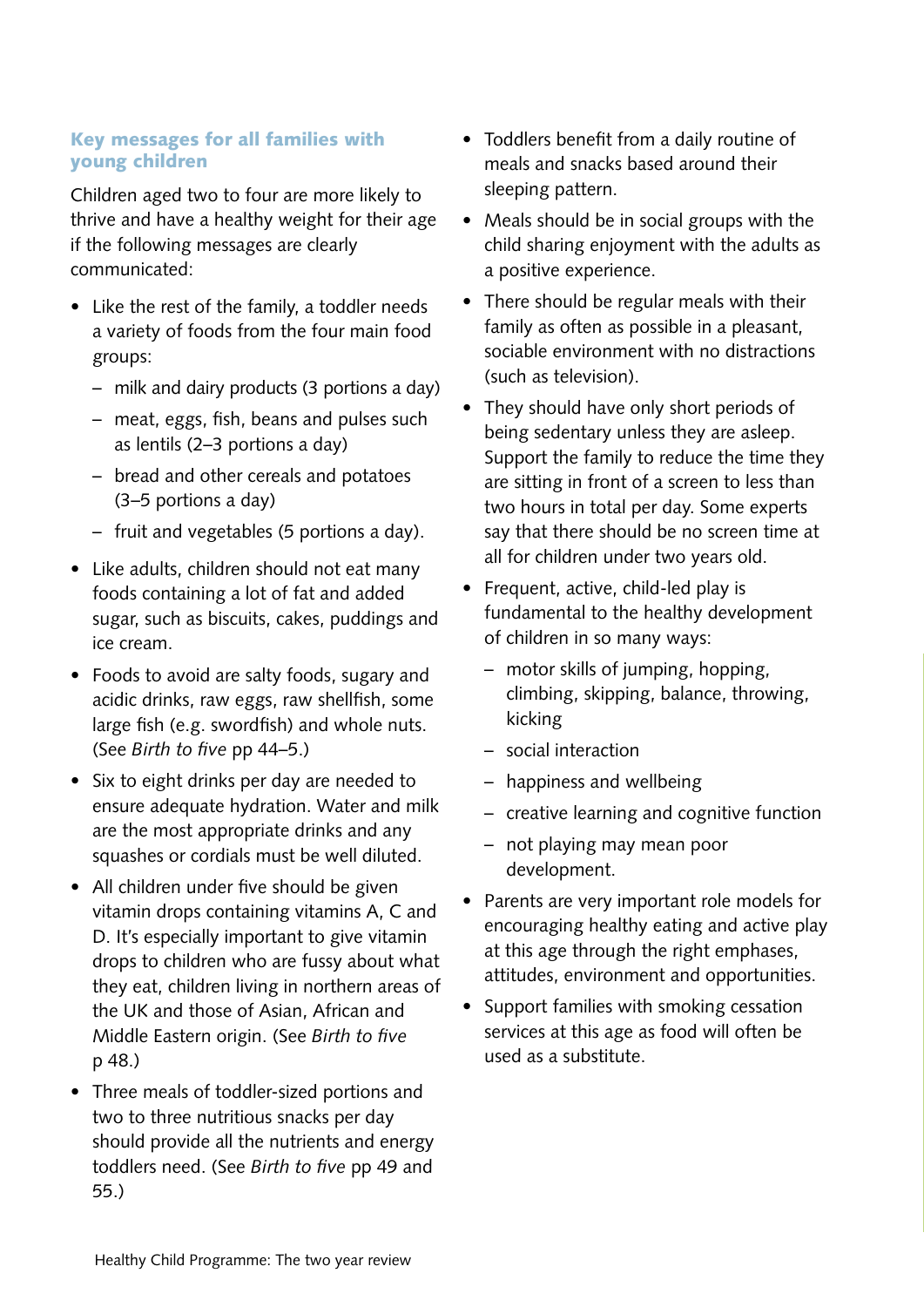#### Vegetarian diet in toddlers

It is possible for a child to get the energy and nutrients he or she needs from a vegetarian diet, but a little extra care is needed. Nutrientrich foods, such as milk, cheese and eggs, can provide protein, vitamin A, calcium and zinc but obtaining enough iron from a meat-free diet may be more difficult. If the child eats fish, iron can be found in oily fish, such as sardines, pilchards and tuna. Iron is also found in pulses, such as beans and lentils, in dried fruit and in breakfast cereals. The iron is more easily absorbed if the child has foods or drinks that are high in vitamin C. (See *Birth to five*  p 52.)

Parents of vegan children can get advice from the Vegan Society or the Vegetarian Society. www.vegansociety.com www.vegsoc.org

 *Healthy Weight, Healthy Lives: A Cross- Government Strategy for England*  (Department of Health, 2008) is the cross- government strategy to address overweight and obesity in the population as a whole with an initial emphasis on children. A key part of the strategy is the Change4Life social marketing campaign aimed at changing behaviour in relation to nutrition and physical activity. Change4Life is primarily aimed at families with children aged five to 11 years. A Change4Life Early Years Toolkit is available to local supporters of Change4Life, including health practitioners, which provides tips on helping to change the behaviour of children aged three to four. Alongside Change4Life the campaign Start4Life is aimed at pregnant women and families with children from birth to the age of two and has similar behaviour change messages to Change4Life geared at this specific age group.

#### Ethnic and cultural food preferences

There are differences in food choice in different faith and cultural groups. There may be individual differences in food choices within groups, and healthcare professionals should find out about each child from his or her parent or guardian.

The food diary in Appendix C can be used to support good nutritional practice at this age.

#### Children at risk of obesity

 At two years, if not before, children at particular risk of obesity or causing concern should be identified and their growth measured. There are a number of risk factors including:

Family and social factors:

- Parental obesity
- Family history of heart disease or diabetes
- Poverty
- Race and ethnicity

#### Pregnancy:

- Maternal obesity
- Excess weight gain in pregnancy
- Gestational diabetes
- Smoking

#### Infancy:

- Birth weight
- Rapid weight gain
- Bottle feeding
- Early weaning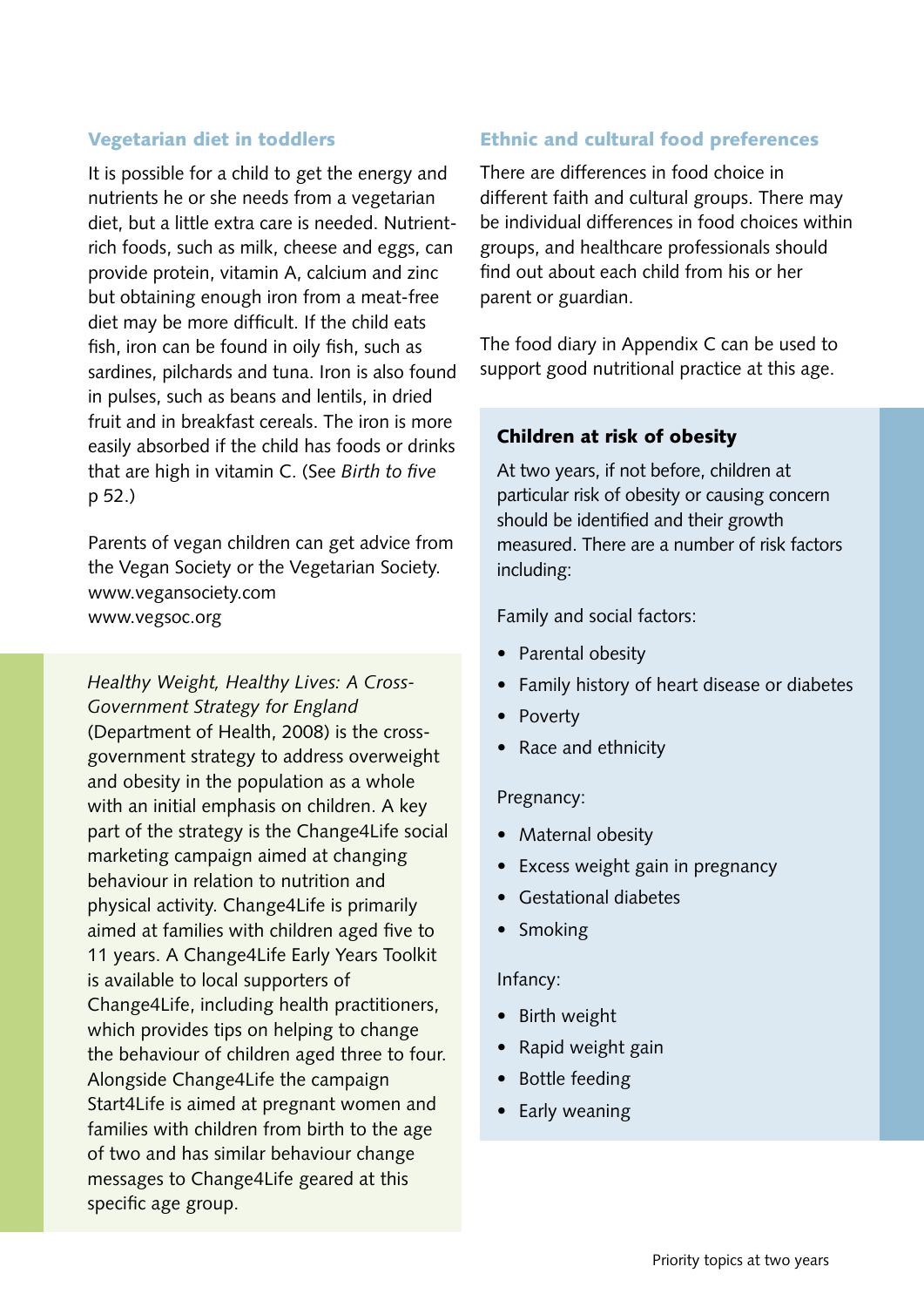

Measuring growth at two to two and a half years

- Accurate measurement and plotting on standard growth charts is the best method for judging healthy growth.
- Only professionals who are competent in weighing and height measurement in this age group should carry these out.
- Measurement values should be plotted on the UK World Health Organization growth charts and recorded in the PCHR.
- It is important to consider whether the child has had a recent measurement carried out in their GP's practice or at the hospital as this can be considered when assessing growth.
- The printed advice on the growth charts together with local procedures should be followed when considering referral for further assessment of growth.
- Body mass index charting should be used for overweight and obese children.

#### Some suggestions for community and population activities

- Support and promote retail and catering schemes that promote healthy choices.
- Support and promote schemes and facilities that encourage physical activity, such as safe outdoor space for free play.

### Overweight and obese toddlers

If the child is confirmed as overweight or obese the HVT should:

- offer individual counselling and ongoing support of positive lifestyle changes; and
- consider family-based as well as individual evidence-based interventions, depending on the age and maturity of the child. HENRY (www.henry.org.uk), MEND 2–4 (www.mendprogramme.org/ mendservices/minimend) and Trimtots are projects aiming to optimise eating behaviours and physical activity at this age and are currently being evaluated.
- Support and promote behavioural change programmes and tailored advice to help motivate people to be more physically active:
	- – � Diet: offer interactive cookery demonstrations, videos/DVDs and discussions on meal planning and shopping for food and drink to fathers as well as mothers (e.g. the Department for Children, Schools and Families Let's Get Cooking programme).
	- – � Active play: offer interactive demonstrations, videos/DVDs and group discussions on physical activities, opportunities for active play, safety and local facilities to both parents. Encourage parents to walk with their toddlers and young children as often as possible rather than using buggies.
	- Family programmes to prevent obesity: provide ongoing tailored support to each parent or family member as necessary and incorporate behaviour change techniques.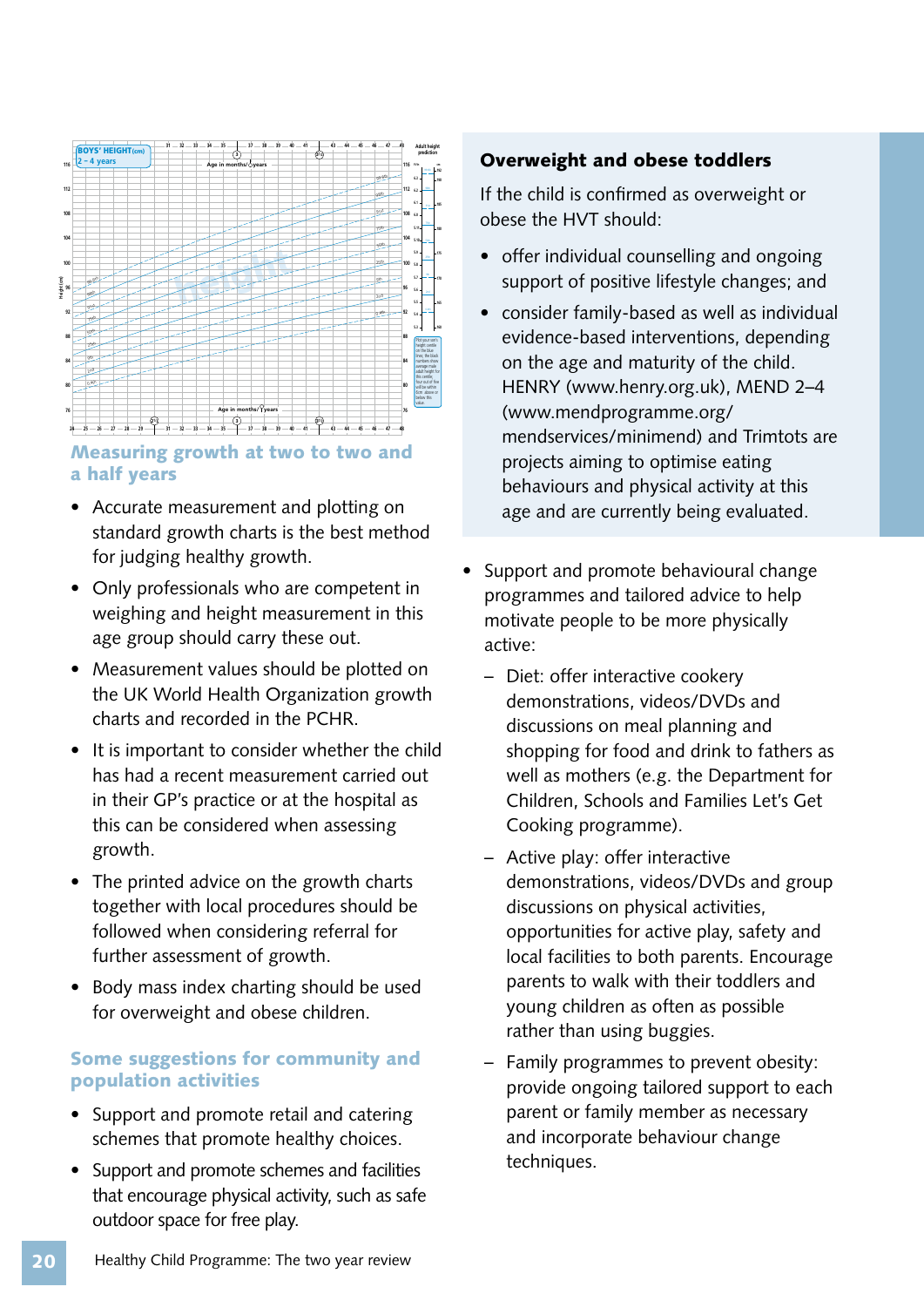### **Immunisation**

At the two year review all children's immunisation status should be checked and action taken to ensure outstanding immunisations are given at the earliest opportunity. Information should also be provided to parents and carers on future routine immunisations based on recommended guidance.12

#### Reducing inequalities in immunisation coverage (NICE)

- There should be dedicated local co-ordination of immunisation services for the routine programme, for at-risk groups and during catch-up campaigns.
- Clear advice should be distributed to patients, parents and carers about the nature and purpose of the immunisation programme, including special catch-up campaigns.
- Practitioners who offer advice about immunisation as well as those who give immunisations should be appropriately trained and provide consistent and authoritative advice.
- Local immunisation data should be available for analysis, both for care of the individual child and for analysis on a population level.
- Health visitors and other community nurses should follow up with parents, families and patients who do not attend or complete an immunisation course.

www.nice.org.uk/guidance/index. jsp?action=byID&o=11831

 should be used to check on this and ensure that, Some children with chronic conditions will require targeted immunisations. The review if any are needed, appropriate arrangements are in place to see that they are given.

 data to child health information systems so that for homeless families, travellers and care leavers. Health visitors and other nurses should be trained to give immunisations and transfer the coverage is maximised among groups where uptake may be low. This can include giving immunisations in non-traditional settings, e.g.

# **Personal, social and emotional development**

As all experienced practitioners will be aware, this age can be challenging for mothers and fathers. This can be a time for tantrums and oppositional behaviour, sleep disturbance along with the development of toileting skills.

The key issues to cover at the two year review are:

- the provision of experiences to help children develop a positive sense of themselves and others, social skills and a positive disposition to learn now and in the future;
- the presence of close relationships leading to the growth of self-assurance, promoting a sense of belonging which allows children to explore the world from a secure base;
- evidence of authoritative parenting which is characterised by high levels of maturity expectation, supervision, disciplinary efforts, sensitivity to and support for a child's needs;
- the involvement of fathers;
- the development of a secure and positive attachment between each parent and the child;

<sup>12</sup> Department of Health (2006), *Immunisation against infectious disease*, 'The Green Book', www.dh.gov.uk/en/ Publichealth/Healthprotection/Immunisation/Greenbook/ DH\_4097254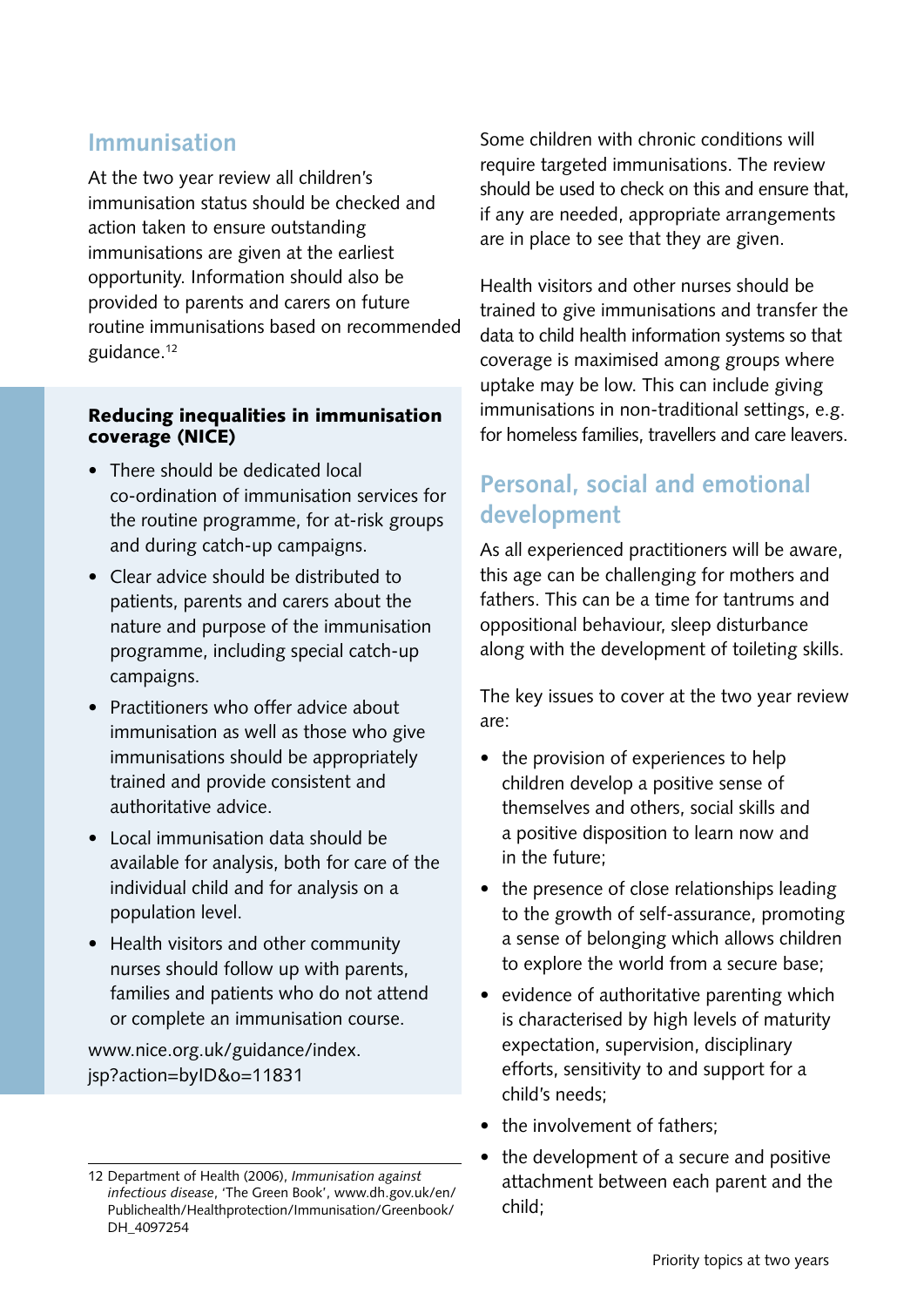- developing a child's social and cognitive skills through appropriate structuring of the environment and interaction with them; and
- toilet training. Although many children will still be wet at night, toilet training should have been established by 24 months. Constipation and stool holding need to be recognised as they can considerably reduce a child's confidence and competence. Good supportive seating (toilet inset seat with feet supported on a foot stool or appropriate potty or potty chair) can help promote healthy toileting.

Children whose fathers are highly involved in their upbringing from their earliest years are more likely to succeed academically, be more stable emotionally, and are less likely to become involved in crime and other anti-social behaviours. Fathers should be supported and encouraged to develop speech, language and communication skills. The National Literacy Trust in association with the Fatherhood Institute has produced some high-quality materials targeted at fathers (see www.fatherhoodinstitute.org/ index.php?id=12&cID=961).

#### Further actions

With appropriate training, use of Ages and Stages social and emotional scales and the Home Observation and Measurement of the Environment (HOME) Inventory can be useful for assessment and supporting parents (see Appendix A).

Early years settings and Sure Start Children's Centres run a range of effective parenting groups and courses, e.g. Webster-Stratton, Mellow Parenting and Triple P.<sup>13</sup> For families with high levels of vulnerability and who need more intensive programmes, those such as the Family Intervention Projects can be helpful.

#### Building and sustaining quality of family relationships (parent to parent and parent to child)

There is compelling evidence that how parents get on greatly influences children's lives and child outcomes. The founding phase of family life, i.e. when partners adjust to becoming parents in the early years, is a particularly vulnerable time for couples when relationship satisfaction declines and levels of conflict rise. It is also a time when practitioners routinely come into contact with couples.

In its work with families, One Plus One (www.oneplusone.org.uk/PUBS/Publication. php?Ref=3) identified the 'turned to moment' – a moment when a parent turns to a practitioner with a relationship issue, often under the guise of a problem with their child. Within the context of the two year review practitioners need to be aware of this and respond supportively, offering advice tailored to the family's needs.

## **Speech, language and communication**

Verbal communication skills are essential for children if they are to form successful social relationships, achieve in their educational endeavours and go on to secure employment and contribute to society as adults. Failure to develop communication skills has a high cost for the individual, their family and society in general.14 Speech, language and communication needs (SLCN) can occur as a specific impairment, in association with or as

<sup>13</sup> Barlow J, Schrader McMillan A, Kirkpatrick S, Ghate D, Smith M and Barnes J (2008), *Health-led Parenting Interventions in Pregnancy and Early Years*, Research Report DCSF-RWO70, London: DCSF

<sup>14</sup> Bercow J (2008), *The Bercow Report: A Review of Services for Children and Young People (0–19) with Speech, Language and Communication Needs*, Nottingham: Department for Children, Schools and Families ([www.dcsf.gov.uk/bercowreview](http://www.dcsf.gov.uk/bercowreview))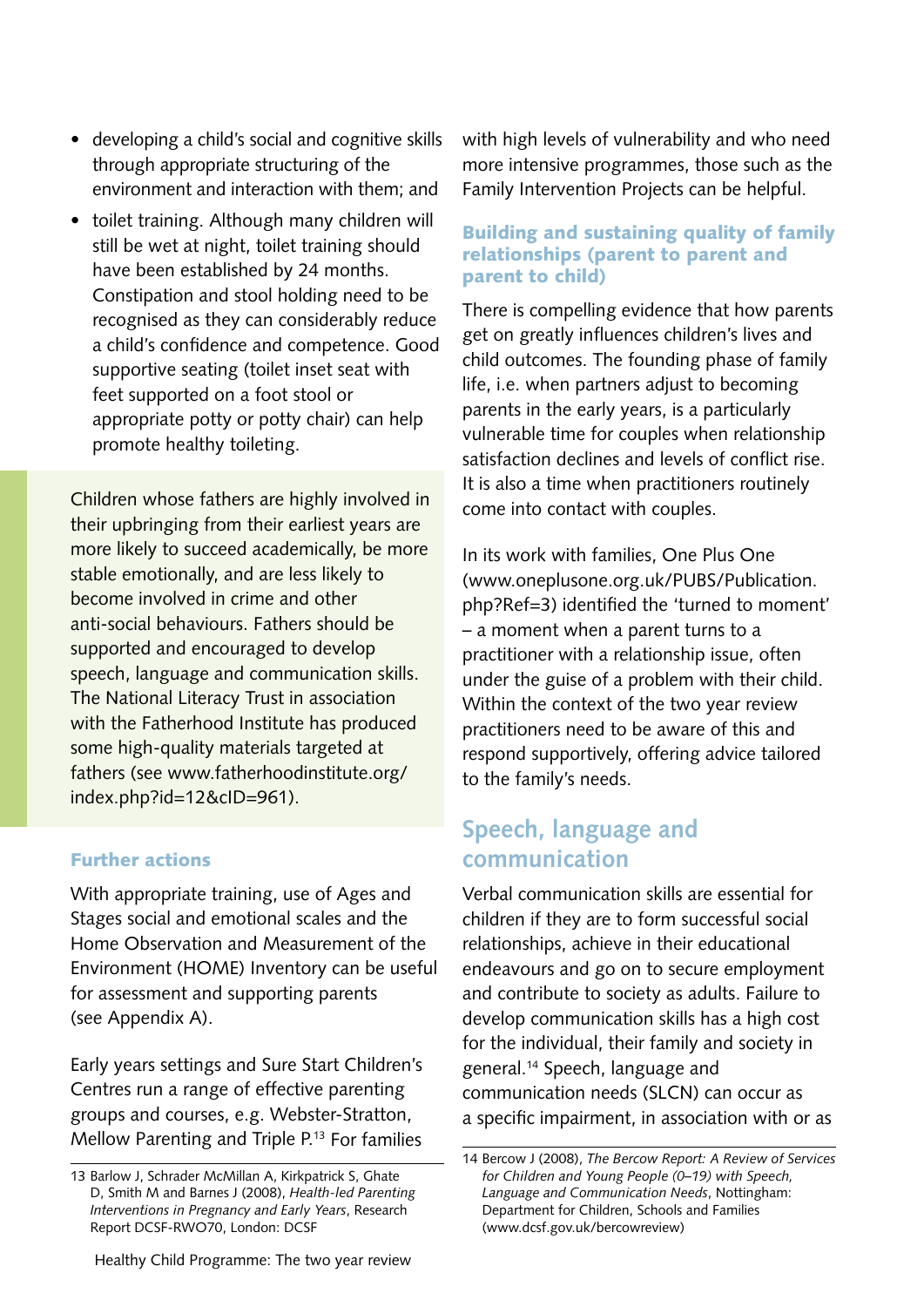a symptom of a wider pattern of impairments. SLCN may be caused by biological, genetic, psychosocial and environmental factors, such as disadvantage and ethnicity.

### At two to two and a half years a child should be demonstrating the following speech and language skills:

- understanding more complex instructions;
- using a wide range of words (200 or more) and using these in two or three word combinations; and
- being intelligible to a familiar listener (although strangers may still have difficulty understanding).

Typically developing children display a relatively wide range of ability, especially in the pre-school years which can often make it difficult for the practitioner to know what is 'normal'. The charity I CAN has produced materials for parents and practitioners including a chart of milestones for speech and language and a DVD for parents.15

Early identification of SLCN can be facilitated by good staff training and the use of standardised assessment methods (see Appendix A). Glossary sheets explaining various communication impairments aimed at professionals are available from the charity Afasic [\(www.afasic.org.uk\)](http://www.afasic.org.uk).

Face-to-face discussion of speech and language milestones with a member of the health visiting team, as well as discussion with other parents, will help parents to recognise whether their child is experiencing SLCN.

#### **Learning and Development**

that provides stimulating activities Plan a variety of interesting activities so that there is plenty to talk about. Use daily routines to repeat and emphasise basic language Listen to sounds around you and play games that encourage listening. Have fun together with songs and rhymes.

#### **A Unique Child** who is valued and listened to

Follow the child's lead Join in with the child's play or mirror their actions Focus on what a child is looking at or doing Wait and allow the child time to start the conversation Take turns to communicate so that adults and children both get a turn at talking.

#### **Positive Relationships**

that build and support communication

**That DUIIG and Support communication**<br>Build up a child's sentences by repeating what they say and<br>adding words.<br>Give choices to increase vocabulary, e.g. *'apple or satsuma?'*<br>If a child says something inaccurately, ackno

### **Enabling Environments with available adults**

provide appropriate resources and opportunities for learning and development

Get down to the child's level - it's easier to talk if you are face to face. Get a child's attention before you start to talk. Make sure you use lots of statements and fewer questions.

Try to have a conversation with every child every day.

Source: Department for Children, Schools and Families (2008), *Every Child a Talker – Guidance for Early Language Needs Practitioners*, London: DCSF

15 [www.ican.org.uk/](http://www.ican.org.uk/)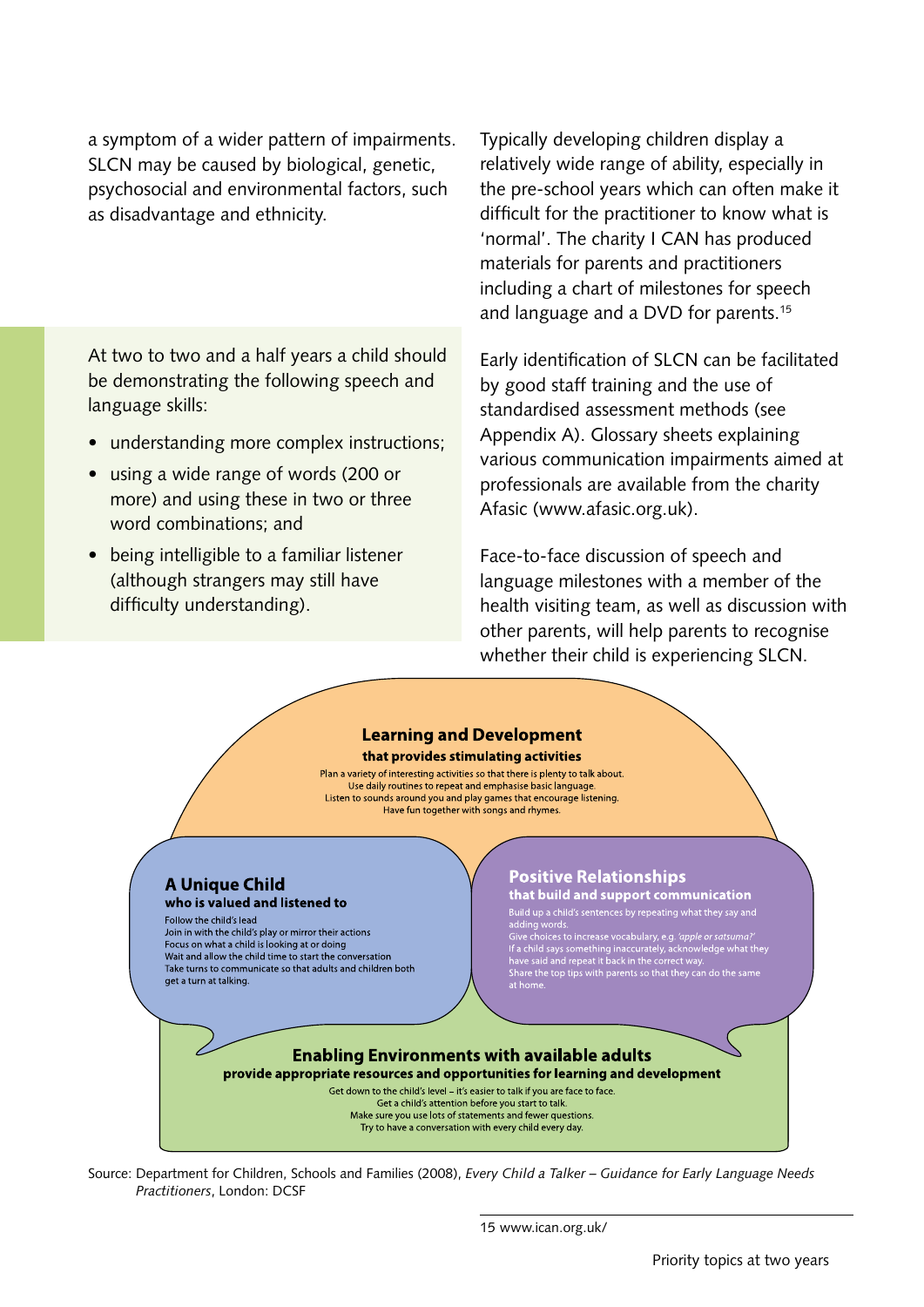Health visitors, their team and early years practitioners have a key role in signposting parents to a range of services and information resources, e.g. support groups which aim to facilitate parents learn the skills necessary to prevent communication impairments developing. Families where a child is experiencing more specific SLCN should be signposted to specialist services such as speech and language therapy. It may also be appropriate to refer to a paediatrician or audiologist to identify possible associated conditions such as global developmental disorder or sensory impairment. The Area Special Educational Needs Co-ordinator (SENCO) will be able to support the early years setting in delivering a supportive environment around the child with SLCN.

Promotion of language and communication skills starts as early as possible with early exposure to books and reading,<sup>16</sup> turn taking and games, and universal programmes such as Every Child A Talker (ECAT) in early years settings.17 The diagram on page 23 illustrates the contribution made by positive relationships and techniques to support speech and language development in an enabling environment.

#### Bilingual homes

Language and culture are inextricably linked. There are a significant number of families from different cultures and traditions in the UK. Many of these families speak their own language (mother tongue) at home and only hear or speak English outside the home. Language skills in bilingual homes will range from those individuals who can speak two or more languages with a high proficiency, through to those who are only able to understand and speak their mother tongue.

16 www.booktrust.org.uk/

Bilingualism does not cause SLCN and parents should never be encouraged to stop speaking their mother tongue in order to learn the majority language. Parents are central to their child's language development and will give the best language models in their own mother tongue.

Learning a mother tongue at home does not prevent a child learning an additional language: laying down a firm foundation in a mother tongue supports the acquisition of an additional language.

At the two year review, practitioners should ask parents what their expectations are for a child of this age. This discussion should include what type of parent–child interaction the parents view as appropriate. This information may be particularly important when working with bilingual families: not all cultures view young children as appropriate conversation partners and some may discourage children from initiating conversation with adults.

The majority of language milestones, assessment tools and questionnaires have been developed for monolingual Englishspeaking families.

 If a child from a bilingual family is assessed or compared with these resources, there is a high risk that false and unreliable results will be generated. This is still true if assessments are translated into the family's mother tongue. As a result, it is not recommended that assessments or parent questionnaires are informally translated into other languages at a local level. Assessments and questionnaires which are appropriate for use with bilingual families will be available on the Royal College of Speech and Language Therapists website (www.rcslt.org) in the near future.

<sup>17</sup> [http://nationalstrategies.standards.dcsf.gov.uk/](http://nationalstrategies.standards.dcsf.gov.uk/node/158181)  [node/158181](http://nationalstrategies.standards.dcsf.gov.uk/node/158181)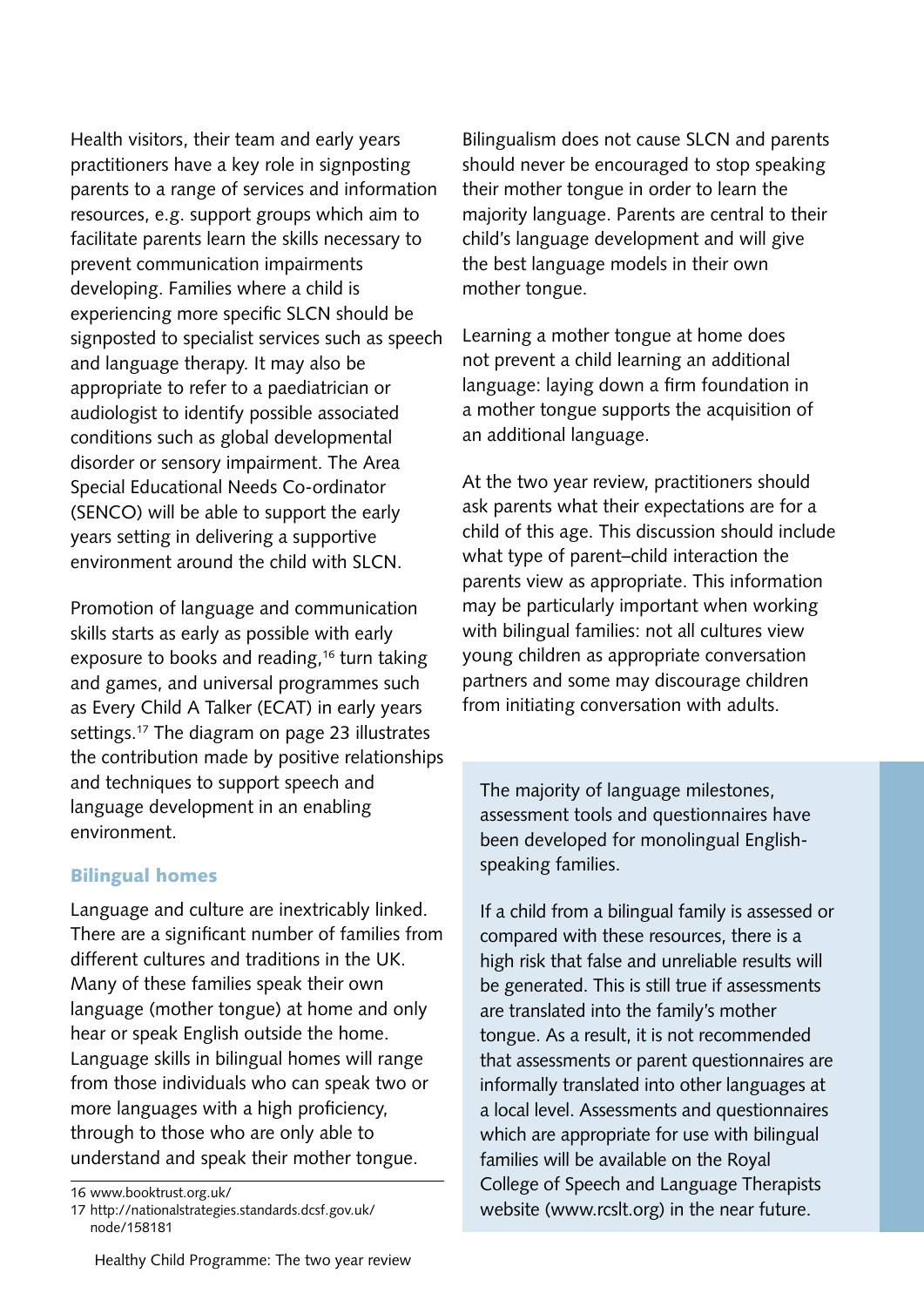The practitioner will then need to discuss their own expectations and explore any gap which has been revealed. This conversation should be facilitated by an interpreter where the family do not share the practitioner's mother tongue. Professional interpreters should be utilised and it is poor practice to use family members.

### **Injury prevention**

Injury prevention is an essential part of universal and targeted safeguarding of children. The commonest injuries at this age are home based due to falls, burns and scalds and accidental poisoning with household products or medicines. Those families where safety is not a priority or where low income is an issue are particularly vulnerable.

Issues to cover at the two year review include:

- promotion of hazard awareness in the home (e.g. stairs, electric plugs, cupboard safety);
- parents knowing what equipment to buy and where in their area it is available; and
- free installation of smoke alarms and safety equipment, which is an important means to address health inequalities for disadvantaged families.

Include injury prevention as part of intensive home visiting programmes for families at higher risk. This is likely to have a range of other beneficial effects for maternal and child health.18

# **High-need families and the two year review**

Families with high levels of need may already be well known to the HVT and other agencies. Families transferring into an area or who are highly mobile will require full assessment of their needs. Many are likely to be known to early years providers who may be able to usefully contribute to needs assessment and joint intervention. A clear understanding of information sharing protocols in the area will be essential to ensure facilitation of information exchange between agencies.<sup>19</sup> It is likely that many of these families will have their review in a home setting. The health visitor is most likely to be carrying this out and will ensure that the appropriate stages of the review are performed according to the needs of the child and family. The HOME Inventory has been extensively trialled as a means of standardising the assessment of the home environment and can be used as a method of monitoring the impact of the HVT interventions.20 Professionals need to be aware of the importance of engaging with fathers and father figures, and recording their details.

For those families taking part in the FNP programme, there will be a formal transfer of service from the FNP team to the health visitor at two years.

<sup>18</sup> Kendrick D, Barlow J, Hampshire A et al. (2007), Parenting interventions for the prevention of unintentional injuries in childhood, *Cochrane Database of Systematic Reviews*, **4**, CD006020

<sup>19</sup> www.everychildmatters.gov.uk/informationsharing 20 Kendrick D, Elkan R, Hewitt M et al. (2000), Does home visiting improve parenting and the quality of the home environment? A systematic review and meta-analysis, *Archives of Disease in Childhood*, **82**(6): 443–51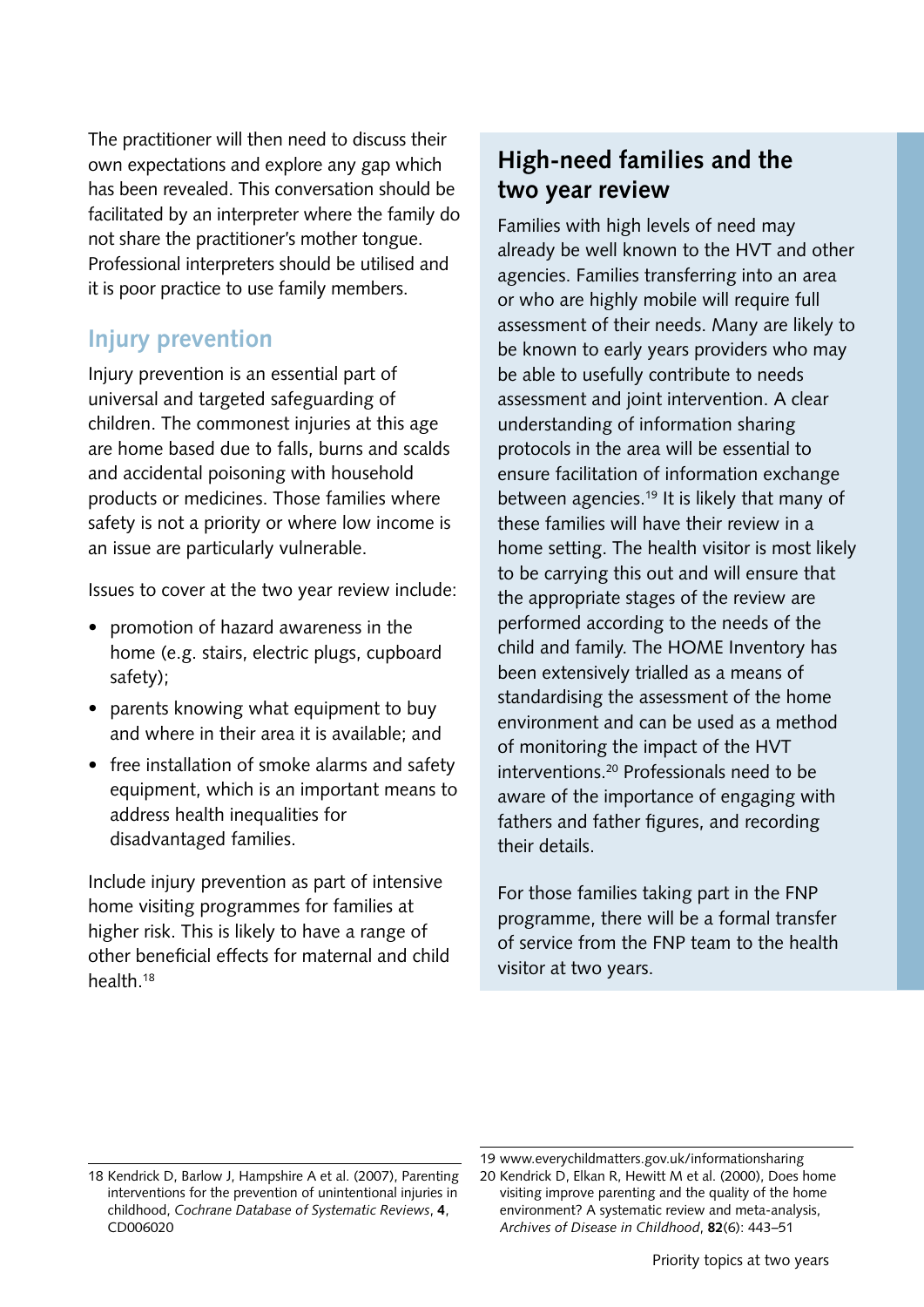#### Recording the review and setting goals

It is recommended that the review findings are recorded in a standardised way to enable an appropriate record to be kept for each individual child and allow data to be aggregated to support service delivery audit. The record should be in a format which can be kept in the PCHR.

#### Suggested record of the two year review

#### Parent and health visiting team record for two year review

| development and behaviour and influential continuum and the matter of the matter of the matter of the matter o<br>have no concerns                       |
|----------------------------------------------------------------------------------------------------------------------------------------------------------|
|                                                                                                                                                          |
|                                                                                                                                                          |
|                                                                                                                                                          |
| If measured:                                                                                                                                             |
|                                                                                                                                                          |
|                                                                                                                                                          |
|                                                                                                                                                          |
| Immunisations are up to date/need updating (delete as necessary)                                                                                         |
| <b>Discussion areas</b>                                                                                                                                  |
|                                                                                                                                                          |
|                                                                                                                                                          |
|                                                                                                                                                          |
| Pre-CAF/CAF                                                                                                                                              |
| The review summary should be shared appropriately with the general practitioner and early<br>years setting (nursery or childminder) or children's centre |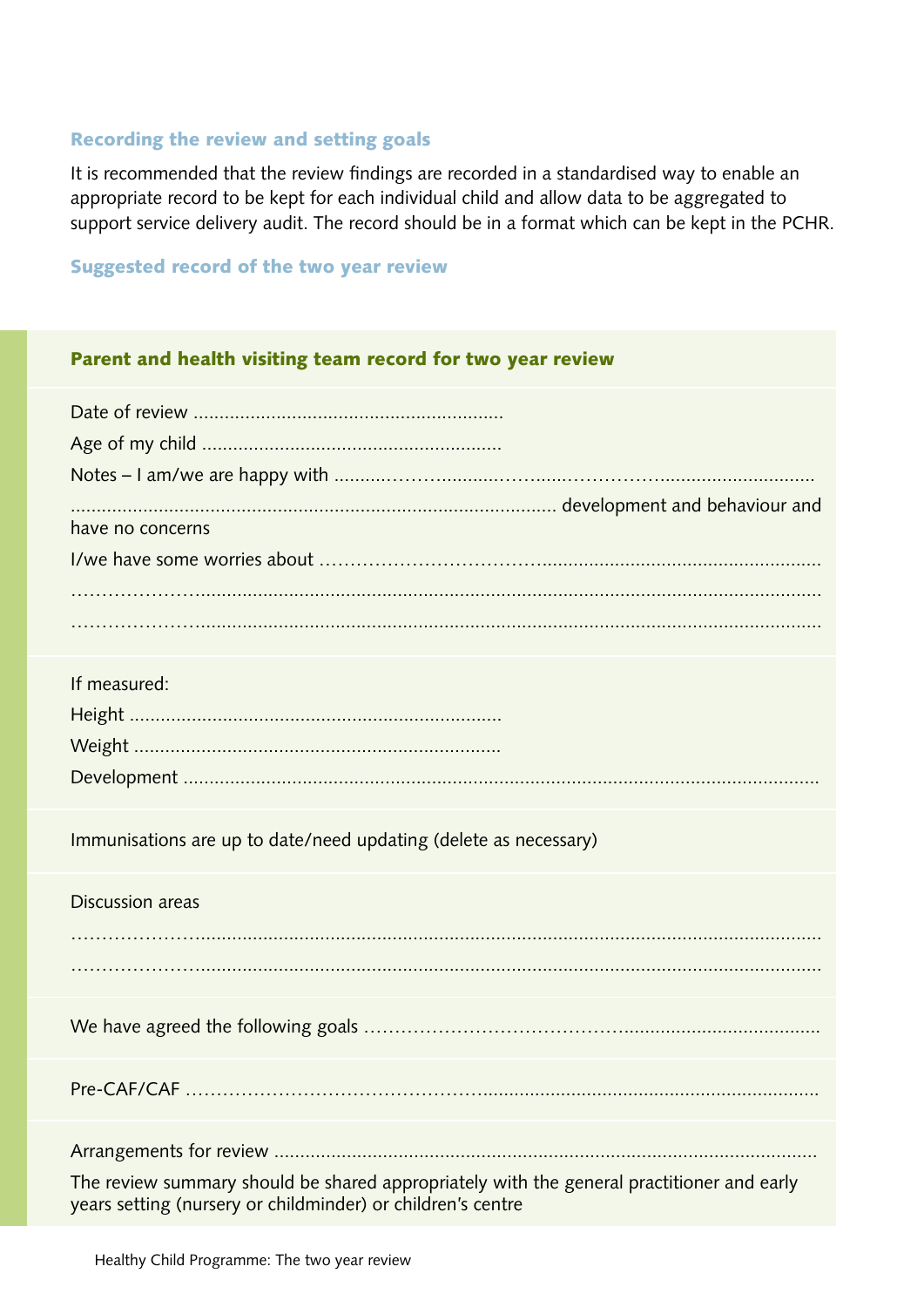# **Child public health review at two years**

Part of the review at aged two includes not only an individual child level process but also planning the HCP and reporting on outcomes for the population.

A key activity for HVTs will be to report on outcomes for their population. This may be at several different levels:

- caseload;
- GP practice; or
- children's centre catchment.

Further work needs to be done to develop quality measures, outcomes and data systems (including the PCHR) for the HCP and the two year review in particular. Examples could include:

- percentage coverage of the two year review;
- percentage of fathers present;
- percentage of coverage by postcode or population group;
- percentage of immunisation completeness by two years;
- a measure of social and emotional wellbeing;
- percentage of disadvantaged families with home safety equipment;
- percentage with healthy weight/growth or conversely overweight/obesity (periodic survey);
- number and percentage of parents identifying speech, language and communication concerns/language measure (EYFS profile);
- number and percentage of children aged two years six months with known special educational needs; and



percentage who have had significant accident and emergency attendances/ hospital admissions.

(See also examples in Department of Health (2008) *Community NHS Contract Integrated Guidance*, Appendix 1, pp 87–99.)

HVTs need to work closely with community paediatricians and public health departments to select and collate appropriate data to support these and link them to the Every Child Matters Outcomes Framework and the local Children and Young Persons Strategic Plans and outcome measures.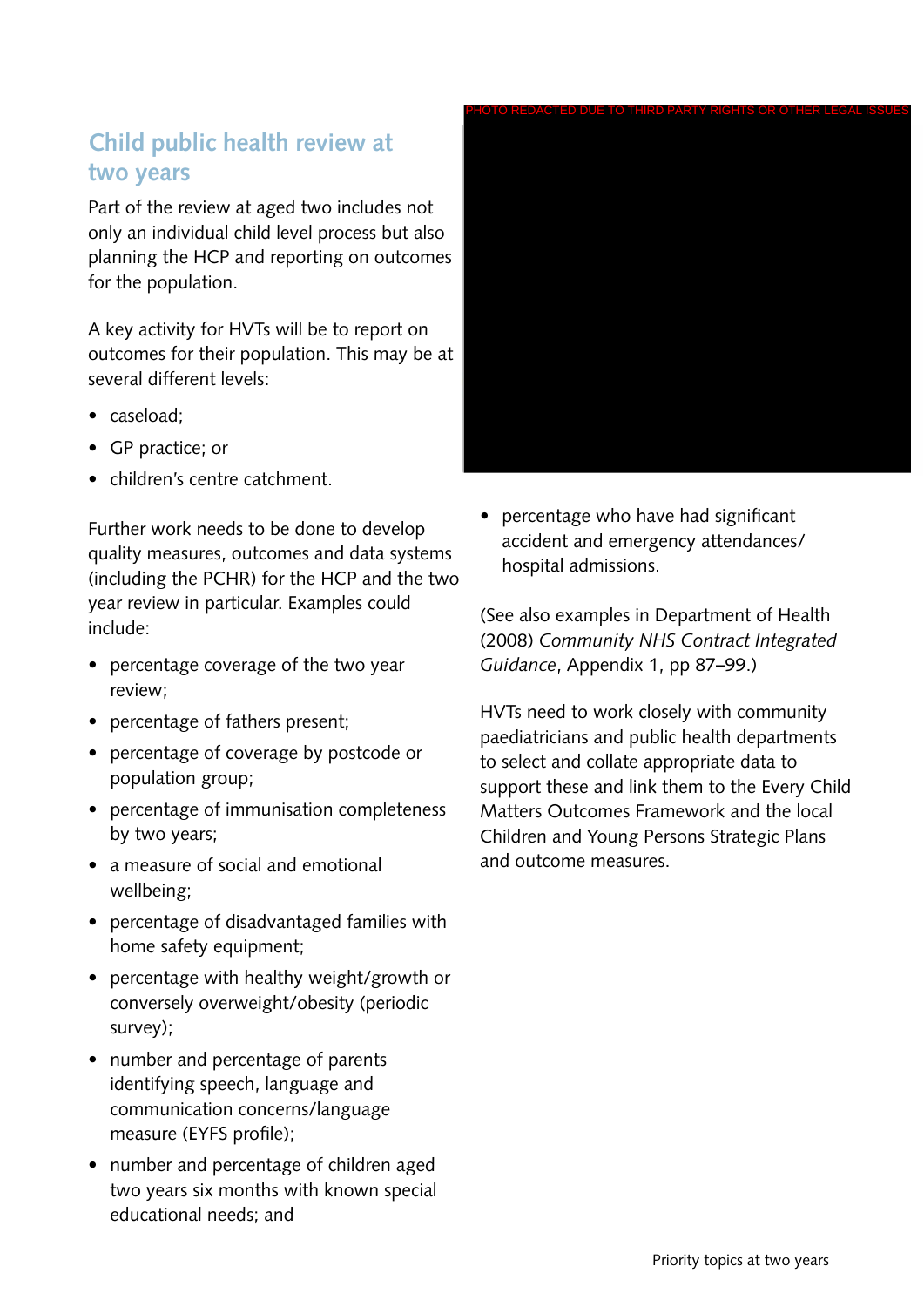# System and infrastructure requirements

**a number of system and organisational level prerequisites are necessary to support universal delivery of the two year review. many of these are needed for the HCP as a whole but are included here to reflect developments since the updated guidance was published in 2008.** 

# **Commissioning the two year review**

While the focus of this guide has been on the review itself commissioners have the responsibility for deciding what outcomes they wish to see for young children and families, what funding is available and who will provide the HCP. The following commissioning requirements for the HCP and the two year review reflect national competencies for commissioning:

- The two year review is to be commissioned in collaboration with local providers as part of the overall HCP.
- The HCP needs to be jointly commissioned by the Children's Trust and highlighted within Local Area Agreements with active NHS and Practice-Based Commissioning involvement.
- The contribution of the HCP to joint outcomes and its place in integrated provision and care pathways needs to be specified.
- To have in place methods of gathering user feedback on the HCP, especially from disadvantaged groups and changing local contracts accordingly.



- The HCP is to be commissioned on a progressive universal basis which requires a systematic method of child health data collection and stratification of the population and matching HCP resources to need and future expected outcomes for children.
- For the commissioning of the HCP to be clinically led i.e. public health with the involvement of front-line staff responsible for the implementation of the HCP.
- Currency and pricing options that are realistic in what can be achieved within the funding provided.
- To base local contracts on the national service specification for the HCP (www.dh.gov.uk/en/ publicationsandstatistics/Publications/ PublicationsPolicyAndGuidance/ DH\_091451) using robust, meaningful and accessible metrics for the HCP quality and outcomes.

Healthy Child Programme: The two year review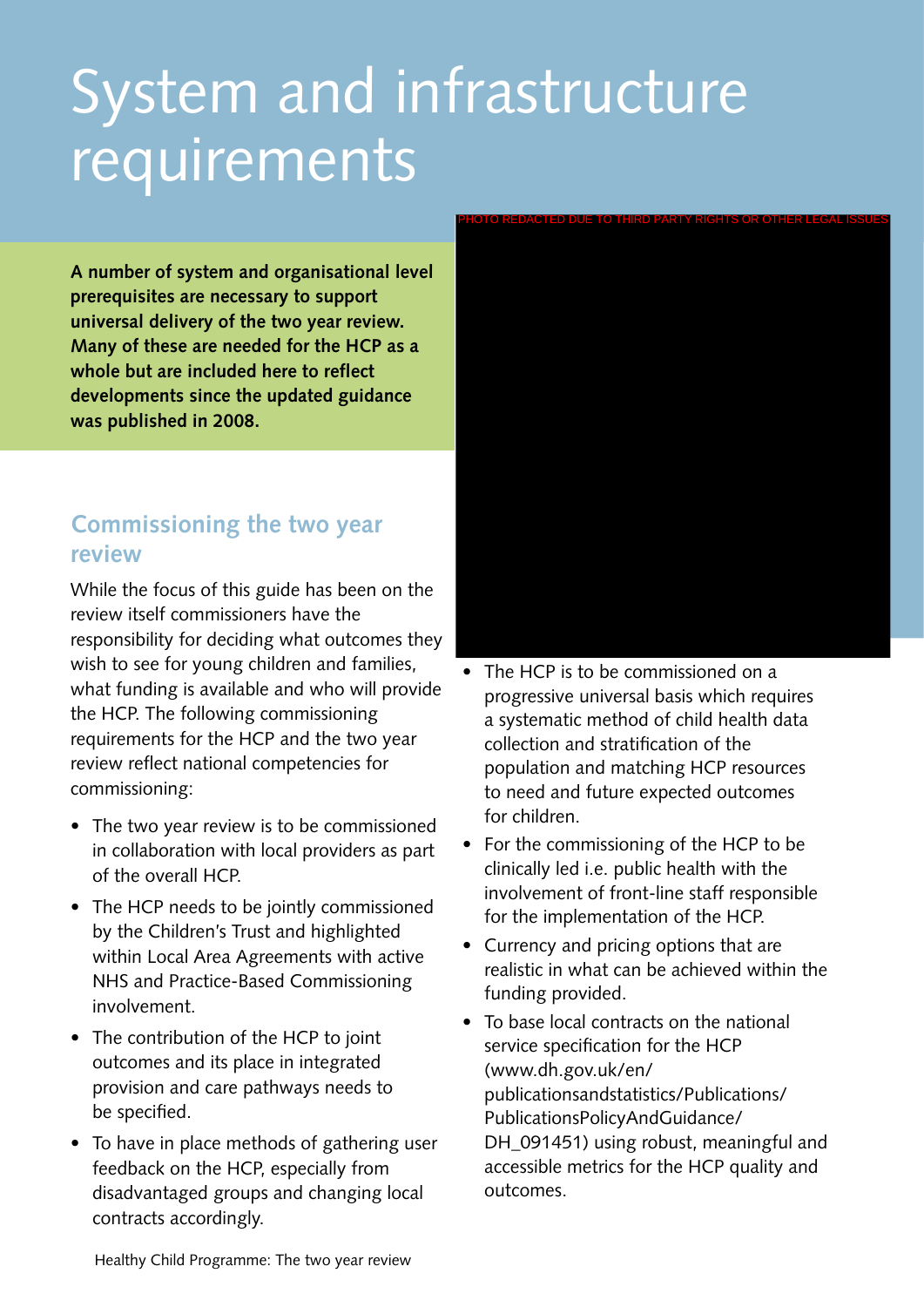# **ensuring quality**

- Including quality indicators as part of commissioning the programme.
- Ensuring supervision is in place for frontline staff – working with families with very young and vulnerable infants is difficult work and staff need clinical and reflective supervision.
- Matching staff competencies to HCP responsibilities and complexity of communities and families.
- Clarifying the lead role of the health visitor for the HCP and making sure that sufficient numbers of health visitors are in place to lead local teams and deliver a high-quality comprehensive HCP.
- Improving the current level and quality of user feedback for the HCP.
- Introducing clear responsibilities at a public health level for monitoring the programme at a population level, i.e. coverage, screening, immunisations, short- and longer-term impacts.
- Linking the currencies to the outcomes through an understanding of key outcome indicators that are recorded, managed and evidenced in service delivery by commissioners and providers.

# **maximising productivity**

- Using information, professional judgement and parent's views to match services to need and future outcomes at population and individual level.
- Aligning resources and skills with progressive universal provision with evidence-based intensive preventive programmes for high-need families and a light-touch approach for low-need families.
- Deciding locally the most efficient and effective way of providing the HCP, making the most of children's services, in particular

Sure Start Children's Centres and other early years settings and general practice.

- Matching competencies to programme responsibilities and ensuring adequate training, information technology, data systems and administrative support to free up professionals' time for families.
- Integrating the HCP within Sure Start Children's Centres and early years services through the named health visitor.
- Using the EYFS profile as a base for the two year review when available.
- Offering group sessions for reviews.
- Using new media and social networking sites to promote the role of mothers and fathers in their child's reviews and sharing information.
- • � Discontinuing unproven practices and materials, avoiding duplication, nonproductive clinics and contacts not in the recommended HCP schedule.

# **areas for innovation**

- Closer working with Sure Start Children's Centres and early years providers at service and system levels.
- Raising public awareness of the HCP and developing the role of mothers and fathers in the HCP for low-need families.
- Population stratification systems based on future outcomes.
- New ways of engaging the most disadvantaged families using learning from FNP and children's centre outreach work.
- Preparing and supporting staff to use more effective models of change.
- Encouraging and supporting the exercise of professional judgement and selfmanagement reducing the need for a 'tick list' approach and overly bureaucratic systems.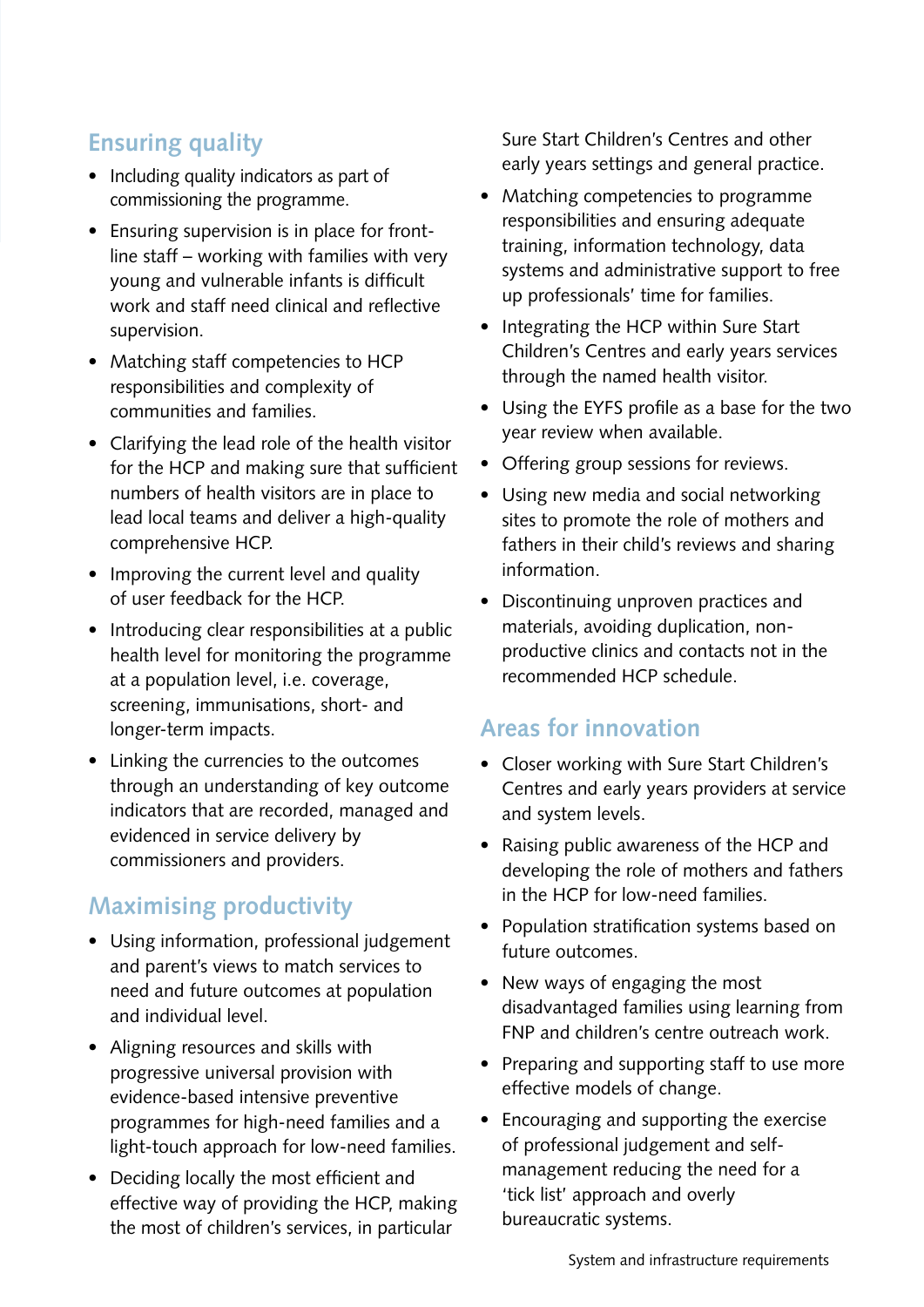# **accountability and responsibilities**

As joint commissioning develops and services work together more closely it becomes more important for families, practitioners and providers to be clear about who is accountable for what in the HCP. This will be agreed locally and the following may help inform those discussions:

- Leadership at commissioning level from public health and community paediatrician to monitor the programme at population level and provide clinical leadership for the HCP.
- Leadership from the children's commissioner across health and local authority for overall commissioning of the programme including user feedback.
- Provider manager to deliver the contract and create the conditions necessary for safe delivery of a quality HCP and support the health visitor as lead for the HCP. Inform commissioners if universal coverage is not achievable.
- In their lead role, the health visitor, with managerial and PCT support, is accountable for the delivery of the HCP to a defined population (general practice, community or children's centres) – this could include:
	- $-$  ensuring that a system is in place to offer a review to all children at this age and informing the manager if they are unable to deliver the HCP contract;
	- working closely with children's centre staff, early years professionals, general practice, child care providers and other practitioners as nearly 40% of children under the age of two are enrolled in formal childcare (rising to 86% by age three to four years); $21$
- – � ensuring that all staff delivering the two year review are appropriately trained and supervised and managers are informed of training needs;
- judging the level of need based on knowledge of the child and family, and the balance of risk and protective factors;
- – � monitoring coverage, outcomes and quality of the HCP for their defined population; and
- – �sharing information with children's service partners.
- Appropriate safeguarding infrastructure and supervision will need to be in place.
- Sure Start Children's Centres and early years services will have an increasingly important role in the two year review. Their contribution needs to be agreed locally.
- General practice sees young children more often than any other service and their role must not be underestimated. While the two year review does not require hands-on GP involvement, the information a practice has on a child and their family needs to be readily accessible to the health visitor. There needs to be a reliable and effective system in place for discussing children about whom the health visitor and/or GP have concerns.

# **Workforce issues**

The HCP needs a competent workforce who have the knowledge, skills and attributes to ensure that the programme is delivered to a high standard. Practitioners need to be:

- skilled in assessing parental preferences;
- able to signpost fathers and mothers to appropriate resources;
- competent in using evidence-based approaches to listening, eliciting concerns and assessing the child at this age by

<sup>21</sup> Department for Children, Schools and Families (2008), *Childcare and Early Years Survey of Parents 2008*, Research Report DCSF-RR136, London: DCSF

Healthy Child Programme: The two year review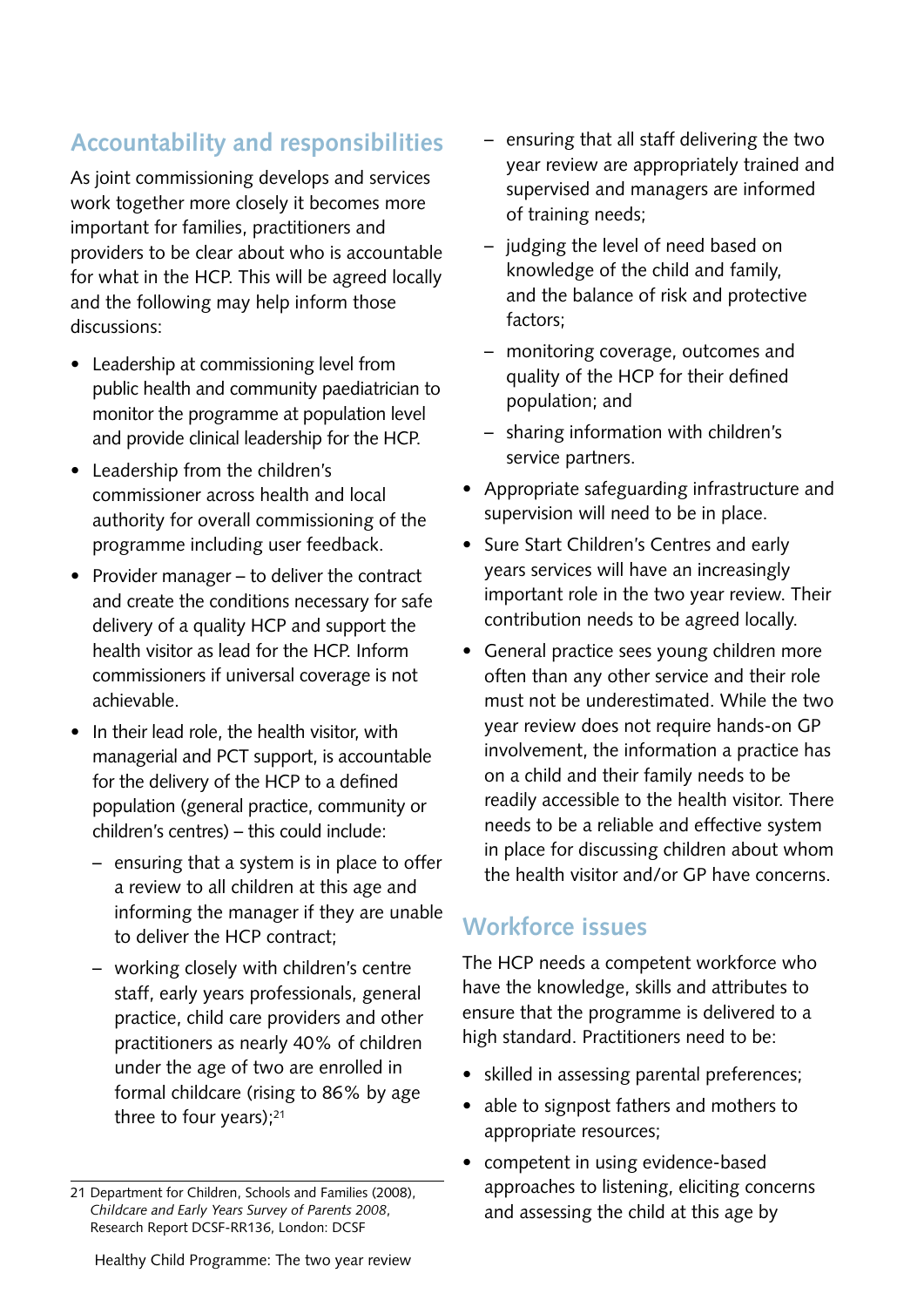obtaining information from fathers, mothers and carers; and

• able to conduct direct observation of the child's physical, emotional and neurodevelopmental abilities as necessary.

The forthcoming Healthy Child e-Learning resource will enhance competence. The Children's Workforce competencies framework (Skills for Health) is helpful for assessing and developing staff.

How many staff and what competencies are needed to deliver the HCP will be decided locally. National learning on workforce issues suggests that the following need to be thought about locally:

- There needs to be an increase in the number of health visitors, and Strategic Health Authorities (SHAs) and local commissioners and providers will be expected to have plans in place to address the current shortfall taking forward the Action on Health Visiting programme that has been developed with Unite/the Community Practitioners' and Health Visitors' Association.<sup>22</sup>
- While skill mix has brought a number of advantages we know little about what the best balance of registered to non-registered professionals is for different communities. Research from the FNP programme suggests that qualified nurses have significantly better outcomes for this intensive programme than 'paraprofessionals'. This supports other evidence that qualified professionals can have better outcomes where there are complex needs requiring a therapeutic intervention.
- Community peer support systems have been shown to be effective in improving certain outcomes e.g. breastfeeding.

• Up-to-date learning on emotional wellbeing and speech, communication and language, obesity prevention and immunisations are key for the two year review.

# **Working together**

Experience of successful working together between health and children's centres suggests that the following are needed:

- • � **Communication:** Engagement to share ideas and enable people to do things together from planning through to implementation.
- • � **adequate planning:** A comprehensive plan of what needs delivering and how essential it is for success, sign up at board level in terms of commitment and resources, careful project and logistics management from the outset.
- • � **Co-location:** Co-location of staff from different agencies in the same office wherever possible facilitates communication and encourages shared learning to take place.
- • � **forging links with the multi-agency team:**  This requires development of good relationships and trust and the recognition of the different professional cultures with a readiness to understand partner priorities and barriers and to overcome them jointly.
- **Maintaining the momentum: Regular** meetings to clarify each other's roles are a key factor in maintaining the momentum. Joint working allows individuals to share their specialist skills and knowledge to meet the needs of children and young people and families.<sup>23</sup>

<sup>22</sup> www.dh.gov.uk/en/Publicationsandstatistics/Publications/ PublicationsPolicyAndGuidance/DH\_107005

<sup>23</sup> Tope R, Thomas E and Jones E (2009), *Identification of Working Examples of Integrated Practice between Children's Services and Health*, HERC Associates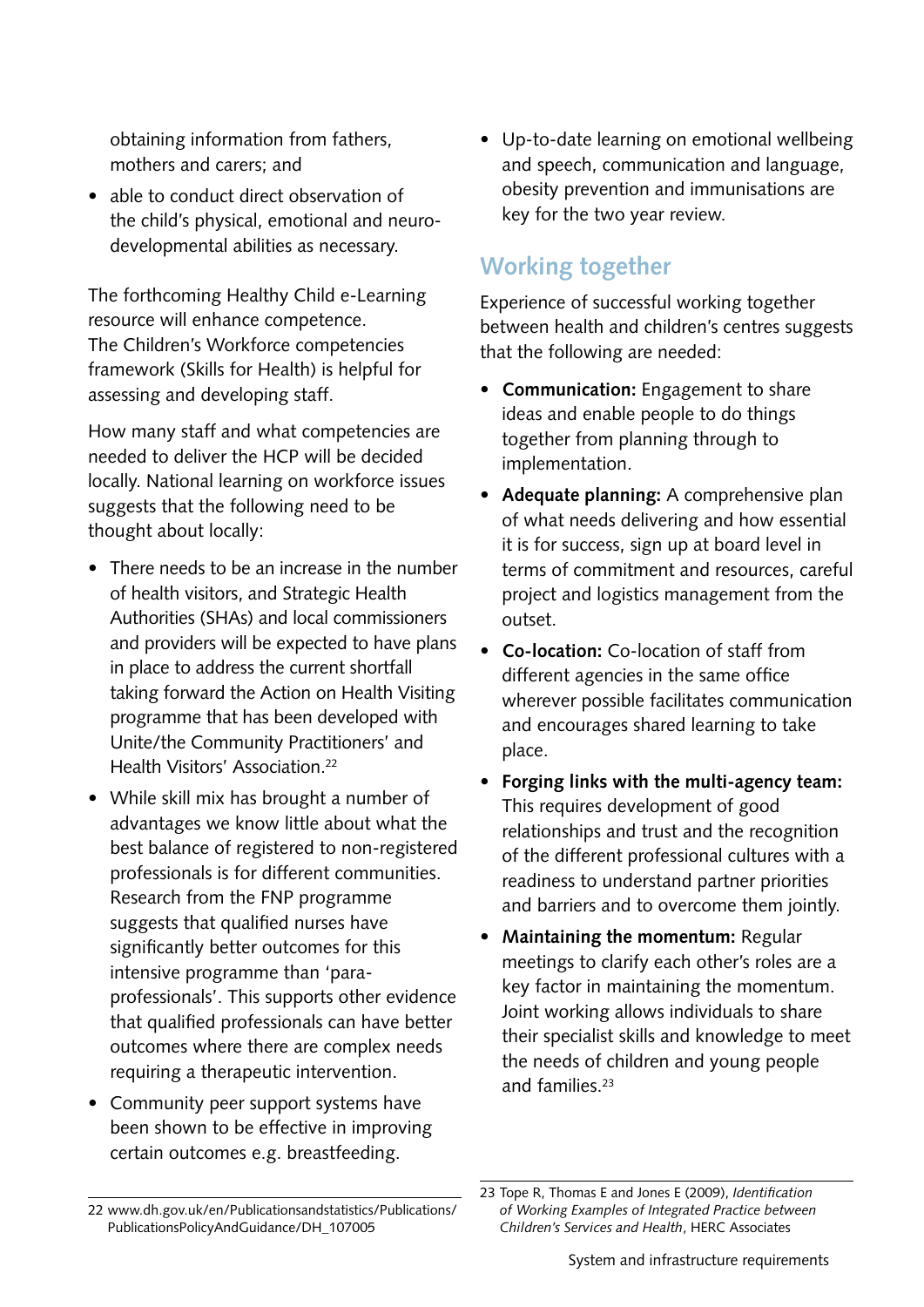#### PHOTO REDACTED DUE TO THIRD PARTY RIGHTS OR OTHER LEGAL ISSUES

### **Delivering the two year review through children's centres**

 The Government is on track to achieve its target of 3,500 Sure Start Children's Centres by 2010 (one for every community). Over 3,000 centres are now operational, providing access to services for almost 2.4 million children and their families. Sure Start Children's Centres offer significant opportunities for improving children's health and are a key vehicle, along with general practice, for delivering the HCP, particularly through the named health visitor role. Delivery of child and family health services is part of Sure Start Children's Centres 'Full Core Offer'.

The recently published *Healthy lives, brighter futures: The strategy for children and young people's health* heralds a strengthened role for health in children's centres, with a named health visitor for every centre.

# **Delivering the two year review with general practice**

GPs and the wider primary healthcare team see young children more than other health services and they are key players in the HCP as a whole. The health visitor lead will ensure that general practice is kept informed of individual children and families as well as how the programme is being delivered to their children.

Those leading and providing the HCP also need to increase the involvement of GPs by:

- regular planned meetings to discuss individual children, especially where safeguarding and health concerns exist;
- using and sharing child public health profiles to further highlight priorities of health need and monitoring of the HCP as a whole;



- implementing service level agreements for the HVT with the practice;
- regular meetings with practice managers;
- where possible, use of integrated information systems;
- focusing on specific clinical issues, e.g. asthma or injury attendances to the local hospital, breastfeeding and disability services;
- ensuring that information is shared about children who have fallen behind with their routine immunisations and that arrangements are made to follow up those children and their families;
- active contribution to the Joint Strategic Needs Assessment process to develop the local Children and Young Persons Plan; and
- supporting the training of nursing and medical students and GP trainees. (SHA Service Increments for Teaching funding can support this for medical students.)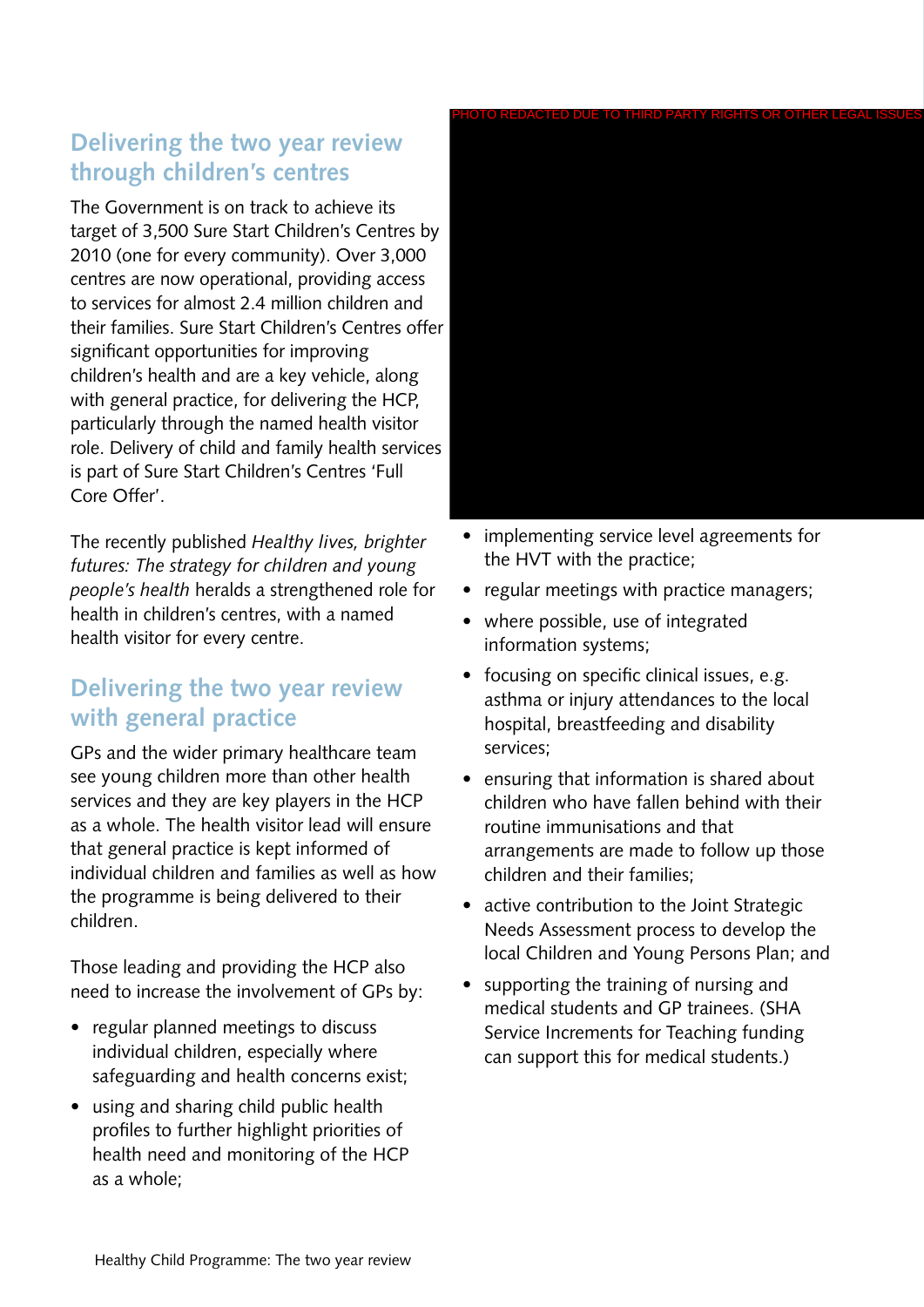# Appendices

| <b>Appendix A</b><br>Tools used to support the two year review | 34 |
|----------------------------------------------------------------|----|
| <b>Appendix B</b><br>PEDS response form                        | 41 |
| <b>Appendix C</b><br>Food diary                                | 42 |
| <b>Appendix D</b><br>References and resources                  | 43 |
| <b>Appendix E</b><br>Flow chart of two year review             | 47 |
| <b>Appendix F</b><br>Evaluation of guidance                    | 48 |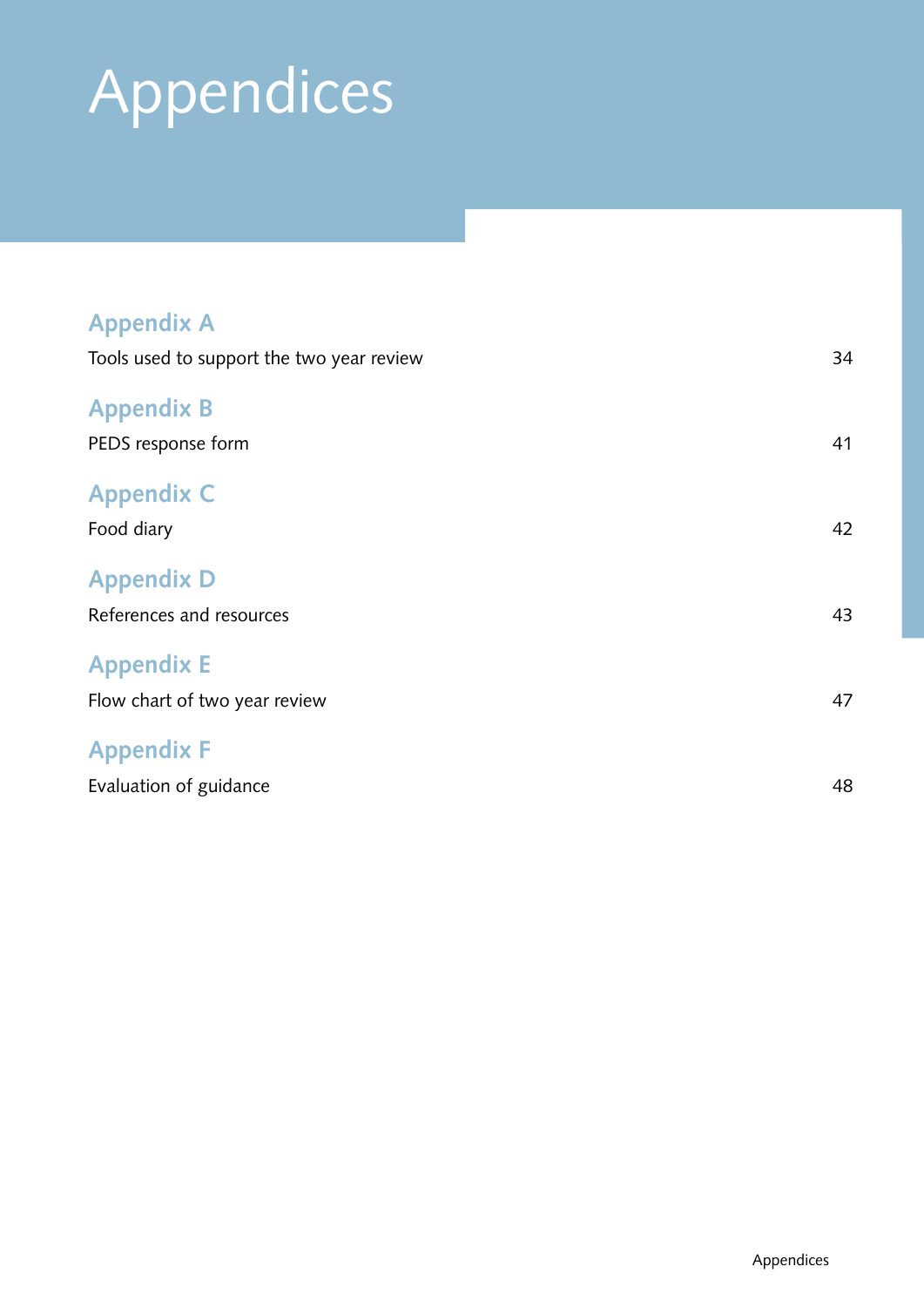# Appendix A: Tools used to support the two year review

It is not necessary or appropriate to use these tools for every child. They are to be used to support professional judgement. The following list has been chosen as 'best buy' and reflects in the current state of knowledge which may change. Several of these have not been extensively used in the UK and will need to be piloted and evaluated locally and through further research. For example, further evidence will need to be gathered in the UK when using the Communicative Development Inventory (CDI) and the Home Observation and Measurement of the Environment (HOME) Inventory tools where there are no clear cut-off points. It is not acceptable to use unevaluated 'home-grown' surveys and questionnaires and their use is discouraged.

| <b>Domain</b>   | <b>Tools/instruments</b>                                            | <b>Notes</b>                                                                                                                                                                                                                                                                                                                                                                                                                                 | Availability and costs where known<br>(as of September 2009)                                                                                                                                                                                                                                                                                                                                                                                                                                                                                                                                       |
|-----------------|---------------------------------------------------------------------|----------------------------------------------------------------------------------------------------------------------------------------------------------------------------------------------------------------------------------------------------------------------------------------------------------------------------------------------------------------------------------------------------------------------------------------------|----------------------------------------------------------------------------------------------------------------------------------------------------------------------------------------------------------------------------------------------------------------------------------------------------------------------------------------------------------------------------------------------------------------------------------------------------------------------------------------------------------------------------------------------------------------------------------------------------|
| Physical health | Height and weight<br>Measurement of<br>child's weight and<br>height | Use approved height<br>measure and weighing<br>scales<br>Use UK-World Health<br>Organization growth<br>charts <sup>1</sup><br>No member of the<br>health visiting team<br>(HVT) should be<br>expected to measure<br>weight or height<br>without appropriate<br>training and<br>supervision. Research<br>has indicated that<br>observation by parents<br>and professionals is a<br>poor guide to whether<br>a child is overweight or<br>obese | Low-resolution charts are available<br>as downloads from:<br>www.rcpch.ac.uk/Research/UK-<br><b>WHO-Growth-Charts</b><br>Email growthcharts@rcpch.ac.uk to<br>request electronic high-resolution<br>images of the 0–4 years charts;<br>please note that the Royal College<br>of Paediatrics and Child Health does<br>not distribute hard copies<br>Charts are copyright $\odot$ 2009<br>Department of Health; this<br>copyright notice should be<br>reproduced on all copies<br>Hard copies also available from<br>Harlow Printing Ltd<br>(email sales@harlowprinting.co.uk,<br>Tel: 01914 554286) |

1 UK-World Health Organization growth charts 0–4 years (copyright © Department of Health)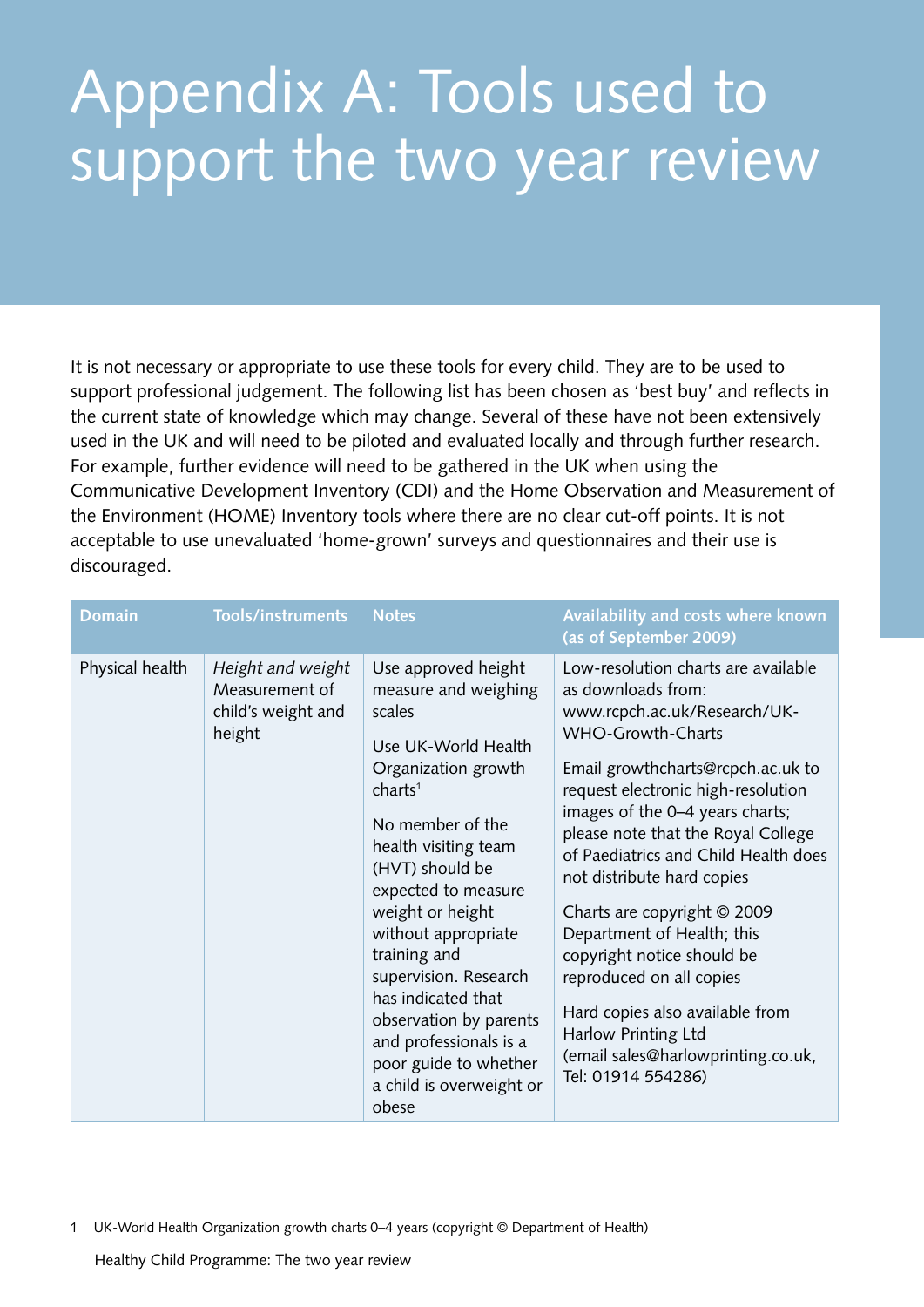| <b>Domain</b>          | <b>Tools/instruments</b>                                                                                                                                                                                                                                  | <b>Notes</b>                                                                                                                                                                                                                   | Availability and costs where known<br>(as of September 2009)                                                                                                        |
|------------------------|-----------------------------------------------------------------------------------------------------------------------------------------------------------------------------------------------------------------------------------------------------------|--------------------------------------------------------------------------------------------------------------------------------------------------------------------------------------------------------------------------------|---------------------------------------------------------------------------------------------------------------------------------------------------------------------|
|                        | General health<br>question<br>'In general would<br>you say that your<br>child's health is<br>excellent, very<br>good, good, fair<br>or poor?'<br>Sleep<br>'Is your child's<br>sleep a problem for<br>you?'<br>None, mild,<br>moderate or large<br>problem | Standardised method<br>of ascertaining general<br>health status <sup>2</sup>                                                                                                                                                   |                                                                                                                                                                     |
| General<br>development | Schedule of<br>Growing Skills 2 <sup>3</sup>                                                                                                                                                                                                              | 20 minutes for<br>complete assessment,<br>less for individual<br>domains                                                                                                                                                       | http://shop.gl-assessment.co.uk/<br>home.php?cat=360<br>£180<br>Training DVD £99                                                                                    |
|                        | Ages and Stages<br>Questionnaire<br>(ASQ)                                                                                                                                                                                                                 | Parents indicate child's<br>developmental skills on<br>25-35 items (4-5<br>pages) using a different<br>form for each well visit.<br>Reading level varies<br>across items from 3rd<br>to 12th grade. Takes<br>around 15 minutes | www.brookespublishing.com/asq<br>US\$249.95 (starter kit with English<br>questionnaires)<br>www.pbrookes.com/<br>Training options: live training,<br>training video |

<sup>2</sup> A study to examine the feasibility of developing a national tool to check child health and development during the childhood period 18 months to 3 years of age: final report submission by the Centre for Community Child Health and Murdoch Childrens Research Institute for the Victorian Department of Education and Early Childhood Development, March 2009

<sup>3</sup> Bellman M, Lingam S and Aukett A (1997), *Schedule of Growing Skills,* Windsor: NFER–Nelson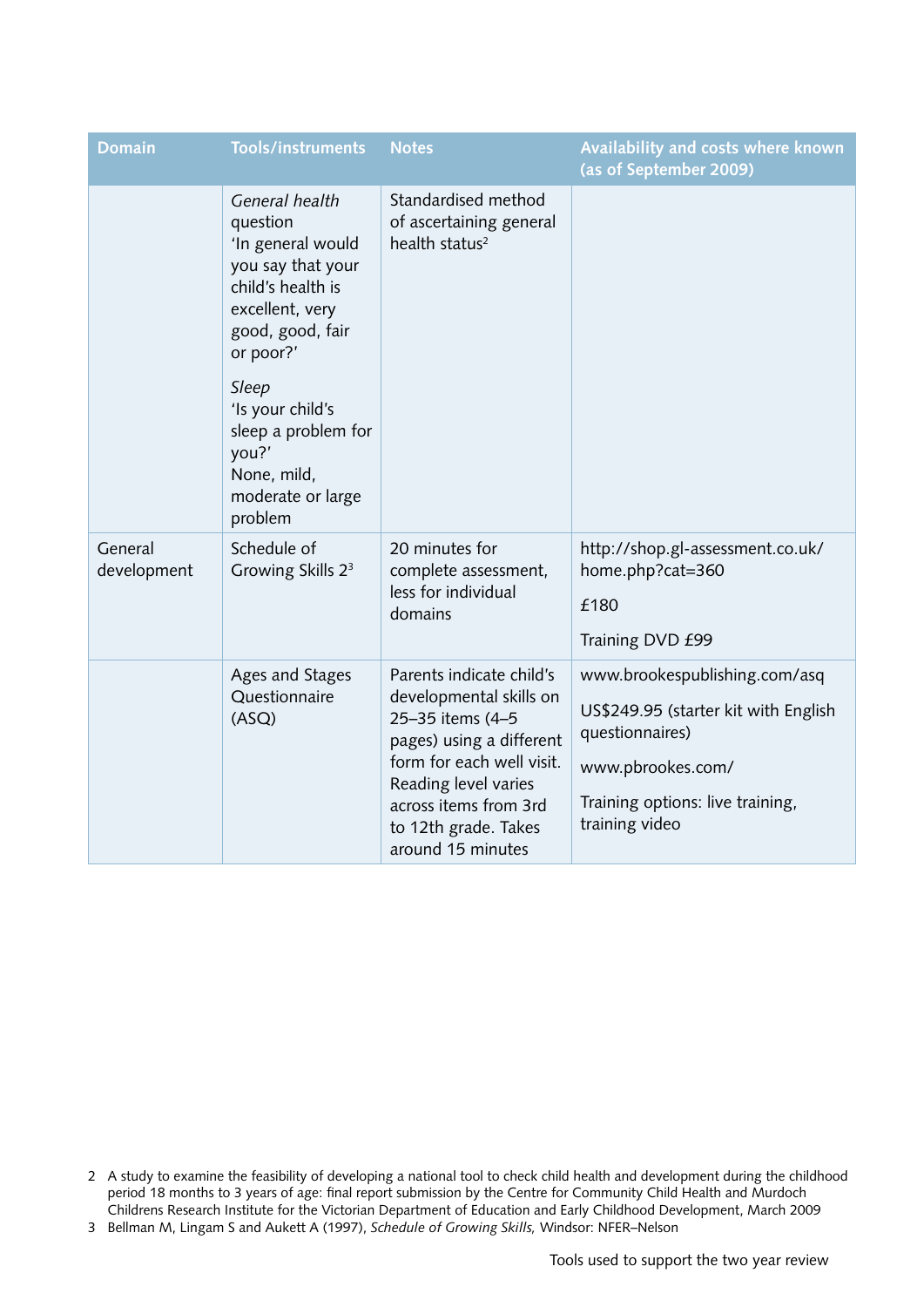| <b>Domain</b>                            | <b>Tools/instruments</b>                                                                                                                                                                                                                                                                                                    | <b>Notes</b>                                                                                                                                                                                                                                                                                                                                                                                | <b>Availability and costs where known</b><br>(as of September 2009)                                                                                                                                       |
|------------------------------------------|-----------------------------------------------------------------------------------------------------------------------------------------------------------------------------------------------------------------------------------------------------------------------------------------------------------------------------|---------------------------------------------------------------------------------------------------------------------------------------------------------------------------------------------------------------------------------------------------------------------------------------------------------------------------------------------------------------------------------------------|-----------------------------------------------------------------------------------------------------------------------------------------------------------------------------------------------------------|
|                                          | Parents' Evaluation<br>of Developmental<br>Status (PEDS)                                                                                                                                                                                                                                                                    | Birth to eight years.<br>Ten questions eliciting<br>parents' concerns in<br>English, and many<br>other languages<br>Written at the 10-11<br>year literacy level.<br>Determines when to<br>refer, provide further<br>testing, provide patient<br>education, or monitor<br>development,<br>behaviour/emotional,<br>and academic progress.<br>Provides longitudinal<br>surveillance and triage | www.pedstest.com/<br>Training options: downloadable<br>slide shows with notes, case<br>examples, and handouts, website<br>discussion list (covering all screens),<br>short videos<br>PEDS starter kit £32 |
|                                          | Denver<br>Developmental<br>Screening Test <sup>4</sup>                                                                                                                                                                                                                                                                      | NOT to be used as<br>screening test but can<br>support professional<br>judgement                                                                                                                                                                                                                                                                                                            |                                                                                                                                                                                                           |
| Speech,<br>language and<br>communication | Sure Start Speech<br>and Language<br>Measure. The Third<br>Implementation of<br>the Sure Start<br>Language Measure<br>Harris F, Law J<br>and Roy P<br>City University,<br>London 2005<br>Communicative<br>Development<br>Inventory (CDI)<br>Corkum V and<br>Durham P (1996)<br>Journal of Child<br>Language, 23,<br>515-528 | See Pickstone et al.<br>(2002) for an extensive<br>review, full references<br>for tests and their<br>properties <sup>5</sup>                                                                                                                                                                                                                                                                | www.surestart.gov.uk                                                                                                                                                                                      |

<sup>4</sup> Frankenburg WK, Dodds J, Archer P et al. (1992), The Denver II: a major revision and restandardization of the Denver Developmental Screening Test, *Pediatrics*, **89**: 91–7

<sup>5</sup> Pickstone C, Hannon P and Fox L (2002), Surveying and screening preschool language development in community-focused intervention programmes: a review of instruments, *Child: Care, Health and Development,* **28**: 251–64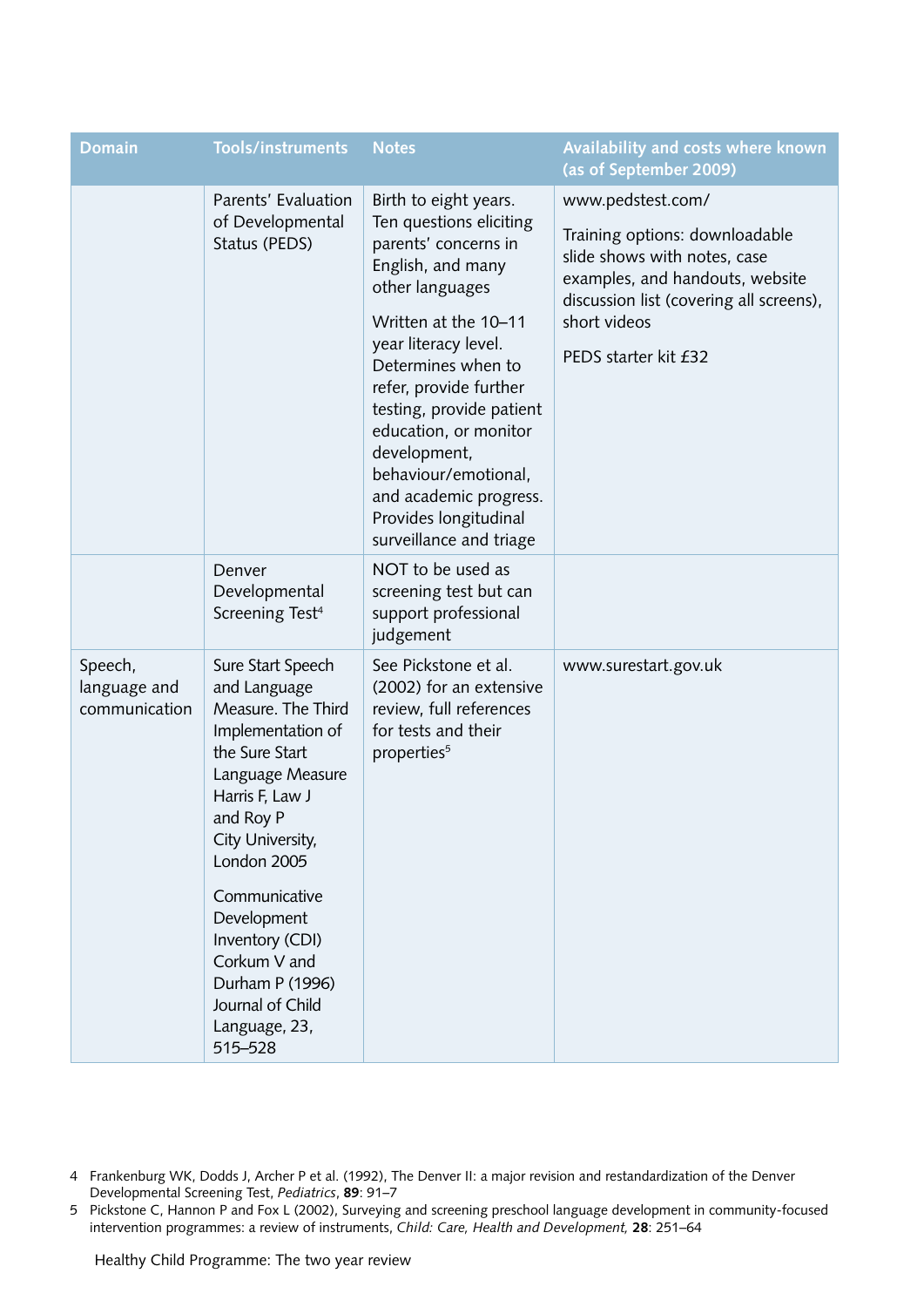| <b>Domain</b> | Tools/instruments                                                                                                                                                                                                                                        | <b>Notes</b>                                                                                                                                                                                                                                                                                                                         | Availability and costs where known<br>(as of September 2009)         |
|---------------|----------------------------------------------------------------------------------------------------------------------------------------------------------------------------------------------------------------------------------------------------------|--------------------------------------------------------------------------------------------------------------------------------------------------------------------------------------------------------------------------------------------------------------------------------------------------------------------------------------|----------------------------------------------------------------------|
|               | Law J and Roy P<br>(2008) Parental<br>Report of Infant<br>Language Skills: a<br>review of the<br>development and<br>application of the<br>Communicative<br>Developmental<br>Inventories. Child<br>and Adolescent<br>Mental Health, 13<br>$(4)$ , 198-206 |                                                                                                                                                                                                                                                                                                                                      |                                                                      |
|               | Gillham B, Boyle J<br>and Smith N (1997)<br>First Words and First<br>Sentence Tests<br>Hodder Arnold H<br>and S Publishers<br>London                                                                                                                     |                                                                                                                                                                                                                                                                                                                                      | Not currently in print                                               |
|               | Social and<br>Communication<br>Questionnaire<br>(SCQ) (autism/<br>autistic spectrum<br>disorders)<br>Rutter M, Bailey A<br>and Lord C (2003)<br>Los Angeles, CA:<br>Western<br>Psychological<br><b>Services</b>                                          | Helps evaluate<br>communication skills<br>and social functioning<br>in children who may<br>have autism or autistic<br>spectrum disorder<br>(ASD). In less than 10<br>minutes the parent or<br>primary caregivers<br>identify individuals<br>who may have autism<br>and should be referred<br>for a complete<br>diagnostic evaluation | http://shop.gl-assessment.co.uk/<br>home.php?cat=363<br>£99 full set |
|               |                                                                                                                                                                                                                                                          | UK-based tool<br>developed by Rutter<br>et al. and validated in<br>the UK                                                                                                                                                                                                                                                            |                                                                      |
|               |                                                                                                                                                                                                                                                          | Valid for toddlers<br>between 16 months<br>and 30 months                                                                                                                                                                                                                                                                             |                                                                      |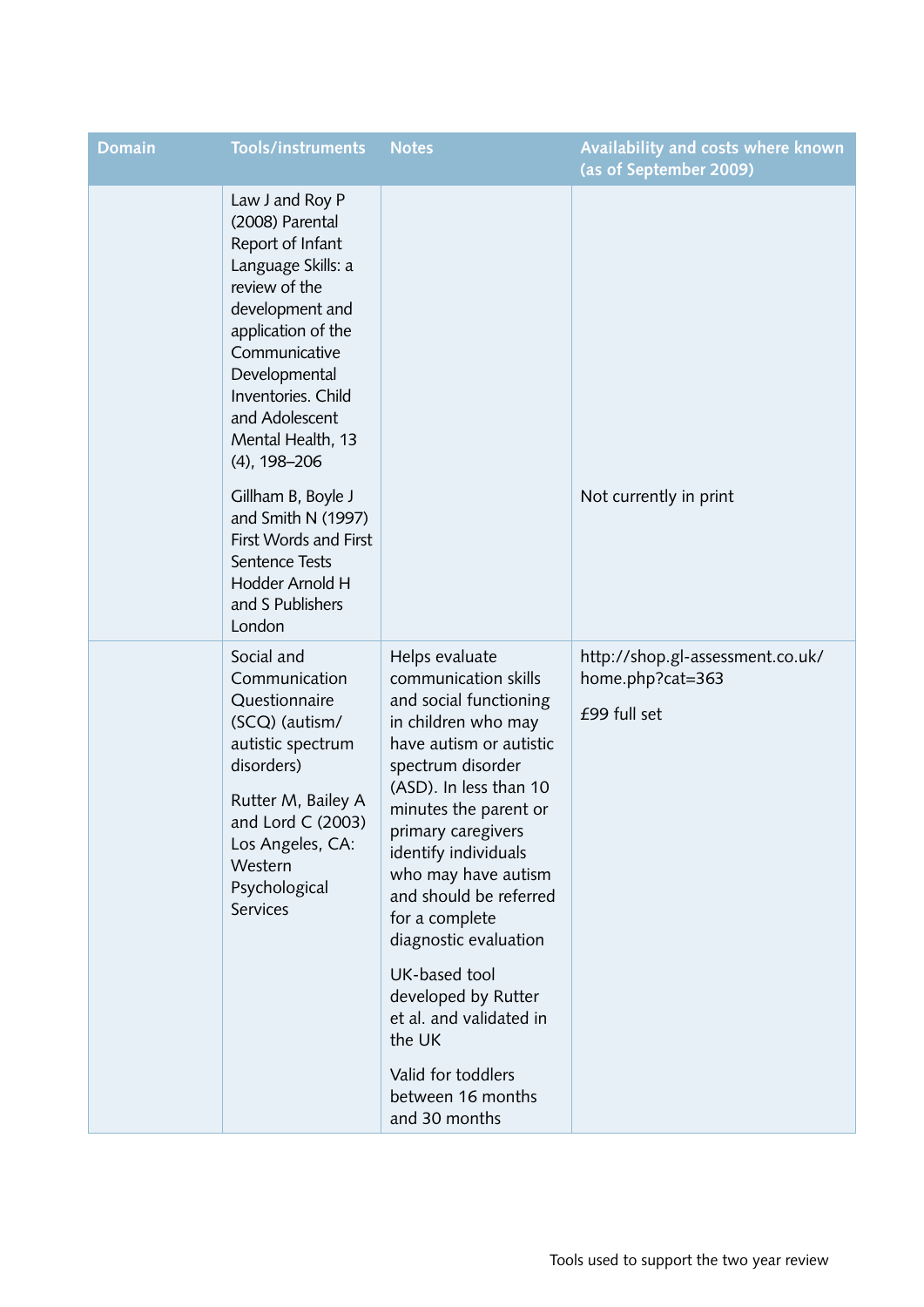| <b>Domain</b>                      | <b>Tools/instruments</b>                                                                         | <b>Notes</b>                                                                                                                                                                                                                                                                                                                                                                                                                                    | <b>Availability and costs where known</b><br>(as of September 2009)                                                                  |
|------------------------------------|--------------------------------------------------------------------------------------------------|-------------------------------------------------------------------------------------------------------------------------------------------------------------------------------------------------------------------------------------------------------------------------------------------------------------------------------------------------------------------------------------------------------------------------------------------------|--------------------------------------------------------------------------------------------------------------------------------------|
|                                    | The Modified<br>Checklist for<br>Autism in Toddlers<br>(M-CHAT) (plus<br>interview<br>follow-up) | A validated screening<br>for toddlers between<br>16 and 30 months of<br>age, to assess for risk<br>for ASD. Twenty-three<br>yes/no questions.<br>Translations in multiple<br>languages available.<br>Not all children who<br>score at risk for ASD<br>will be diagnosed with<br>the disorder. For this<br>purpose a structured<br>follow-up interview<br>exists for use in<br>conjunction with the<br>M-CHAT<br>Checklist takes<br>5-15 minutes | Available at no cost<br>www2.gsu.edu/~psydlr/Diana_L._<br>Robins,_Ph.Dhtml<br>The follow-up interview refines<br>assessment accuracy |
| Social/<br>emotional/<br>behaviour | Ages and Stages<br>Social-Emotional<br>24-30 months <sup>6</sup>                                 | Ages and Stages<br>Questionnaire is used<br>in the UK in the Family<br>Nurse Partnership                                                                                                                                                                                                                                                                                                                                                        | Details as above                                                                                                                     |
|                                    | Achenbach Child<br>Behaviour<br>Checklist <sup>7</sup>                                           | 99-item measure of<br>children's internalising<br>(anxiety, depression)<br>and externalising<br>(inattention,<br>oppositional defiance,<br>aggression) behaviours.<br>All tools US based and<br>normed                                                                                                                                                                                                                                          | www.aseba.org/index.html                                                                                                             |
|                                    | <b>Brief Infant Toddler</b><br>Social Emotional<br>Assessment<br>(BITSEA) <sup>8</sup>           |                                                                                                                                                                                                                                                                                                                                                                                                                                                 | US\$105.00<br>http://pearsonassess.com/<br>Training options: none<br>5-7 minutes<br>Materials US\$2 per test                         |

- 6 Bricker D and Squires J (1999), Ages & Stages Questionnaires ® (ASQ): *A Parent-Completed, Child-Monitoring System*, 2nd edition, Baltimore: Brookes Publishing, www.brookespublishing.com/asq
- 7 Achenbach TM (1966), The classification of children's psychiatric symptoms: A factor-analytic study, *Psychological Monographs*, **80**: 1–37
- 8 Briggs-Gowan MJ, Carter AS, Irwin JR et al. (2004), The Brief Infant-Toddler Social and Emotional Assessment: screening for social-emotional problems and delays in competence, *Journal of Pediatric Psychology*, **29**: 143–55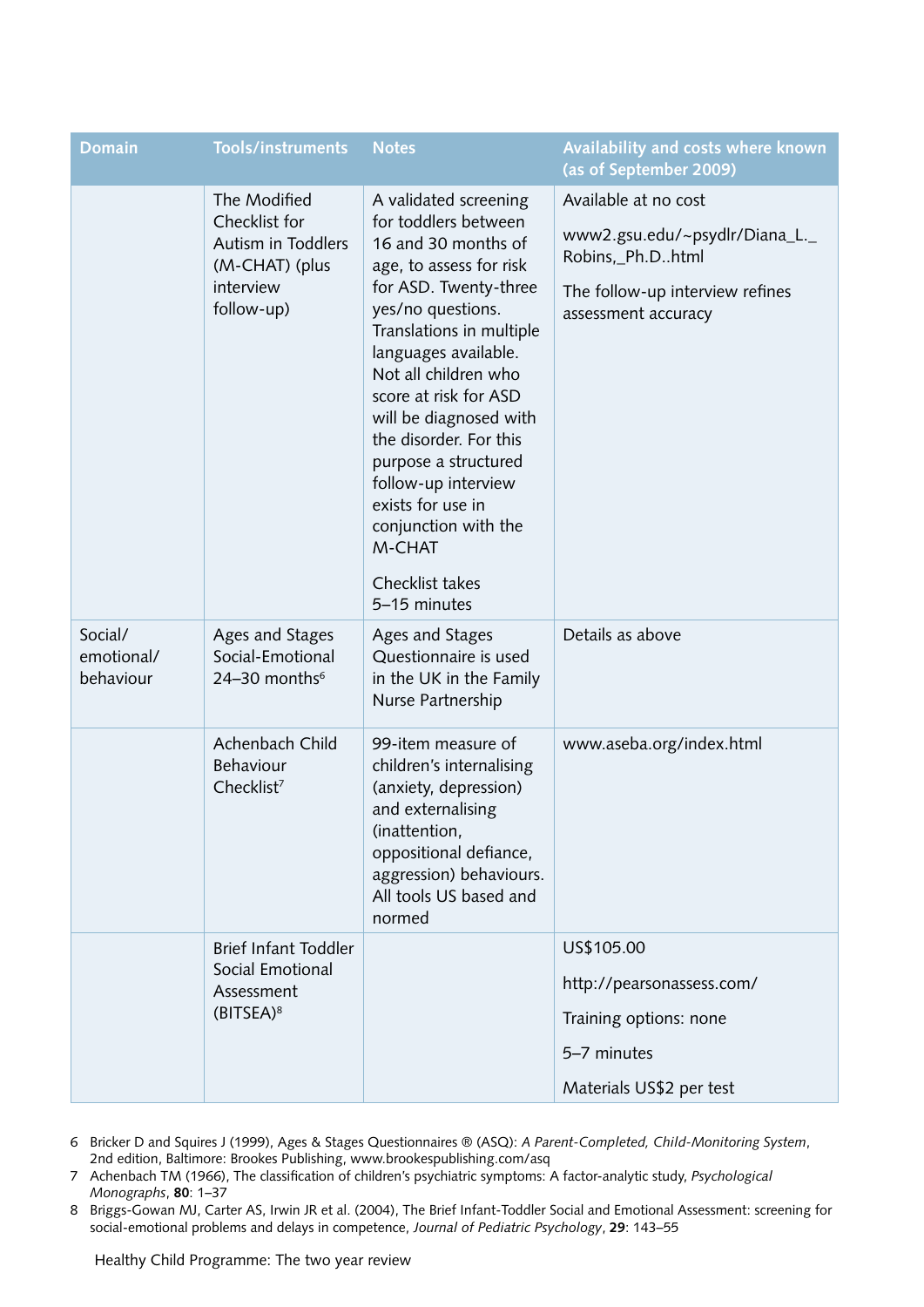| <b>Domain</b>                  | <b>Tools/instruments</b>                                           | <b>Notes</b>                                                                                                                                                                                                                                                                                                                                                                                                                                                                                                                                                                                                                                                                              | Availability and costs where known<br>(as of September 2009)                                                                                                                                                                                                                                                                               |
|--------------------------------|--------------------------------------------------------------------|-------------------------------------------------------------------------------------------------------------------------------------------------------------------------------------------------------------------------------------------------------------------------------------------------------------------------------------------------------------------------------------------------------------------------------------------------------------------------------------------------------------------------------------------------------------------------------------------------------------------------------------------------------------------------------------------|--------------------------------------------------------------------------------------------------------------------------------------------------------------------------------------------------------------------------------------------------------------------------------------------------------------------------------------------|
|                                | Strengths and<br><b>Difficulties</b><br>Questionnaire <sup>9</sup> | There is limited but<br>encouraging use of the<br>3-4 year SDQ<br>questionnaire in two<br>year olds. Further data<br>is being gathered as<br>part of the formal<br>evaluation of FNP sites<br>which will help to<br>inform further<br>development                                                                                                                                                                                                                                                                                                                                                                                                                                         | www.sdqinfo.com/b7.html<br>No charge                                                                                                                                                                                                                                                                                                       |
| Parenting style<br>observation | HOME Inventory <sup>10</sup>                                       | Well-validated tool<br>which has shown good<br>correlations with child<br>outcome<br>The HOME Inventory<br>(infant-toddler version)<br>consists of six subscales<br>measuring aspects of<br>stimulation in the home:<br>1. emotional and verbal<br>responsivity of the<br>mother<br>2. avoidance of restriction<br>and punishment<br>3. organisation of the<br>environment<br>4. provision of appropriate<br>play materials<br>5. maternal involvement<br>with the child<br>6. opportunities for<br>variety in daily routine<br>The inventory is<br>designed to be<br>administered by an<br>interviewer within the<br>child's home, and is<br>based on observations<br>of the interviewer | To obtain materials for<br>administering and scoring the<br>HOME Inventories, contact Lorraine<br>Coulson, HOME Inventory LLC,<br>Distribution Center, 2627 Winsor<br>Drive, Eau Claire, WI 54703, USA.<br>Email: Ircoulson@ualr.edu.<br>Tel: 715-835-4393<br>US\$40 for manual<br>http://ualr.edu/case/index.php/<br>home/home-inventory/ |

9 Strengths and Difficulties Questionnaire, www.sdqinfo.com/b1.html

<sup>10</sup> Bradley R and Caldwell B (1979), Home observation for the measurement of the environment: a revision of the pre-school scale, *American Journal of Mental Deficiency*, **84**: 235–44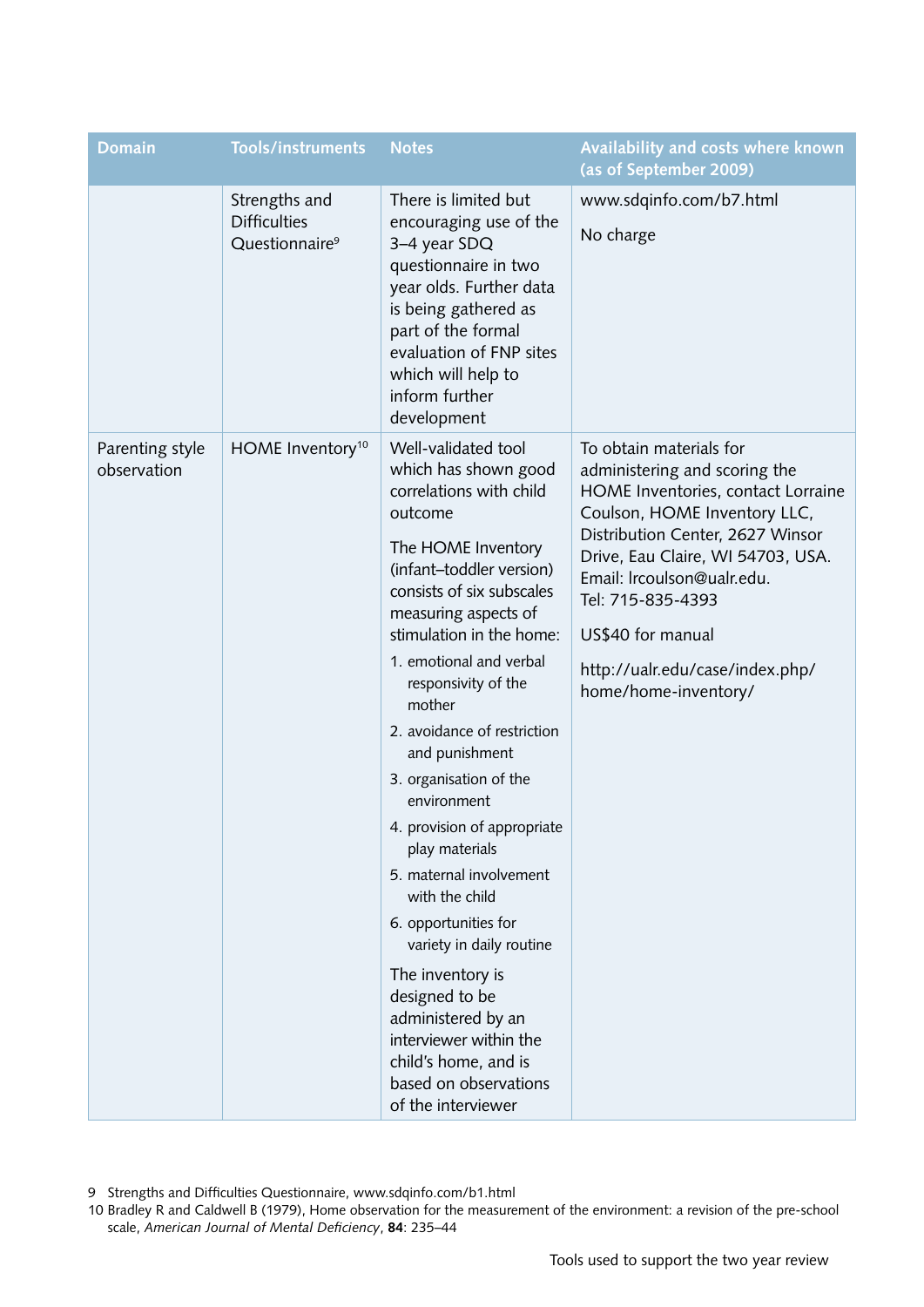| <b>Domain</b>         | <b>Tools/instruments Notes</b>                                                                                                                                                                                                                | Availability and costs where known<br>(as of September 2009)                                                                                           |
|-----------------------|-----------------------------------------------------------------------------------------------------------------------------------------------------------------------------------------------------------------------------------------------|--------------------------------------------------------------------------------------------------------------------------------------------------------|
| Family<br>environment | What do you enjoy<br>doing with your<br>child?<br>What are your<br>pre-school plans?<br>Are there any issues<br>in the family that<br>you are concerned<br>are affecting your<br>child? If so, would<br>you like some help<br>with that? $11$ | These questions have been tested<br>and recommended for use in<br>Australia in triggering discussions<br>with parents around the family<br>environment |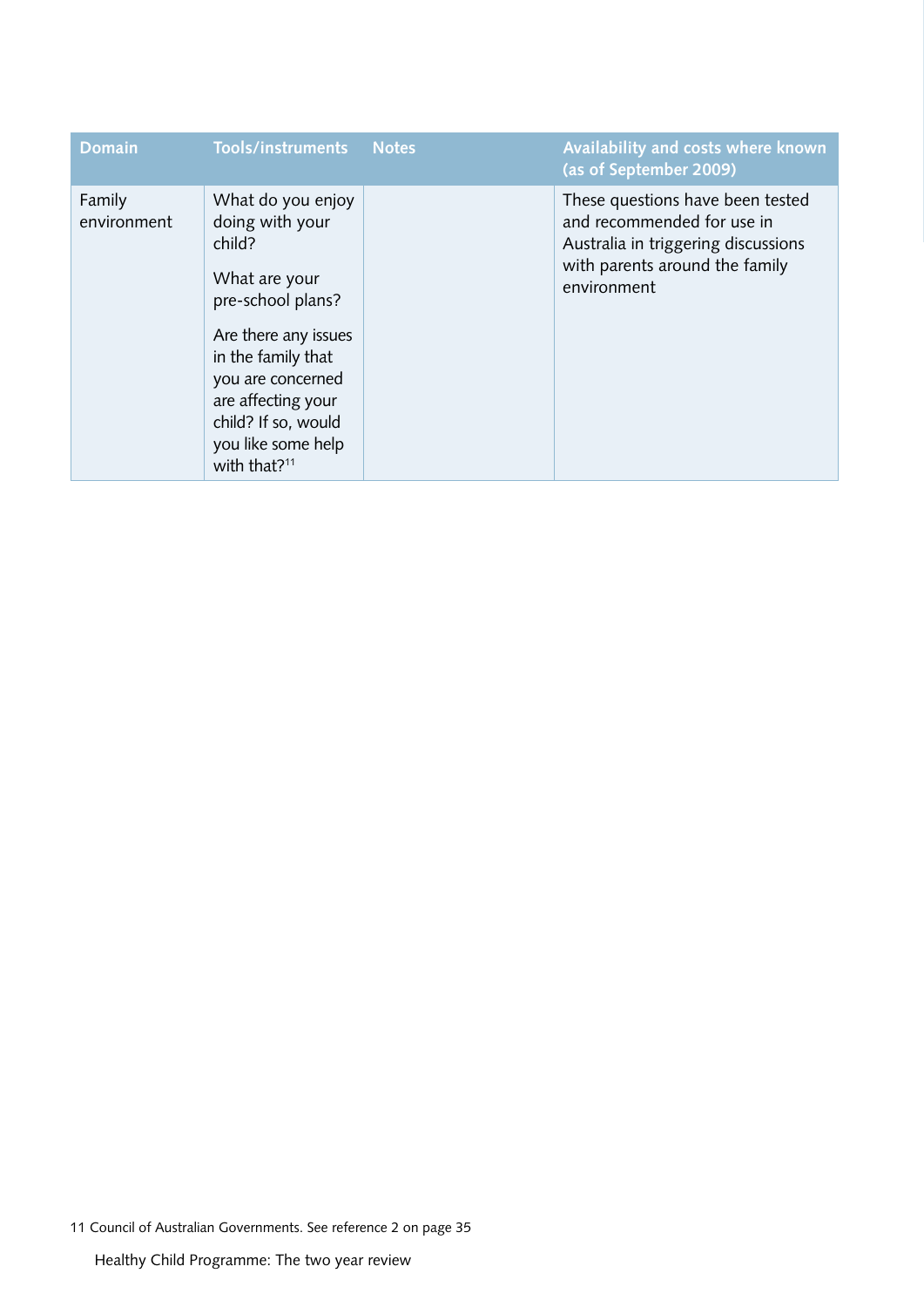# Appendix B: PEDS response form

|                                 |                          |                                      | <b>PEDS Response Form</b>                                                                                                                                                                                                                             |                             |  | Acme Pedíatrics<br>Provider |
|---------------------------------|--------------------------|--------------------------------------|-------------------------------------------------------------------------------------------------------------------------------------------------------------------------------------------------------------------------------------------------------|-----------------------------|--|-----------------------------|
| Child's Name Roger J.           |                          |                                      |                                                                                                                                                                                                                                                       | Parent's Name Malínda J.    |  |                             |
| Child's Birthday                |                          | 8/8/05                               |                                                                                                                                                                                                                                                       | Child's Age<br>$\mathbf{Z}$ |  | Today's Date 8/10/07        |
|                                 |                          |                                      | Please list any concerns about your child's learning, development, and behavior.                                                                                                                                                                      |                             |  |                             |
| many ways.                      |                          |                                      | I'm worried about how my child talks and relates to us. He says things<br>that don't have anything to do with what's going on. He's oblivious to<br>anything but what he is doing. He's not doing as well as other kids in                            |                             |  |                             |
| Circle one:                     | $(Y_{es})$<br>No         | A little                             | Do you have any concerns about how your child talks and makes speech sounds?<br><b>COMMENTS:</b>                                                                                                                                                      |                             |  |                             |
|                                 |                          |                                      | He repeats odd things like "Wheel of Fortune"                                                                                                                                                                                                         |                             |  |                             |
|                                 |                          |                                      |                                                                                                                                                                                                                                                       |                             |  |                             |
|                                 |                          |                                      | Do you have any concerns about how your child understands what you say?                                                                                                                                                                               |                             |  |                             |
| Circle one:                     | N <sub>o</sub><br>Yes    | A little                             | <b>COMMENTS:</b>                                                                                                                                                                                                                                      |                             |  |                             |
|                                 |                          |                                      | I can't tell if he doesn't understand, doesn't hear well or just ignores us                                                                                                                                                                           |                             |  |                             |
|                                 |                          |                                      | Do you have any concerns about how your child uses his or her hands and fingers to do things?                                                                                                                                                         |                             |  |                             |
| Circle one:                     | (N <sub>o</sub> )<br>Yes | A little                             | <b>COMMENTS:</b>                                                                                                                                                                                                                                      |                             |  |                             |
| Circle one:                     | (No)<br>Yes              | A little                             | He's good with manipulatives but does a lot of the same things over and<br>over: spinning wheels on cars, flicking light switches, flipping pages<br>Do you have any concerns about how your child uses his or her arms and legs?<br><b>COMMENTS:</b> |                             |  |                             |
|                                 |                          | He's very coordinated and very fast! |                                                                                                                                                                                                                                                       |                             |  |                             |
|                                 |                          |                                      | Do you have any concerns about how your child behaves?                                                                                                                                                                                                |                             |  |                             |
| Circle one:                     | No<br>Yes                | A little                             | <b>COMMENTS:</b>                                                                                                                                                                                                                                      |                             |  |                             |
|                                 |                          |                                      | still lots of tantrums but headbanging is almost gone. Behavior therapy<br>has been helpful and his tantrums are less severe and shorter                                                                                                              |                             |  |                             |
|                                 |                          |                                      | Do you have any concerns about how your child gets along with others?                                                                                                                                                                                 |                             |  |                             |
| Circle one:                     | N <sub>o</sub><br>Yes    |                                      | (A little ) COMMENTS:                                                                                                                                                                                                                                 |                             |  |                             |
| them                            |                          |                                      | He doesn't seem interested in watching other kids, let alone playing with                                                                                                                                                                             |                             |  |                             |
|                                 |                          |                                      | Do you have any concerns about how your child is learning to do things for himself/herself?                                                                                                                                                           |                             |  |                             |
| $Circle\ one:\ \Box\$           | Yes                      | A little                             | <b>COMMENTS:</b>                                                                                                                                                                                                                                      |                             |  |                             |
|                                 |                          | He's very independent                |                                                                                                                                                                                                                                                       |                             |  |                             |
|                                 |                          |                                      | Do you have any concerns about how your child is learning preschool or school skills?                                                                                                                                                                 |                             |  |                             |
| Circle one:                     | No<br>Yes                | A little                             | <b>COMMENTS:</b>                                                                                                                                                                                                                                      |                             |  |                             |
|                                 |                          | He's too young for any of that!      |                                                                                                                                                                                                                                                       |                             |  |                             |
| Please list any other concerns. |                          |                                      |                                                                                                                                                                                                                                                       |                             |  |                             |
|                                 |                          |                                      | We spend lots of time playing with Roger and talking to him. This seems to                                                                                                                                                                            |                             |  |                             |

*be helping him be more engaged. I still wonder about his hearing.* 

 © 2009 Glascoe FP. Harlow Printing Limited, Maxwell Street, South Shields, Tyne & Wear, NE33 4PU, United Kingdom phone: +44 (0)191 455 4286 fax: +44 (0)191 427 0195 www.healthforallchildren.co.uk sales@harlowprinting.co.uk *Permission is granted to photocopy these scored forms for training purposes.*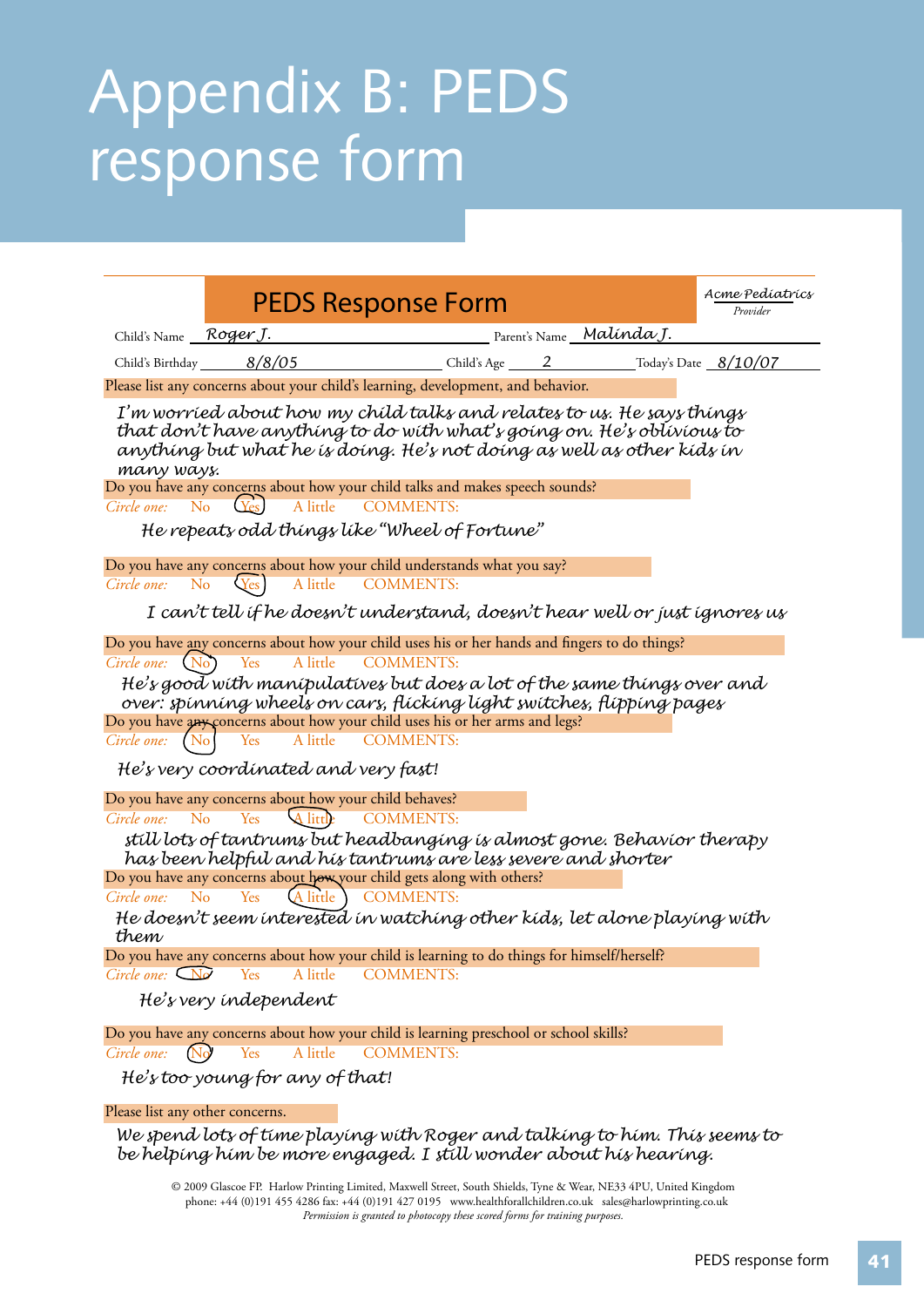# Appendix C: Food diary



Healthy Child Programme: The two year review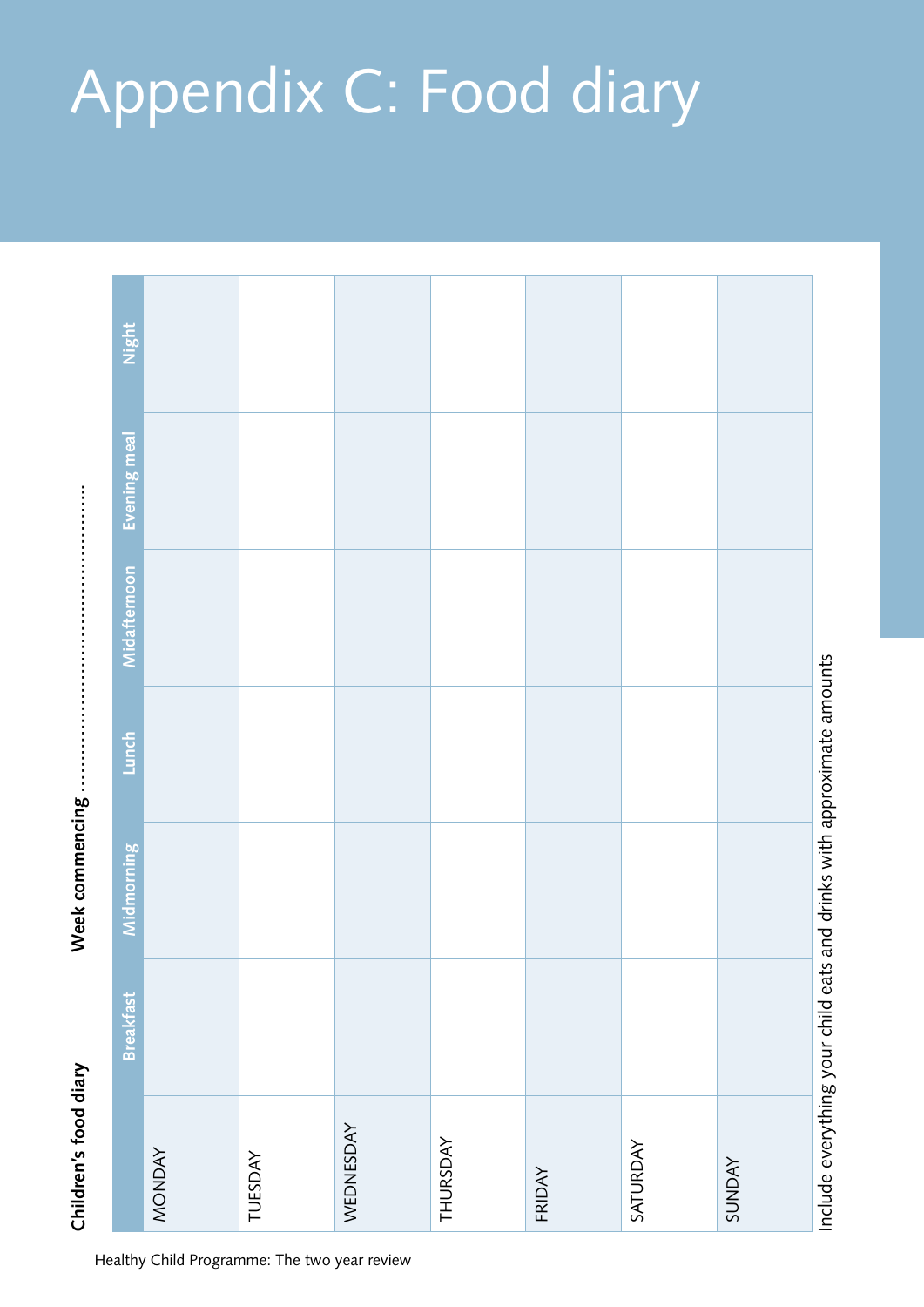# Appendix D: References and resources �

# **evidence base for the Healthy Child Programme**

Hall D and Elliman D (2006), *Health for all Children* (revised 4th edition), Oxford: Oxford University Press.

Barlow J, Schrader McMillan A, Kirkpatrick S, Ghate D, Smith M and Barnes J (2008), *Health-led Parenting Interventions in Pregnancy and Early Years*, Research Report DCSF-RWO70, London: DCSF.

Kendrick D, Elkan R, Hewitt M et al. (2000) Does home visiting improve parenting and the quality of the home environment? A systematic review and meta-analysis, *Archives of Disease in Childhood*, **82**: 443–51.

# **Policy documents**

 Department of Health (2009), *Healthy lives, brighter futures: The strategy for children and young people's health*, London: DH/DCSF.

Department of Health (2009), *Healthy Child Programme: Pregnancy and the first five years of life,* London: DH.

Department of Health (2008), *Community NHS Contract Integrated Guidance*, Appendix 1, pp87–99.

Every Child Matters, www.dcsf.gov.uk/everychildmatters

# **Family Nurse Partnership (FNP)**

Olds D (2006) The Nurse Family Partnership: An evidence based preventive intervention, *Infant Mental Health Journal*, **27(1)**: 5–25.

familynursepartnership@dh.gsi.gov.uk

# **Child public health**

Blair M, Stewart-Brown S, Waterston AJ and Crowther R (2003), *Child Public Health*, Oxford: Oxford University Press.

Blair M and Hall DMB (2006), From child health surveillance to child health promotion, *Archives of Disease in Childhood*, **91**: 730–35.

### **early years**

Department for Children, Schools and Families (2008), *Childcare and Early Years Survey of Parents 2008*, Research Report DCSF-RR136, London: DCSF.

http://nationalstrategies.standards.dcsf.gov. uk/node/83902

# **Child development resources and assessment instruments**

Williams N, Mughal S and Blair M (2008), 'Is my child developing normally?' – a critical review of web based resources for parents, *Developmental Medicine & Child Neurology*, **50**: 893–97.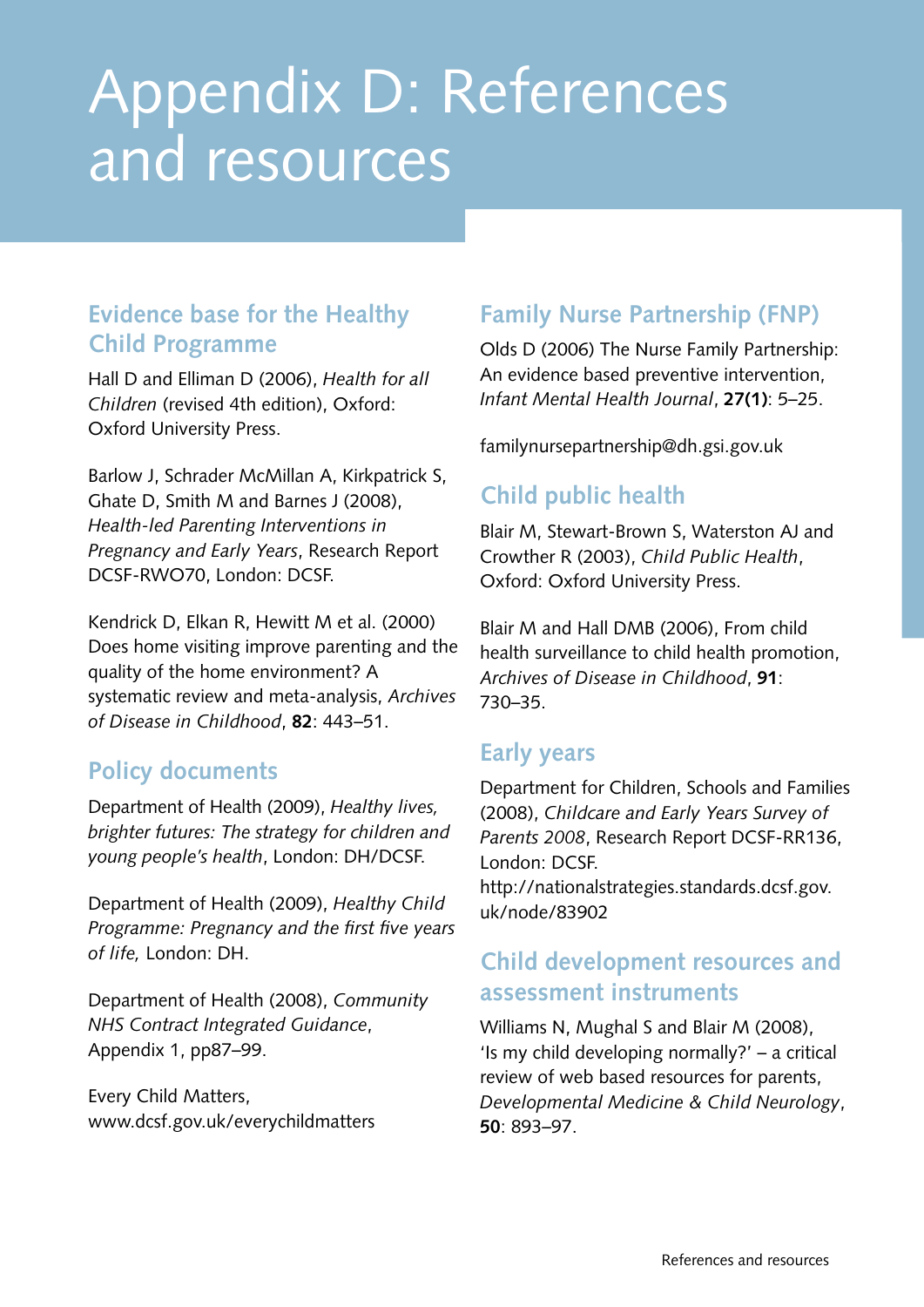Glascoe FP (2002), *Collaborating with Parents: Using Parents' Evaluation of Developmental Status (PEDS) to Detect and Address Developmental and Behavioral Problems*, Nashville, TN: Ellsworth & Vandermeer Press LLC, www.pedstest.com

Davies S and Feeney H (2009), A pilot of the Parents' Evaluation of Developmental Status tool, *Community Practitioner*, **82(7)**: 29–31.

Bellman M, Lingam S and Aukett A (1997), *Schedule of Growing Skills*. Windsor: NFER–Nelson.

Frankenburg WK, Dodds J, Archer P et al. (1992), The Denver II: a major revision and restandardization of the Denver Developmental Screening Test, *Pediatrics*, **89**: 91–7.

Pickstone C, Hannon P and Fox L (2002), Surveying and screening preschool language development in community-focused intervention programmes: a review of instruments, *Child: Care, Health and Development*, **28**: 251–64.

Achenbach TM (1966), The classification of children's psychiatric symptoms: A factoranalytic study, *Psychological Monographs*, **80**: 1–37. www.aseba.org/index.html

Bricker D and Squires J (1999), *Ages & Stages Questionnaires ® (ASQ): A Parent-Completed, Child-Monitoring System*  (2nd edition), Baltimore: Brookes Publishing. www.brookespublishing.com/asq

Briggs-Gowan MJ, Carter AS, Irwin JR et al. (2004), The Brief Infant–Toddler Social and Emotional Assessment: screening for socialemotional problems and delays in competence, *Journal of Pediatric Psychology*, **29(2)**: 143–55.

Strengths and Difficulties Questionnaire, www.sdqinfo.com/b1.html

Bradley R and Caldwell B (1979), Home observation for the measurement of the environment: a revision of the pre-school scale, *American Journal of Mental Deficiency*, **84**: 235–44.

### **Practice issues**

[www.oneplusone.org.uk/PUBS/Publication.](www.oneplusone.org.uk/PUBS/Publication.php?Ref=3)  [php?Ref=3](www.oneplusone.org.uk/PUBS/Publication.php?Ref=3)

Osborne LM (1982), Group well-child care: an option for today's children, *Pediatric Nursing*, **8(5)**: 306–8.

Escobar GJ, Braveman PA, Ackerson L et al. (2001), A randomized comparison of home visits and hospital-based group follow-up visits after early postpartum discharge, *Pediatrics,*  **108(3)**: 719–27.

Bidmead C and Cowley S (2008), Partnership working to engage the client and health visitor. In: Calder MC (ed.), *The Carrot or the Stick: Towards Effective Practice with Involuntary Clients in Safeguarding Children Work,* Lyme Regis: Russell House Publishing.

Waterston T, Welsh B, Keane B et al. (2009), Improving early relationships: a randomized, controlled trial of an age-paced parenting newsletter, *Pediatrics* **123**(1): 241–47.

Rollnick S, Miller W and Butler C (2008), *Motivational Interviewing in Health Care: Helping Patients Change Behaviour*, New York: The Guilford Press.

Unite/Community Practitioners' and Health Visitors' Association (2009), *Community nursery nurse handbook*, London: Unite/ CPHVA.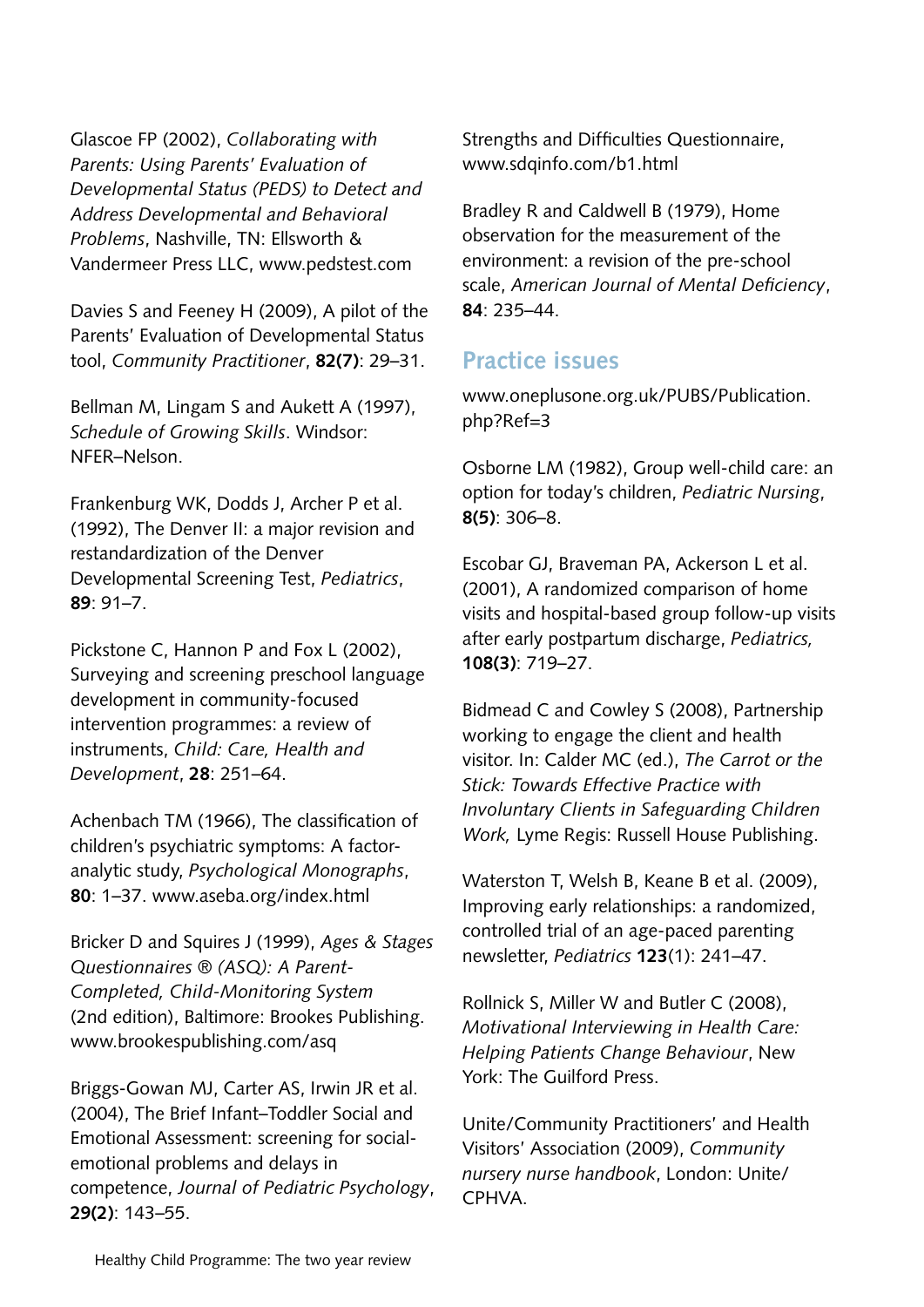[www.everychildmatters.gov.uk/](www.everychildmatters.gov.uk/informationsharing)  [informationsharing](www.everychildmatters.gov.uk/informationsharing)

## **nutrition and obesity prevention**

www.nhs.uk/Change4life/Pages/Default.aspx

www.infantandtoddlerforum.org/

Foresight (2007), *Tackling Obesities: Future Choices*, London: Office for Science.

National Institute for Health and Clinical Excellence (2006), *Obesity: Recommendations for the NHS. Preventing Overweight and Obesity*, London: NICE.

Cross-Government Obesity Unit (2008), *Healthy Weight, Healthy Lives: A Cross-Government Strategy for England,* London: DH/DCSF.

### **Immunisation**

[www.london.nhs.uk/publications/tools-and](www.london.nhs.uk/publications/tools-and-resources/pct-performance--quick-guides)[resources/pct-performance--quick-guides](www.london.nhs.uk/publications/tools-and-resources/pct-performance--quick-guides)

Department of Health (2005), *Vaccination Services – Reducing Inequalities in Uptake*, London: DH.

# **toilet training**

Vermandel A, Van Kampen M, Van Gorp C and Wyndaek JJ (2008), How to toilet train healthy children? A review of the literature, *Neurourology and Urodynamics*, **27**: 162–6.

# **Speech and language**

Bercow J (2008), *The Bercow Report: A Review of Services for Children and Young People (0–19) with Speech, Language and Communication Needs*, Nottingham: DCSF. www.dcsf.gov.uk/bercowreview

www.booktrust.org.uk/

Department for Children, Schools and Families (2008), *Every Child a Talker – Guidance for Early Language Needs Practitioners*. London: DCSF.

- The National Literacy Trust publishes a number of leaflets aimed at parents which are available in a range of languages. The leaflets include one which encourages parents to use their mother tongue with children: [www.literacytrust.org.uk/](www.literacytrust.org.uk/talktoyourbaby/CommunicatingDads.pdf)  [talktoyourbaby/CommunicatingDads.pdf;](www.literacytrust.org.uk/talktoyourbaby/CommunicatingDads.pdf) www.literacytrust.org.uk/talktoyourbaby/ quicktips.html
- stages. See www.cplol.org/eng/posters.htm. • CPLOL (the European umbrella organisation for speech and language therapists) publish a 'poster' outlining language development The poster prints on to A4 and includes advice for parents and pointers which indicate when to seek help. It is available in a range of languages including Welsh and English. This can be a useful starting point to share with parents and initiate a discussion about their own child's skill level.
- Afasic publish a range of leaflets aimed at health and education professionals which explain speech language and communication difficulties. These leaflets include one on bilingualism which explains some of the terminology commonly used. See www.afasic.org.uk/pub.htm and www.afasic.org.uk/pdf/glossary%2028.pdf.

www.ican.org.uk/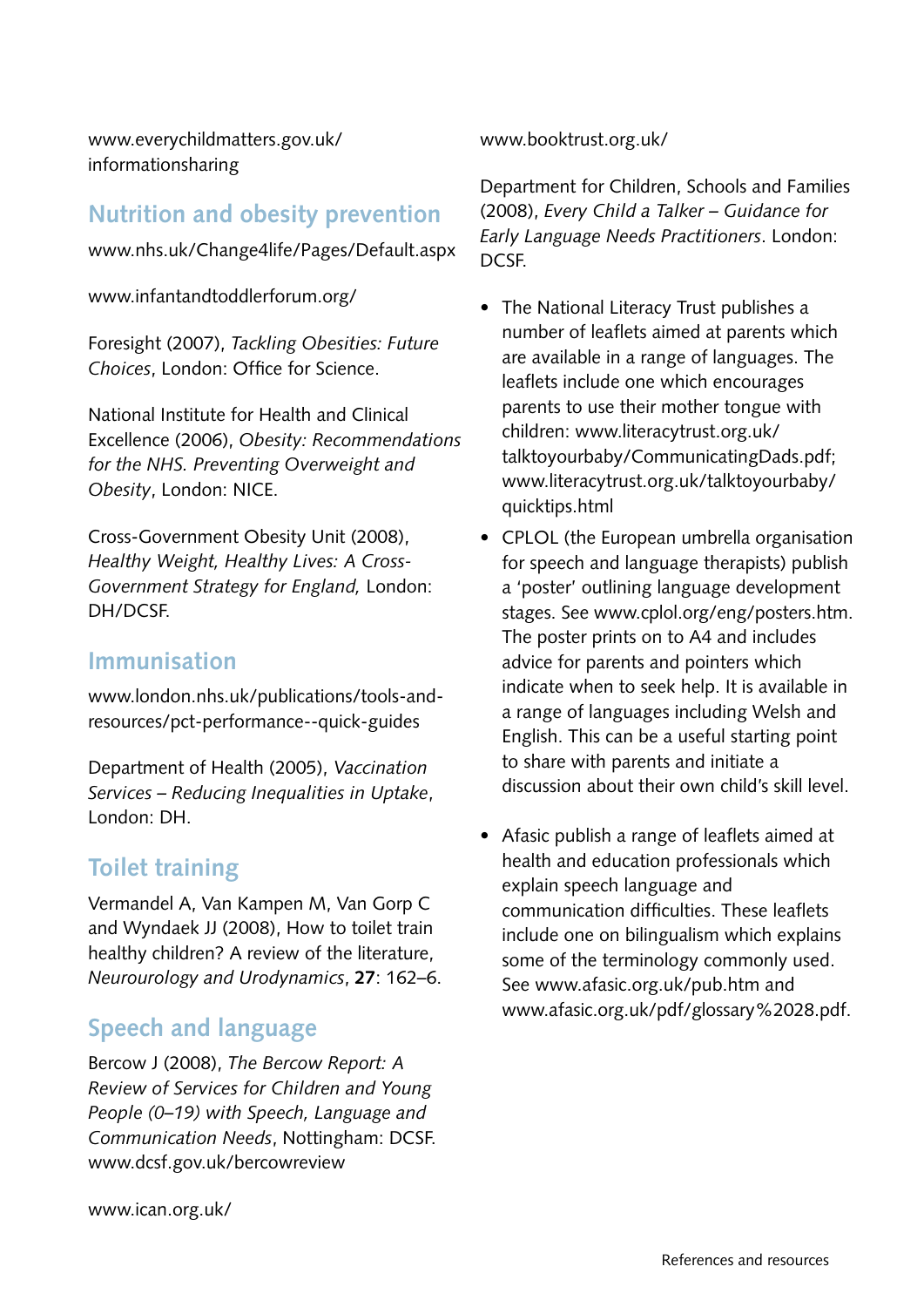### **Injury**

Department for Children, Schools and Families (2008), *Staying Safe Action Plan*. London: DCSF.

Department for Children, Schools and Families (2009), *Accident Prevention Amongst Children and Young People – A Priority Review*. London: DCSF/DH/DfT.

NHS Choices. Accidents to Children in the Home. [www.nhs.uk/conditions/accidents-to](www.nhs.uk/conditions/accidents-to-children-in-the-home/pages/introduction.aspx )[children-in-the-home/pages/introduction.aspx](www.nhs.uk/conditions/accidents-to-children-in-the-home/pages/introduction.aspx ) 

Kendrick D, Barlow J, Hampshire A et al. (2007), Parenting interventions for the prevention of unintentional injuries in childhood, *Cochrane Database of Systematic Reviews*, **4**, CD006020.

Leeds Primary Care Trust has produced a useful guide on how you can decide which is the scheme best suited for your area. www.rospa.com/homesafety/info/equipment\_ schemes.pdf

### **Infrastructure**

Department of Health (2008), *Community NHS Contract Integrated Guidance*, Appendix 1, pp 87–99.

Blair M (2001), The need for and role of a coordinator of child surveillance/promotion, *Archives of Disease in Childhood*, **84**: 1–5.

Tope R, Thomas E and Jones E (2009), *Identification of Working Examples of Integrated Practice between Children's Services and Health*, HERC Associates.

 0–4 years (copyright © Department of Health). UK-World Health Organization growth charts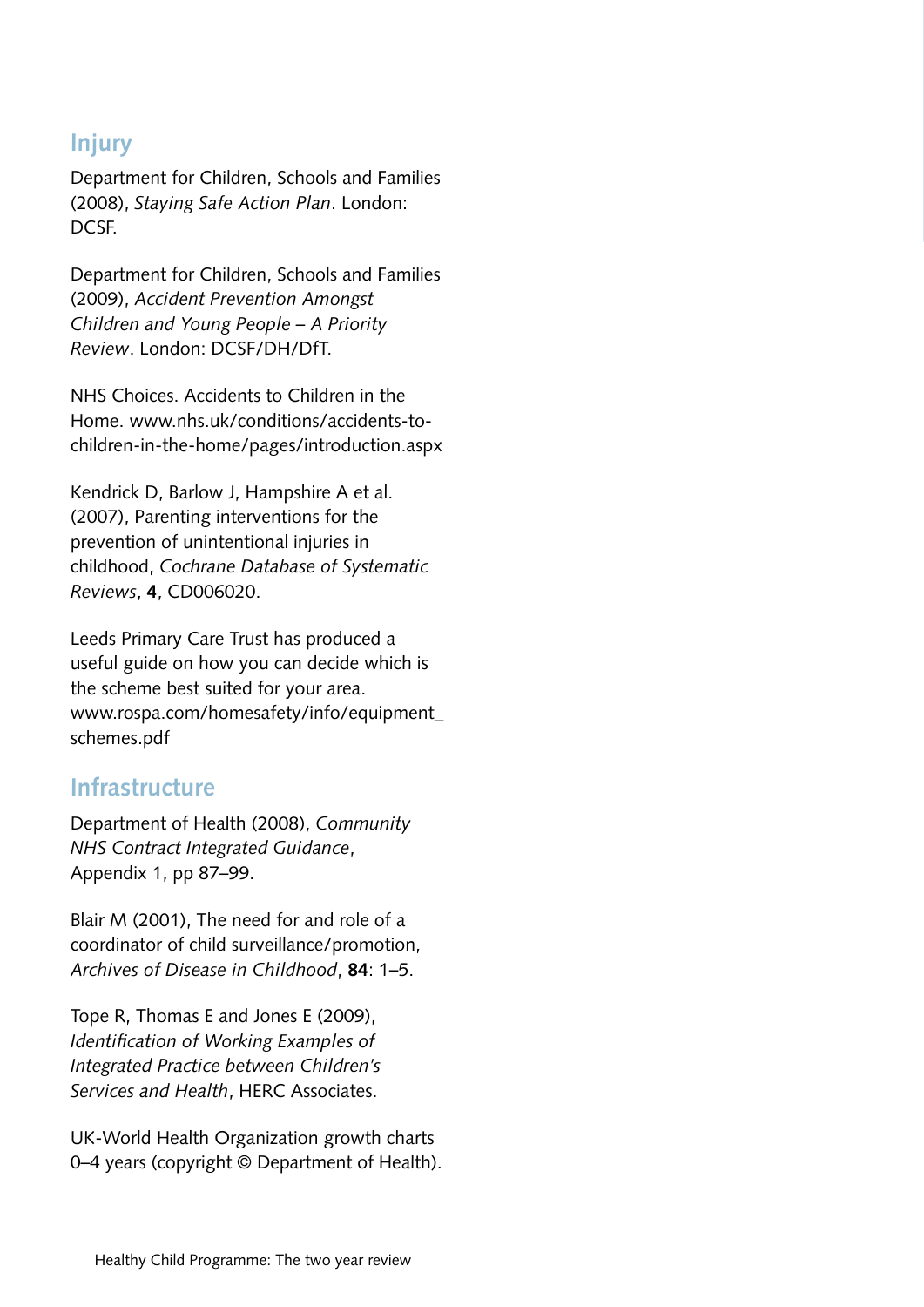# Appendix E: Flow chart of two year review

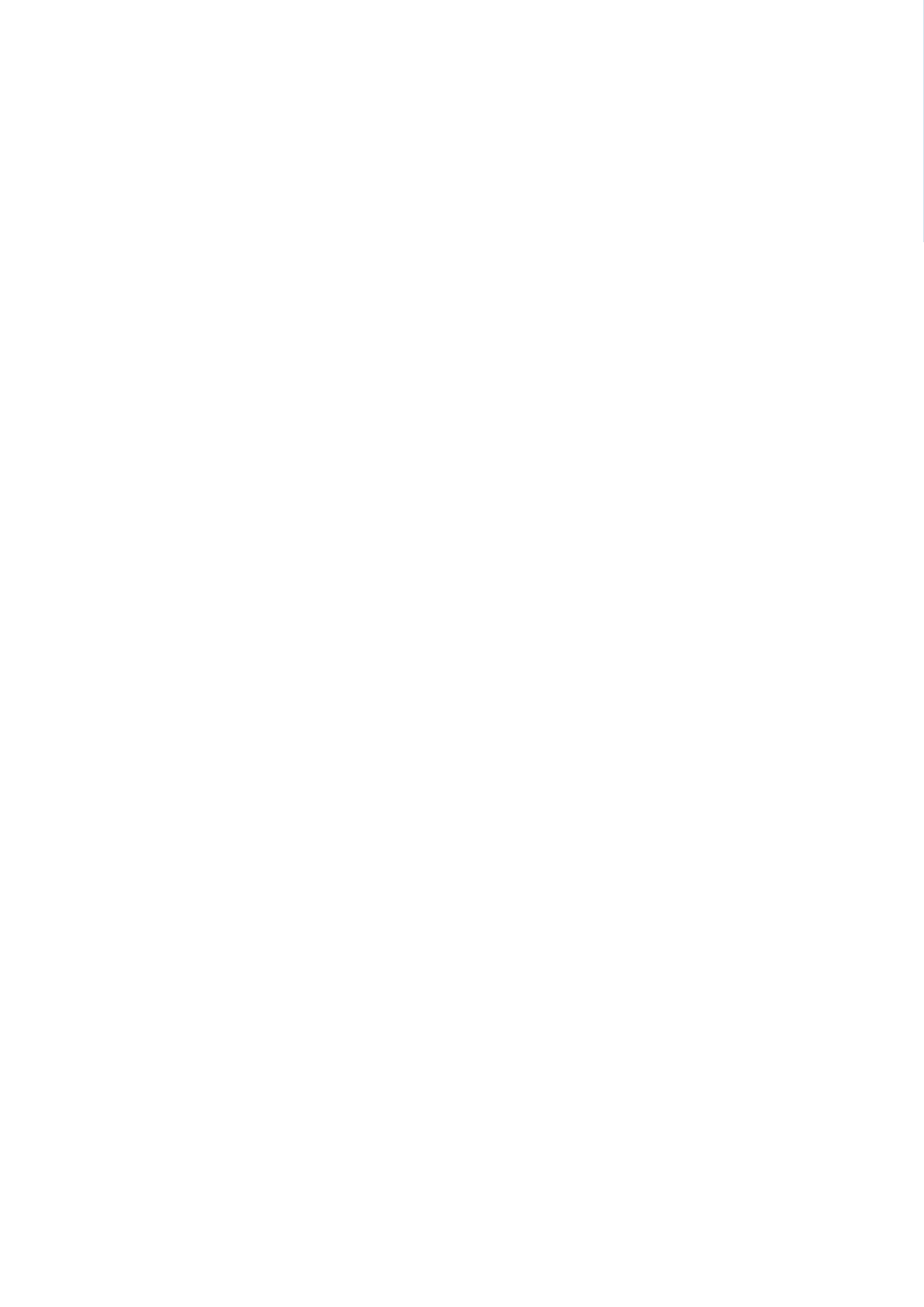# Appendix F: Evaluation

 $\frac{q}{\lambda}$ 

| Please rate guidance document for (0-10)<br>Format<br>Content<br>Resource materials/references                                                                                              | $10$ = Excellent | $0 = \text{Poor}$ |
|---------------------------------------------------------------------------------------------------------------------------------------------------------------------------------------------|------------------|-------------------|
| Please let us know what you found most useful about this guidance document                                                                                                                  |                  |                   |
|                                                                                                                                                                                             |                  |                   |
| Please let us know what you found least useful                                                                                                                                              |                  |                   |
|                                                                                                                                                                                             |                  |                   |
| How might you make the document more useful in a future edition                                                                                                                             |                  |                   |
|                                                                                                                                                                                             |                  |                   |
| How are you going to use this document in the next few months (describe what three (or<br>more) actions you will take as a direct result of reading/referring to it)                        |                  |                   |
|                                                                                                                                                                                             |                  |                   |
|                                                                                                                                                                                             |                  |                   |
|                                                                                                                                                                                             |                  |                   |
| What areas of the Healthy Child Programme would you welcome future guidance on?                                                                                                             |                  |                   |
|                                                                                                                                                                                             |                  |                   |
| Please return to                                                                                                                                                                            |                  |                   |
| Professor Mitch Blair, Consultant Paediatrician<br>DH Advisor for the Healthy Child Programme<br>Department of Health, Room G17, Wellington House, 133-155 Waterloo Road,<br>London SE1 8UG |                  |                   |